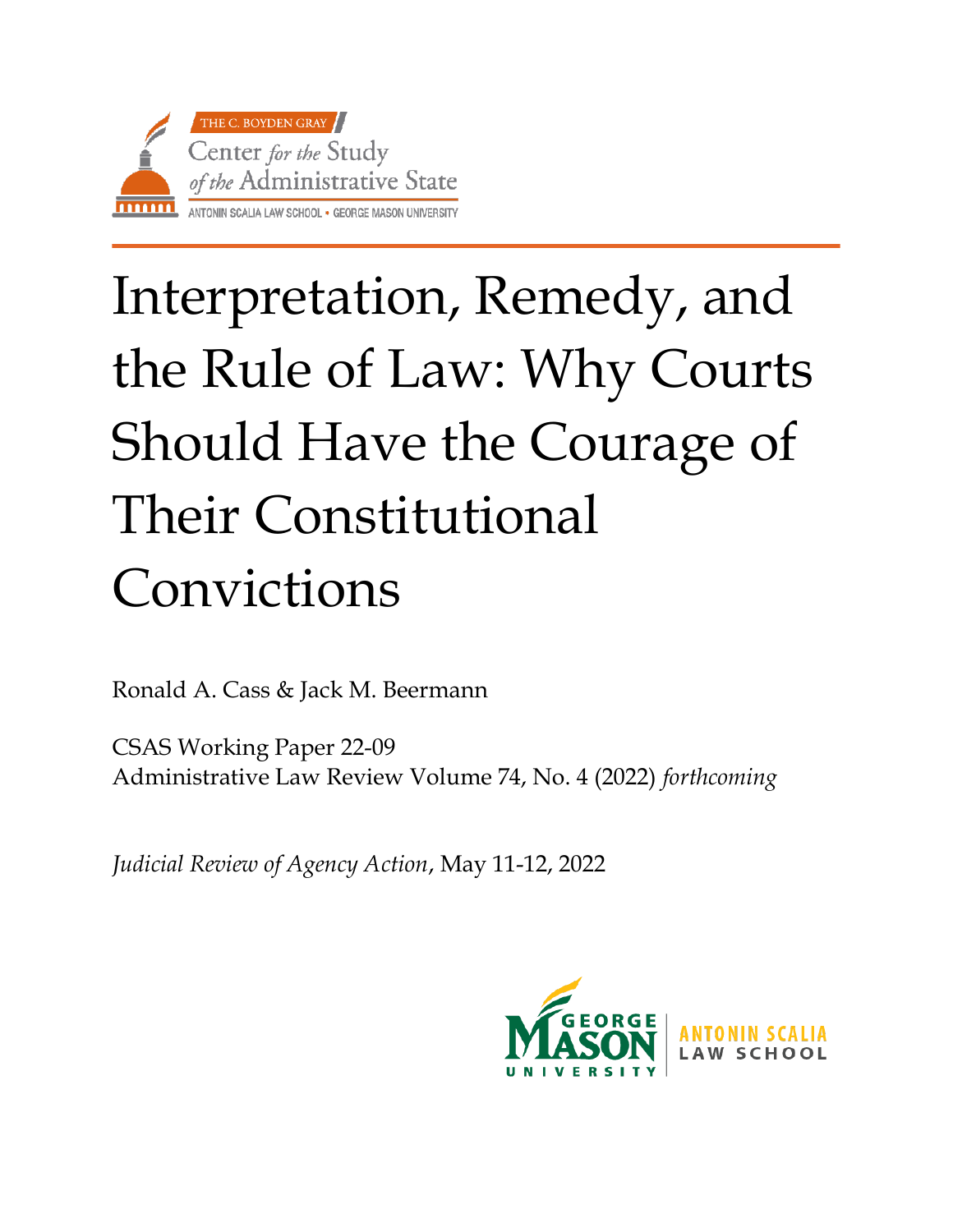# INTERPRETATION, REMEDY, AND THE RULE OF LAW: WHY COURTS SHOULD HAVE THE COURAGE OF THEIR CONSTITUTIONAL CONVICTIONS

RONALD A. CASS\*

# JACK M. BEERMANN\*\*

"*Constitutional avoidance is not a license to rewrite Congress's work to say whatever the Constitution needs it to say in a given situation*."

— Seila Law LLC v. Consumer Financial Protection Bureau, 140 S. Ct. 2183, 2207 (2020) (Roberts, C.J.)

## I. INTRODUCTION

The Supreme Court's decision in *United States v. Arthrex* <sup>1</sup> opens a window on a set of issues debated in different contexts for decades. These issues—how to interpret statutes and constitutional provisions, what sources to look to, whether so far as possible to adopt interpretations that avoid declaring actions of coordinate branches unconstitutional, and where such actions are deemed to have been unconstitutional whether to provide remedies that cabin the most significant implications of such a declaration—go to the heart of the judicial role and the division of responsibilities among the branches of government.

© Ronald A. Cass & Jack M. Beermann, 2022

<sup>\*</sup> Dean Emeritus, Boston University School of Law; Distinguished Senior Fellow, Gray Center for the Study of the Administrative State, George Mason University; Senior Fellow, International Centre for Economic Research; President, Cass & Associates, PC.

<sup>\*\*</sup> Professor of Law and Harry Elwood Warren Scholar, Boston University School of Law; Advisory Council, Gray Center for the Study of the Administrative State, George Mason University.

Thanks are due to friends and colleagues for helpful comments and discussions, including Jonathan Adler, Lisa Bressman, Thomas B. Griffith, Tara Leigh Grove, Helen Hershkoff, Kristin Hickman, Michael McGinley, Aaron Nielson, Richard Pierce, Fred O. Smith, Mila Sohoni, Christopher Walker, Matthew Wiener, Adam White, and participants in the C. Boyden Gray Center for the Study of the Administrative State Roundtable on Judicial Review of Agency Actions. In addition, the authors are grateful for research assistance ably provided by Samuel Beermann, Boston University School of Law class of 2024, and Daniella Cass, University of Pennsylvania-Carey Law School, J.D., 2022. As is common, the authors take responsibility for any errors that remain. Differences of opinion, however, are another story.

<sup>1</sup> 141 S. Ct. 1970 (2021).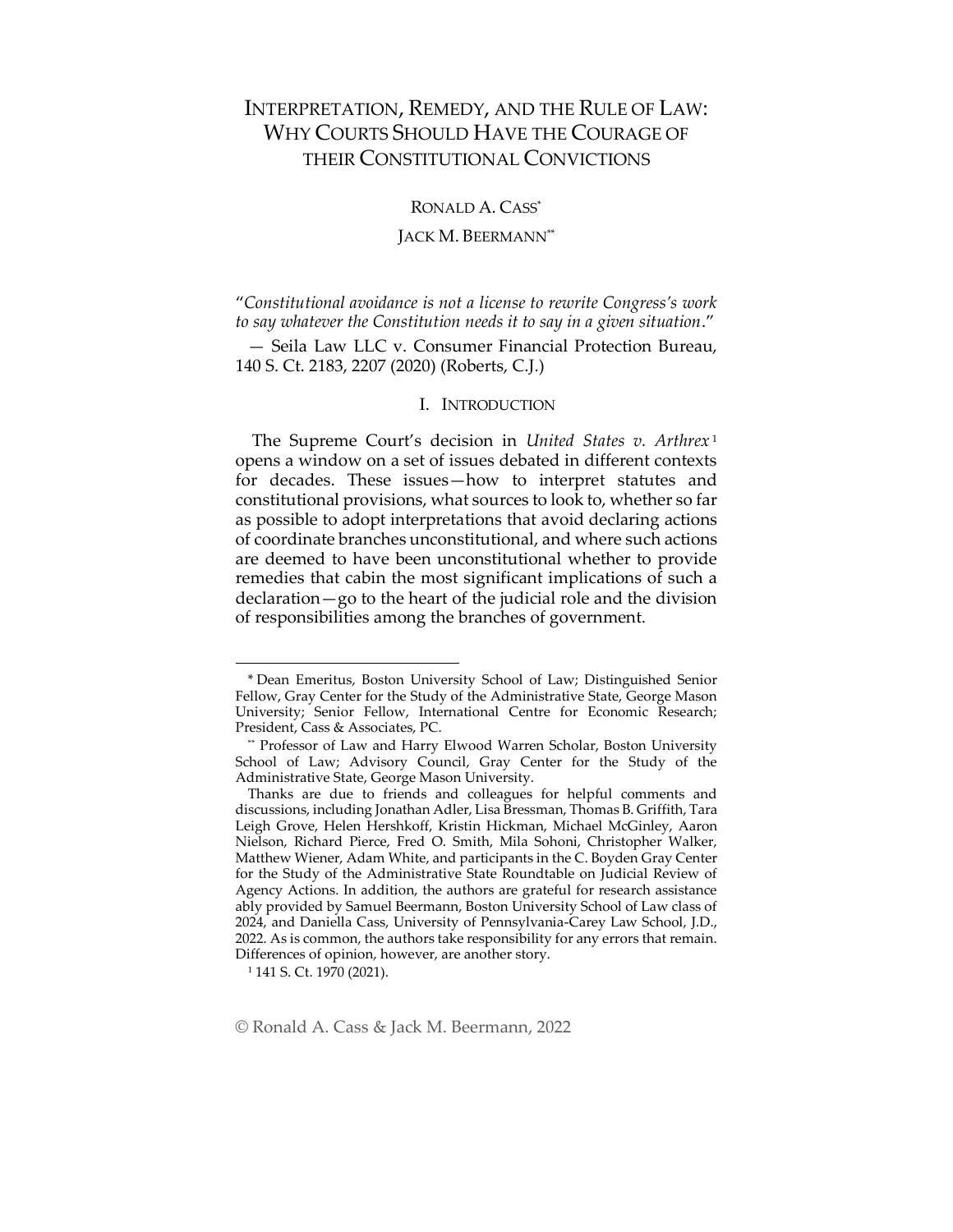The *Arthrex* case challenged a decision of the Patent Trial and Appeal Board (PTAB), an entity within the Department of Commerce that is composed of more than 200 Administrative Patent Judges (APJs) plus a Director and Deputy Director of the Patent and Trademark Office (PTO), and the PTO's Commissioner for Patents and Commissioner for Trademarks. 2 While the Director is appointed by the President and confirmed by the Senate, APJs and the other members of PTAB are appointed by the Secretary of Commerce. No provision of the America Invents Act, which created the process involved in *Arthrex*, provided for review of PTAB decisions by the Director or another principal officer. As a result, the Court held that APJs exercised unreviewable discretionary authority which made them principal "officers of the United States" whose appointment constitutionally must be made by the President with confirmation by the Senate. Had the APJs been "inferior officers"—subject to control by superior officers—they properly could have been appointed by the Secretary.

Instead of holding the challenged PTAB decision to be unlawful, however, the Court (by a plurality of justices) held that the statutory provisions that effectively precluded review of PTAB decisions by the Director should be severed from the law as unconstitutional. That step, the plurality said, transformed APJs into inferior officers subject to the Director's control. In other words, the remedy for an unconstitutional administrative decision, was to make it constitutional by revising the law. With that remedy in place, *Arthrex* won the battle but lost the war.

The *Arthrex* Court's application of the constitutional test for appointments to the statute at issue—whether the Director of the PTO lacked a means for reviewing and potentially countermanding a particular PTAB decision—is sensible, although open to question. As discussed below, both the test itself—especially its fidelity to earlier decisions—and its application in *Arthrex* are contested.<sup>3</sup>

Our principal focus, however, is on the question of remedy. When the Court's members find that a plausible—really, the *most* plausible—reading of a law would make it

<sup>2</sup> See 35 U.S.C. § 6(a), (c).

<sup>3</sup> *See infra*, text at nn[. 14](#page-6-0)–[25.](#page-8-0)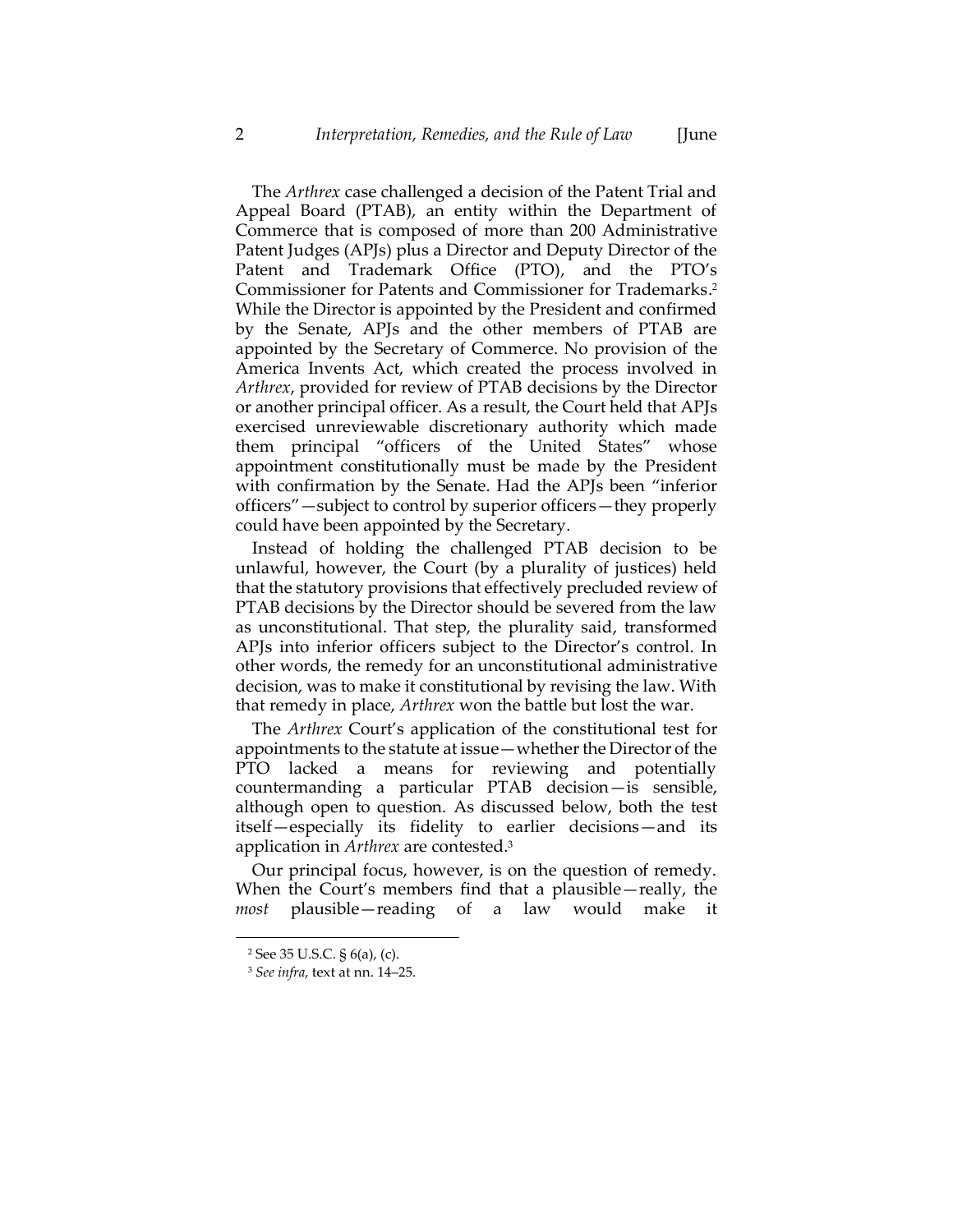unconstitutional, what should the Court do? Many Supreme Court pronouncements and much academic commentary suggest that courts should interpret statutes to be consistent with the Constitution whenever possible, even if that requires some degree of judicial creativity. That instinct has a long and distinguished pedigree, but it is ultimately a much-overstated direction to the courts.

Although courts often, and sensibly, choose between two plausible interpretations of a statute to avoid a finding of unconstitutionality, the Court's revision of the statute involved in *Arthrex* is jarring. Not only did the Court rewrite the law to remove the provision that prevented supervision of APJs by the PTAB's Director; it effectively read an implicit review power into the statute where no such power was granted by the law's text. The approach taken in *Arthrex* is not without precedent, but it both strains against the weight of precedent and reflects an unfortunate inclination to sacrifice at least one aspect of the judicial role to practical grounds for remedial modesty.

Part II of this article reviews the background and opinions in *Arthrex*. Part III describes the precedents respecting remedies for structures that the Supreme Court has found violate constitutional requirements. We return in that Part to the reasons that *Arthrex*'s remedy is at odds with generally accepted, and well-grounded, approaches to dealing with separation-ofpowers problems. Part IV considers arguments for different approaches to interpretation and remedy when the Supreme Court faces potential constitutional concerns. This Part concludes with discussion of pragmatic problems that *Arthrex*style remedies pose for decisionmaking by Congress and the Court.

# II. *ARTHREX*: APPOINTMENTS AND DISAPPOINTMENT IN REMEDYING CONSTITUTIONAL DEFECTS

# *A. Patent Contests: The Context for Arthrex*

Patents in the United States are granted by the United States Patent and Trademark Office, an agency within the Department of Commerce headed by the Undersecretary of Commerce for Intellectual Property who also holds the title of Director of the PTO. Once a patent is granted, there is more than one way to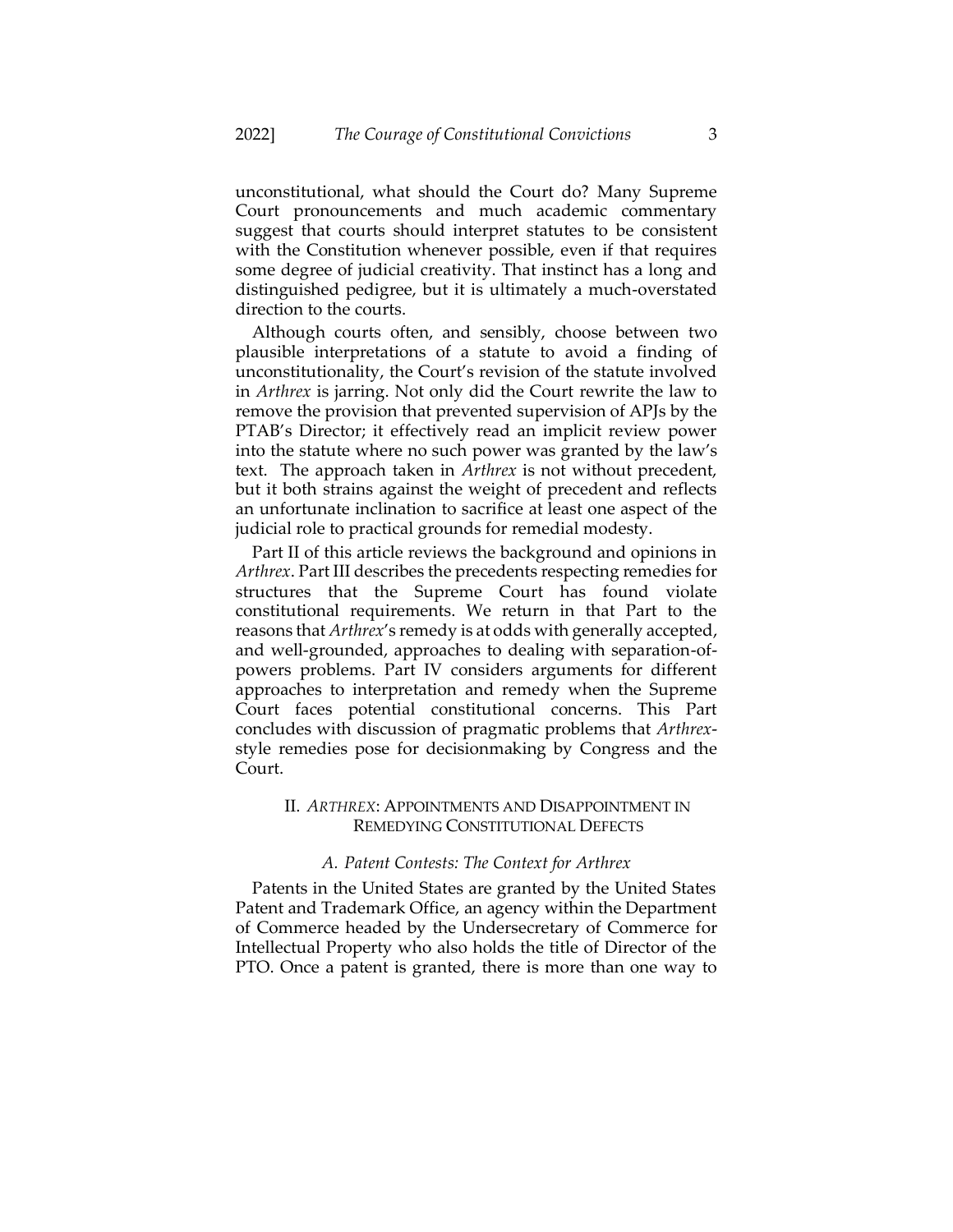challenge its validity both in the agency and in court, including by seeking a declaratory judgment and as a defense in an infringement action or in an action to collect unpaid royalties. The America Invents Act established an additional method for challenging patents within the agency: an interested person may seek "inter partes review" before the PTAB.

The inter partes review procedure is quite simple. The challenger files a petition to institute inter partes review and the Director makes the "final and unappealable" determination of whether to go forward with the process.<sup>4</sup> If the Director makes a favorable determination, the petition is then referred to a panel consisting of "at least 3 members" of PTAB "designated by the Director."<sup>5</sup> A dissatisfied party may seek rehearing, which by statute may be granted only by PTAB. <sup>6</sup> This could imply action either by the panel itself or the entire PTAB, consisting of more than 200 APJs plus a handful of others including the Director. Judicial review may also be sought in the United States Court of Appeals for the Federal Circuit.<sup>7</sup> Because the statute specifies that PTAB issues a "final written decision" on patentability<sup>8</sup> and provides for no other method of internal agency review, the *Arthrex* Court correctly concluded that PTAB's decisions on inter partes review are final as far as the Executive Branch is concerned: "no principal officer at any level within the Executive Branch" has the power to review this aspect of the APJs' work.<sup>9</sup>

#### *B.The Arthrex Litigation*

Arthrex, Inc., owns a patent on a "surgical device for reattaching soft tissue to bone without tying a knot." After Arthrex won a jury verdict based on infringement of this patent by Smith & Nephew, Inc., and its subsidiary ArthroCare Corp., Smith & Nephew sought inter partes review in PTAB of the validity of the patent.<sup>10</sup> The Director agreed to commence inter

<sup>4</sup> 35 U.S.C. § 314(d).

<sup>5</sup> 35 U.S.C. § 6(c).

<sup>6</sup> 35 U.S.C. § 6(c).

<sup>7</sup> 35 U.S.C. §§ 141(c).

<sup>8</sup> 35 U.S.C. § 318(a).

<sup>9</sup> *Arthrex*, 141 S. Ct., at 1980.

 $10$  After the jury verdict, while post-trial motions were pending, the parties agreed to settle the case with an express reservation of Smith & Nephew's right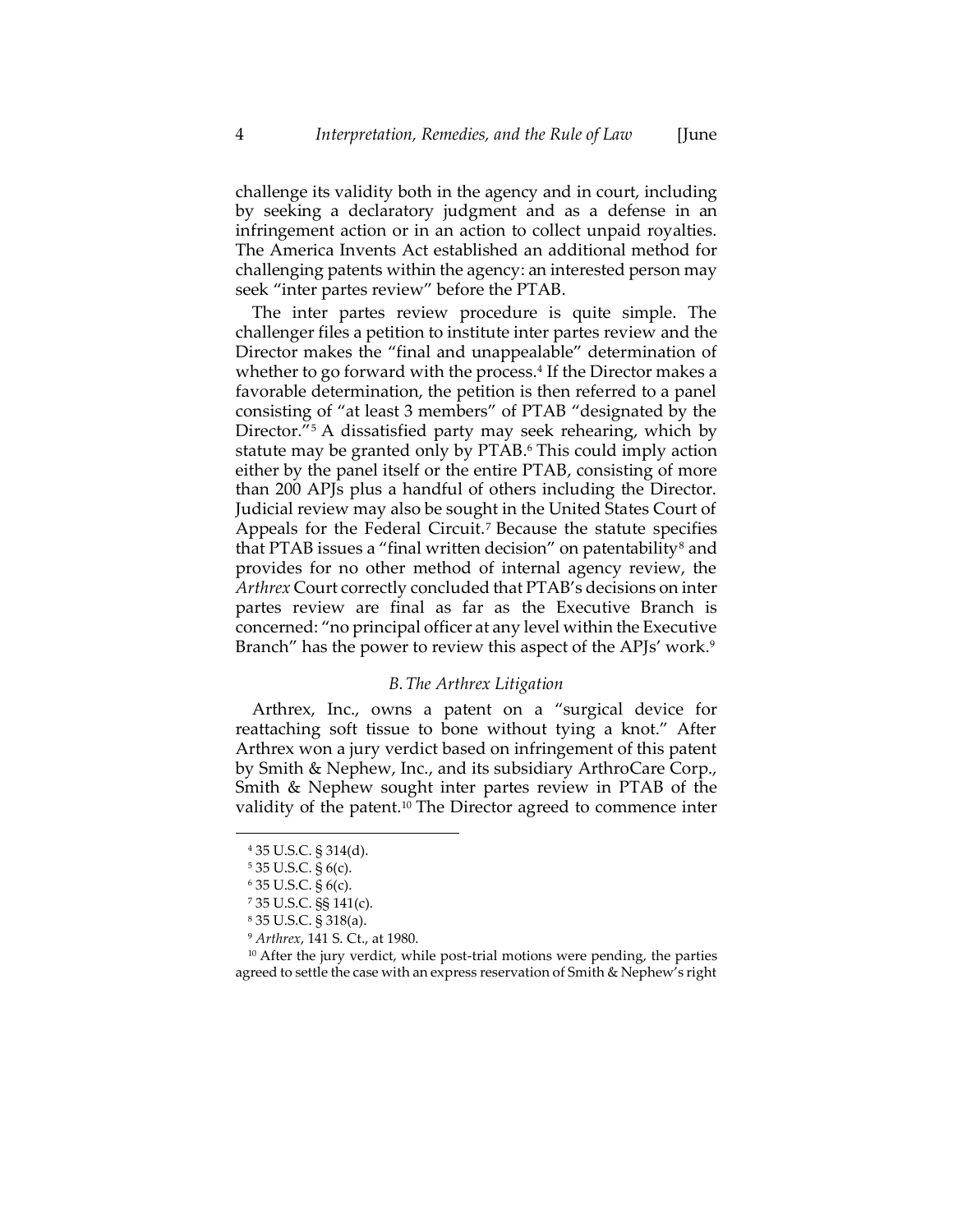partes review of the patent, and the PTAB panel found Arthrex's patent invalid based on the content of "prior art" respecting the claimed invention.<sup>11</sup> Arthrex disputed that conclusion in part because the alleged prior art was contained in "the inventors' own original application."<sup>12</sup>

Arthrex sought judicial review of the PTAB decision in the Federal Circuit. The Court of Appeals did not rule on the validity of the patent. Instead, it held that the PTAB APJs were principal officers whose appointment by the Secretary of Commerce was invalid. Rather than reinstate Arthrex's patent, the Federal Circuit invalidated the for-cause removal protections that applied to the APJs, deciding that this would transform them into inferior officers who were properly appointed by the Secretary of Commerce. The Federal Circuit then remanded the case to PTAB for a new hearing before a different panel of APJs, presumably chosen by the Director.

No one involved was happy with the Federal Circuit's decision. Both the United States Government and Smith & Nephew disagreed with the conclusion that the APJs were principal officers. Arthrex also was dissatisfied with the remedy. It preferred a decision reinstating its patent rather than subjecting it to another round of inter partes review and argued that the entire process of inter partes review should be struck down. Thus, all parties sought Supreme Court review of the circuit's decision, which the Court granted.

On review, the Supreme Court agreed with the Federal Circuit that the APJs were principal officers but found that subjecting

to seek inter partes review, thus preventing Arthrex from raising any preclusion defense based on the jury verdict. *See* Smith & Nephew's Petition for a Writ of Certiorari at 7, in United States v. Arthrex, Inc., 141 S. Ct. 1970 (2021) (available at 2020 WL 3651171 (June 29, 2020)).

 $11$  An invention must be "novel" to be patentable; novelty is measured against "prior art," *i.e.* information or earlier inventions that were publicly available before the filing of the patent application that anticipated the new invention. *See* 35 U.S. C. §102(a). The statute itself contains no definition of "prior art" which means that federal courts have been forced to develop an understanding of prior art with minimal legislative guidance. *See* Tun-Jen Chiang, *Defining Patent Scope by the Novelty of the Idea*, 89 WASH. U.L.REV. 1211, 1246-47 (2012).

<sup>&</sup>lt;sup>12</sup> Brief for Respondent Arthrex, Inc. at 9, in United States v. Arthrex, 141 S. Ct. 1970 (2021).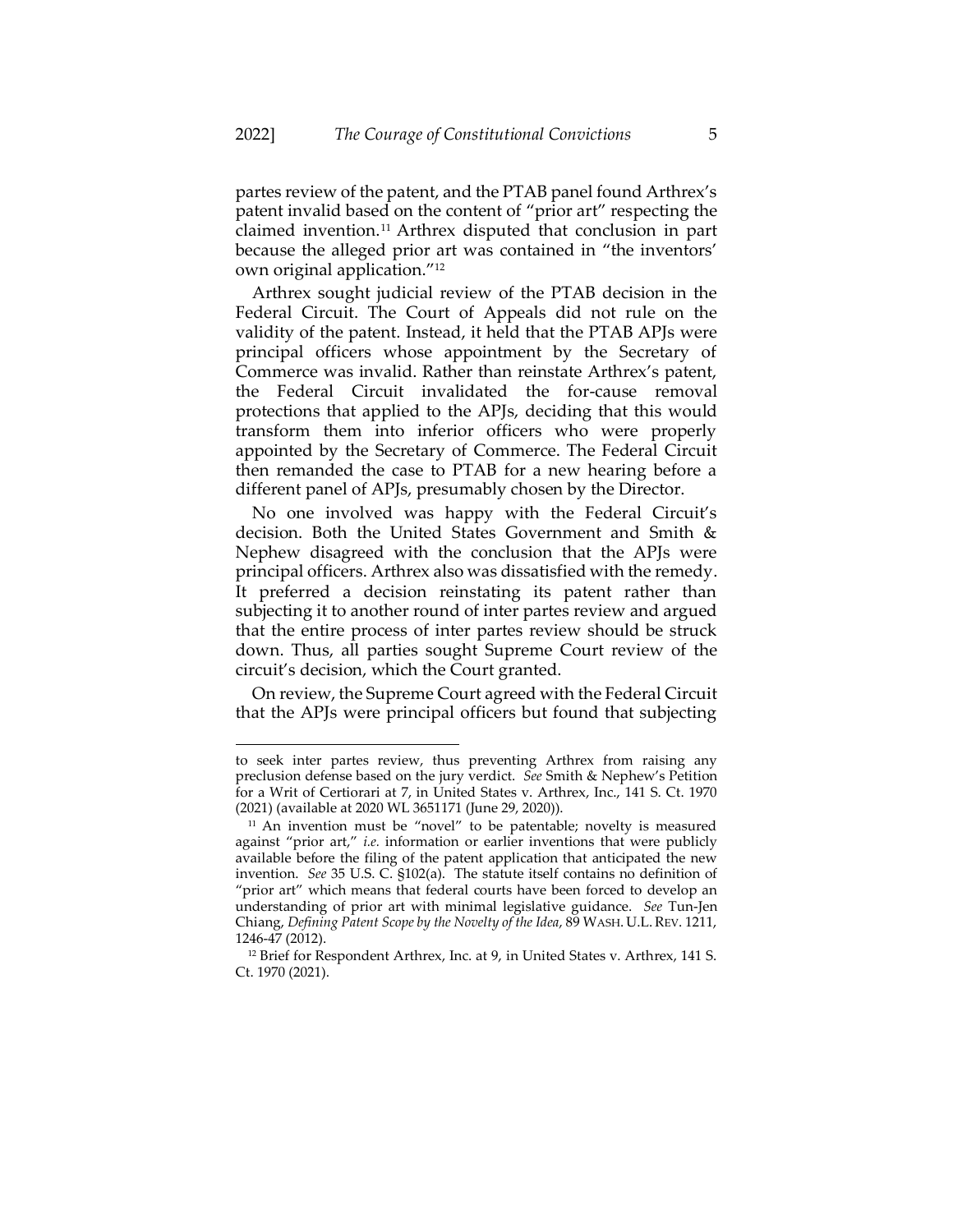the APJs' decision to review by the Director "better reflects the structure of supervision within the PTO and the nature of APJs' duties." The Supreme Court's remedy was to remand the case to PTAB. It did not direct PTAB to hold a new hearing before a different panel. Instead, the Court remanded to allow the Director to decide whether to rehear Smith & Nephew's petition in light of its decision that the best reading of the statute—the reading that would make the law constitutional—is that it must allow the Director to review all PTAB decisions on inter partes review.<sup>13</sup>

#### <span id="page-6-0"></span>*C. APJs as Principal Officers*

As already noted, our primary focus in this article is on the remedy. Nonetheless, a brief detour is in order to discuss the Court's determination that under the pre-*Arthrex* PTAB structure the APJs were indeed principal officers.

The Appointments Clause of the Constitution provides that Officers of the United States are appointed by the President with the advice and consent of the Senate. Congress may, however, provide by law for a different method of appointment for "inferior officers," namely appointment by the President alone, by a Department Head, or by a Court of Law. <sup>14</sup> All of these statutory alternatives presumably allow appointment without Senate confirmation—otherwise, the provision for presidential appointment would be redundant of the Constitution's default provision for appointment of officers and the remainder of the clause would be incongruous. The statute creating PTAB specified that APJs were "appointed by the Secretary" of Commerce, a Department head, in consultation with the Director, a method of appointment implying that Congress believed them to be inferior officers.<sup>15</sup> APJs could be removed, also by the Secretary of Commerce, but only for "such cause as will promote the efficiency of the service."<sup>16</sup>

<sup>13</sup> *Arthrex*, 141 S. Ct. at 1987 ("we hold that 35 U.S.C. § 6(c) is unenforceable as applied to the Director insofar as it prevents the Director from reviewing the decisions of the PTAB on his own.").

<sup>14</sup> U.S. CONST., art. II, § 2, cl. 2.

<sup>15</sup> 35 U.S.C. § 6(a).

<sup>16</sup> 5 U.S.C. § 7513(a); 35 U.S.C. § 3(c).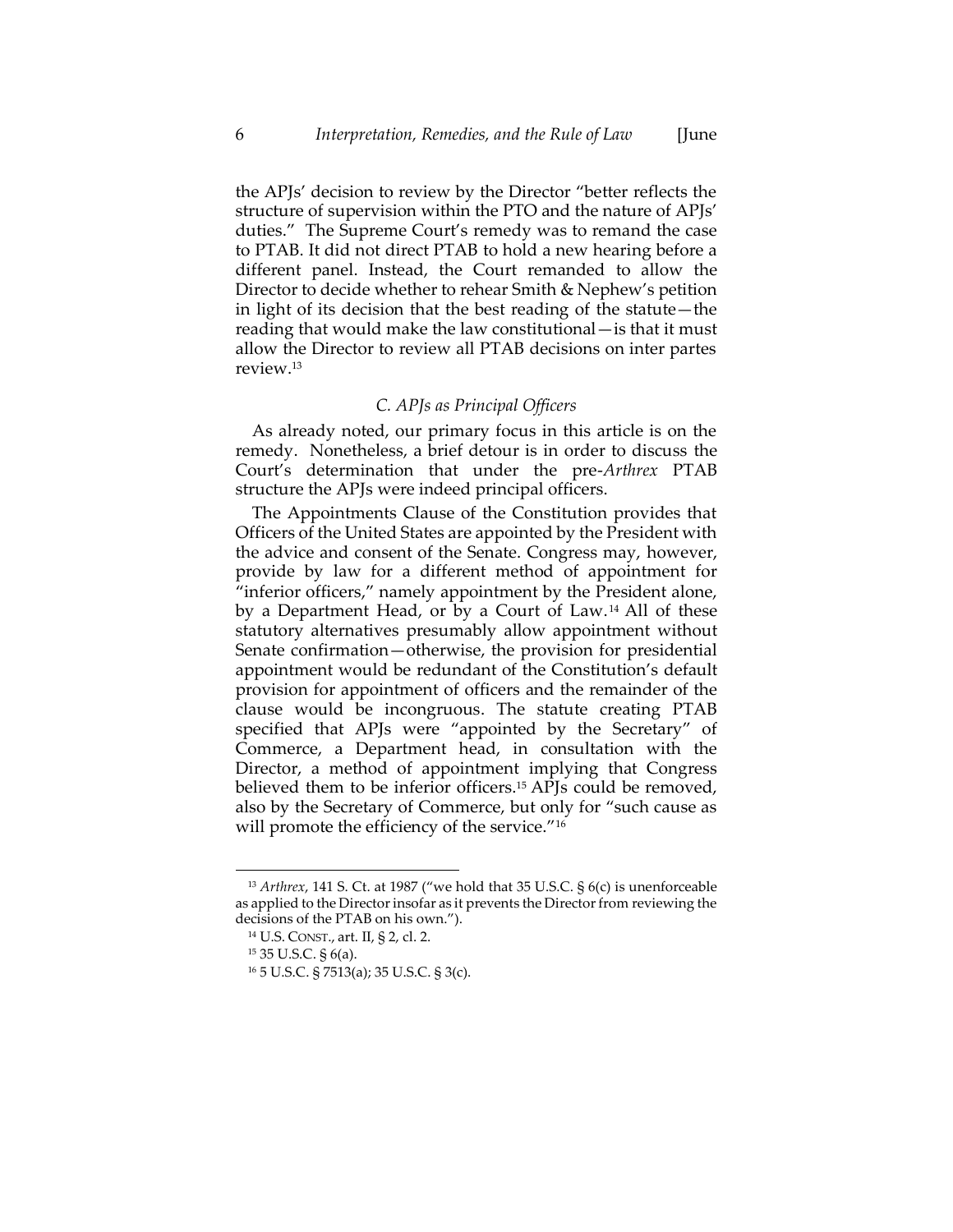The determination of whether a particular officer is principal or inferior turns largely on application of the Supreme Court's decision in the *Edmond* case.<sup>17</sup> In *Edmond*, the Court, accepting a position that commanded only a single justice's vote less than a decade before, <sup>18</sup> specified that "[w]hether one is an 'inferior officer' depends on whether he has a superior" other than the President.<sup>19</sup> In *Edmond*, the Court determined that judges on the Coast Guard Court of Criminal Appeals (within the executive branch) were inferior officers, largely because the Court of Appeals for the Armed Forces (also within the executive branch) had the power to review and reverse the Coast Guard court's decisions<sup>20</sup> but also because the Judge Advocate General had authority to prescribe rules of procedure for the court and had power to remove the judges from the court without cause. <sup>21</sup> While the PTO Director has power to prescribe rules governing many aspects of PTAB procedures,<sup>22</sup> as noted above the Director cannot overturn panel decisions and cannot remove APJs without good cause. In the eyes of the *Arthrex* Court, this made APJs principal officers.

Although this appears to be a reasonable conclusion, Justices Thomas, Breyer, Sotomayor and Kagan dissented, finding that the supervisory powers of the Director and the Secretary of Commerce were sufficient to make the APJs inferior officers. Most notably, Justice Thomas insisted that the Court misapplied *Edmond*, stating quite strongly that "[t]here can be no dispute that administrative patent judges are, in fact, inferior: They are lower in rank to at least two different officers" namely the Director and the Secretary of Commerce.<sup>23</sup> In Justice Thomas's view, the APJs were subject to greater supervision than the Coast Guard judges in *Edmond*: the Director sets their rate of pay and prescribes procedural rules and other policies governing PTAB proceedings including matters such as discovery, oral argument, termination of trial, notice, privileges and filing fees.

<sup>17</sup> Edmond v. United States, 520 U.S. 651 (1997) (*Edmond*).

<sup>18</sup> *See* Morrison v. Olson, 487 U.S. 654, 719-23 (1988) (Scalia, J. dissenting).

<sup>19</sup> *Arthrex*, 141 S. Ct. at 1980, quoting *Edmond*, 520 U.S. at 662.

<sup>20</sup> *Edmond*, 520 U.S. at 665.

<sup>21</sup> *Id*. at 664-65.

<sup>22</sup> 35 U.S.C. § 316.

<sup>23</sup> *Arthrex*, 141 S. Ct. at 2000 (Thomas, J., dissenting).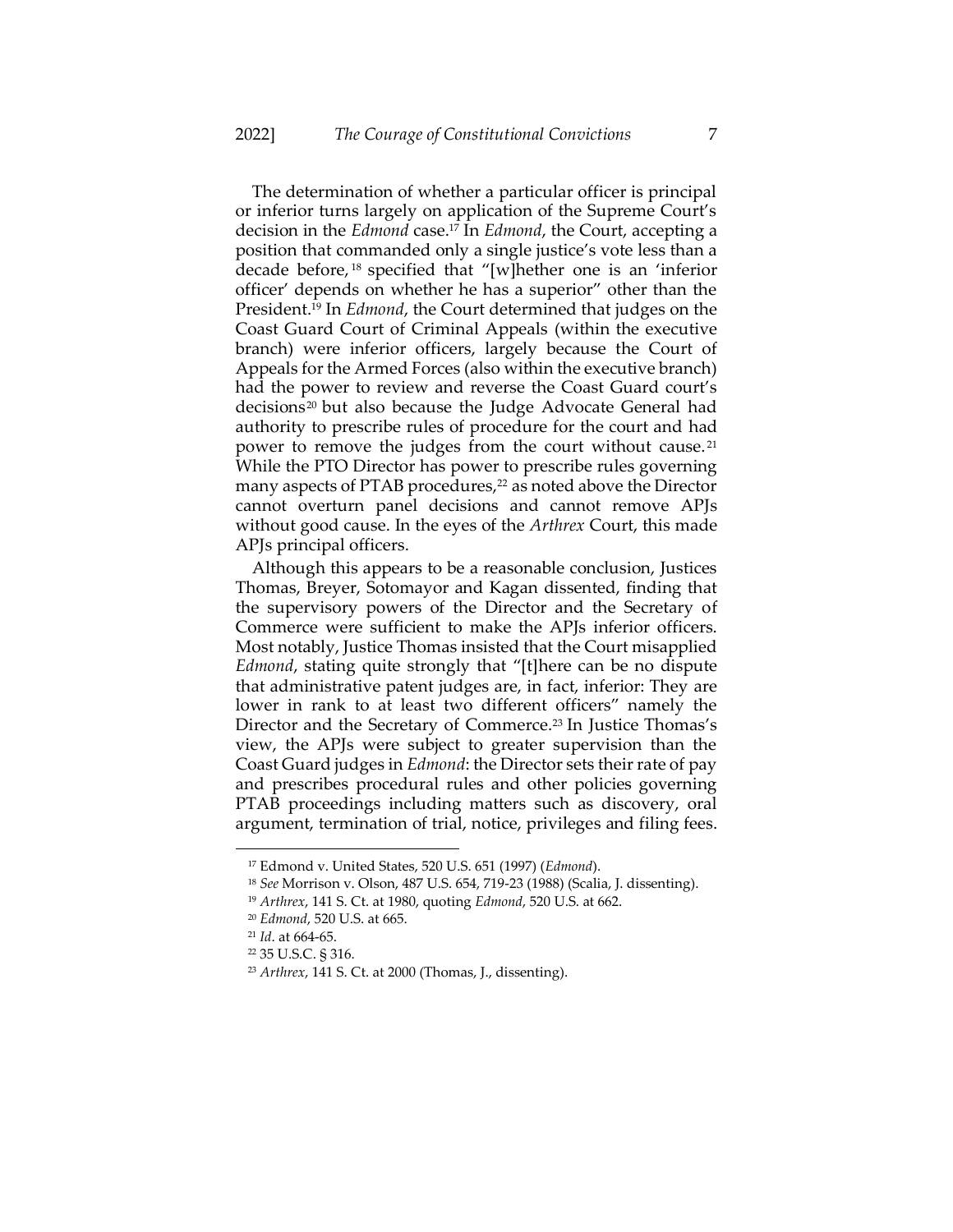The Director also has power to determine whether a party should be joined to a proceeding, may issue policy directives governing PTAB operation, decides which of the "250-plus [APJs] hear certain cases and may remove [APJs] from their specific assignments without cause." <sup>24</sup> Justice Thomas cited additional powers of the Director that are either explicit or implicit in the structure of the PTAB, such as the power to decide whether inter partes review happens at all, the power to assign a particular case to a panel consisting of herself, the Deputy Director and the Commissioner of Patents, the power to designate certain decisions as precedential and the alleged power, which is unclear from the statute, to add members to a panel and order the case reheard.<sup>25</sup>

<span id="page-8-0"></span>There is much to be said in support of the approaches taken by both Chief Justice Roberts and Justice Thomas, especially in light of the relative dearth of precedent on the question of principal officer status. The Chief Justice's approach seems consistent with a preference for clear and relatively simple rules while Justice Thomas's may be more consistent with what little precedent there is and more deferential to Congress. In any case, after *Arthrex*, it appears that any official with final decisionmaking authority for the Executive Branch on an important matter such as the validity of a patent is likely to be considered a principal officer who must be appointed by the President with the advice and consent of the Senate. This provides a simpler starting point than Justice Breyer's functional approach or the more nuanced standard that Justice Thomas sees in *Edmond*. Whether the Chief Justice's approach leads to greater clarity or better results remains to be seen. That question, however, is beyond our focus. We turn now to our primary concern, the remedy.

# III. REMEDYING UNCONSTITUTIONAL STRUCTURES BEFORE *ARTHREX*: VACATIONS AND STAYS

Both the Federal Circuit and the Supreme Court rejected Arthrex's plea to invalidate the entire system of inter partes

<sup>24</sup> *Id*. at 2001.

<sup>25</sup> *Id*. at 2002.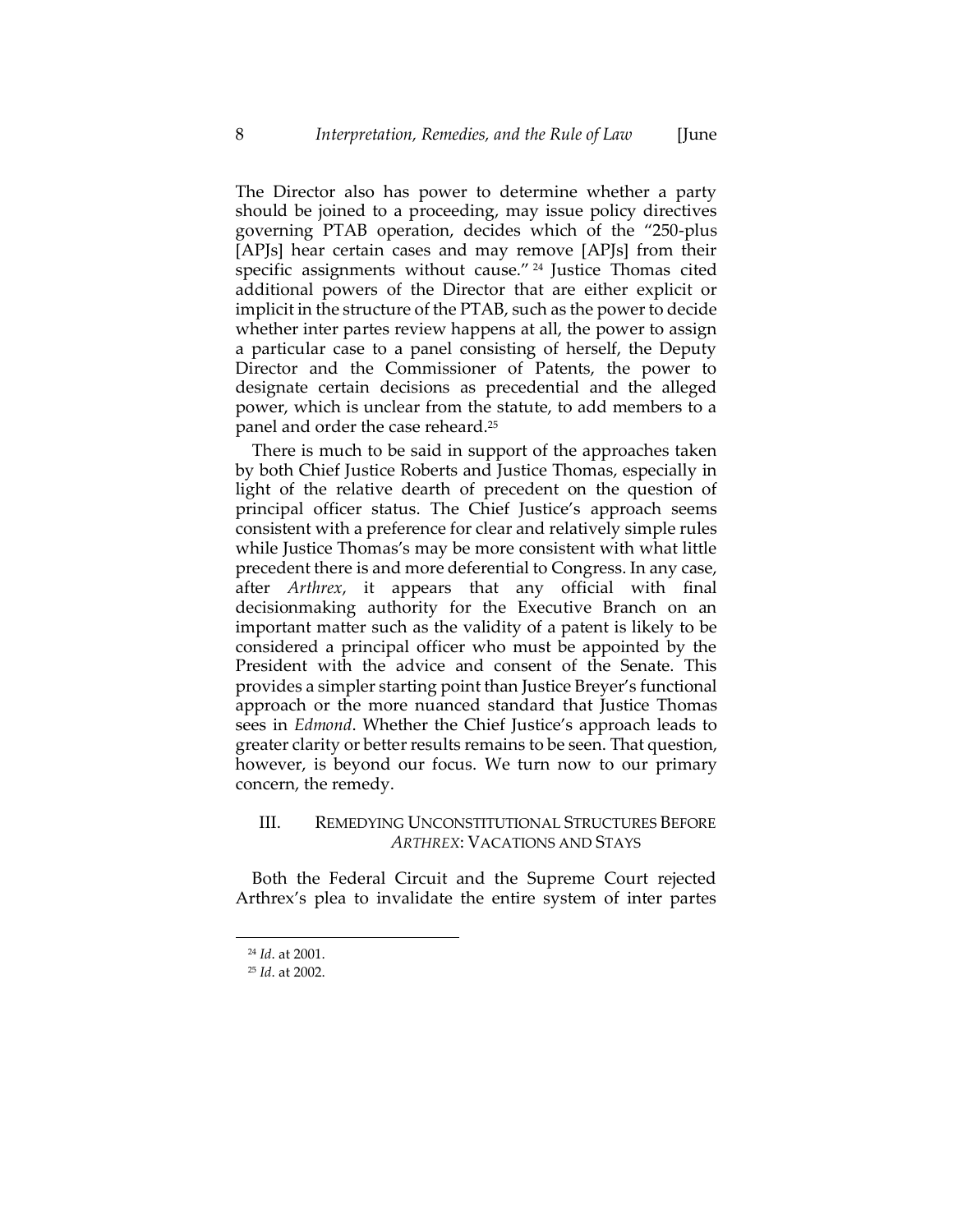review. The Federal Circuit determined that making the APJs subject to removal without cause by the Director was sufficient to convert them into inferior officers. Without stating that this was insufficient, the Supreme Court took a different tack and found that it was more appropriate to subject PTAB decisions to review by the Director. Before exploring the Court's reasoning in support of its remedial decision, we review some of the Court's previous decisions on remedies in cases involving unconstitutional appointment and removal provisions.

Numerous Supreme Court decisions have addressed challenges to actions of government officials whose appointments were alleged to be unconstitutional. Prior to *Arthrex*, in the two successful challenges to appointments of officials exercising executive authority, the Court prevented the agency from taking action until the appointment problems were cured. <sup>26</sup> In one, the Court invalidated the assignment of executive authority to the agency, leaving it to Congress to determine whether to reconstitute the agency with officers eligible to perform the agency's assigned duties.<sup>27</sup> In the other, the Court held that the officers were improperly appointed, and it affirmed a Court of Appeals decision vacating the order that had been issued by the improperly appointed officials.<sup>28</sup>

In cases invalidating restrictions on the President's power to remove officers, the Court usually has excised the removal restriction from the statute without otherwise affecting the agency's operations.<sup>29</sup> In sum, the Court has generally imposed a narrow remedy, invalidating the action found to violate the constitutional assignment of powers among the branches but otherwise leaving the process involved intact.<sup>30</sup> There have been few, if any, prior cases in which the Court has altered an agency's process as much as it did in *Arthrex* in order to preserve the constitutionality of an agency's function.

<sup>26</sup> *See* Lucia v. Securities and Exchange Commission, 138 S. Ct. 2044 (2018); Buckley v. Valeo, 424 U.S. 1 (1976).

<sup>27</sup> *See* Buckley v. Valeo, 424 U.S. 1 (1976).

<sup>28</sup> *See* Lucia v. Securities and Exchange Commission, 138 S. Ct. 2044 (2018).

<sup>29</sup> *See infra*, text at nn[. 40](#page-12-0)–[45.](#page-13-0)

<sup>30</sup> *See infra*, text at nn[. 52](#page-16-0)–[56.](#page-17-0)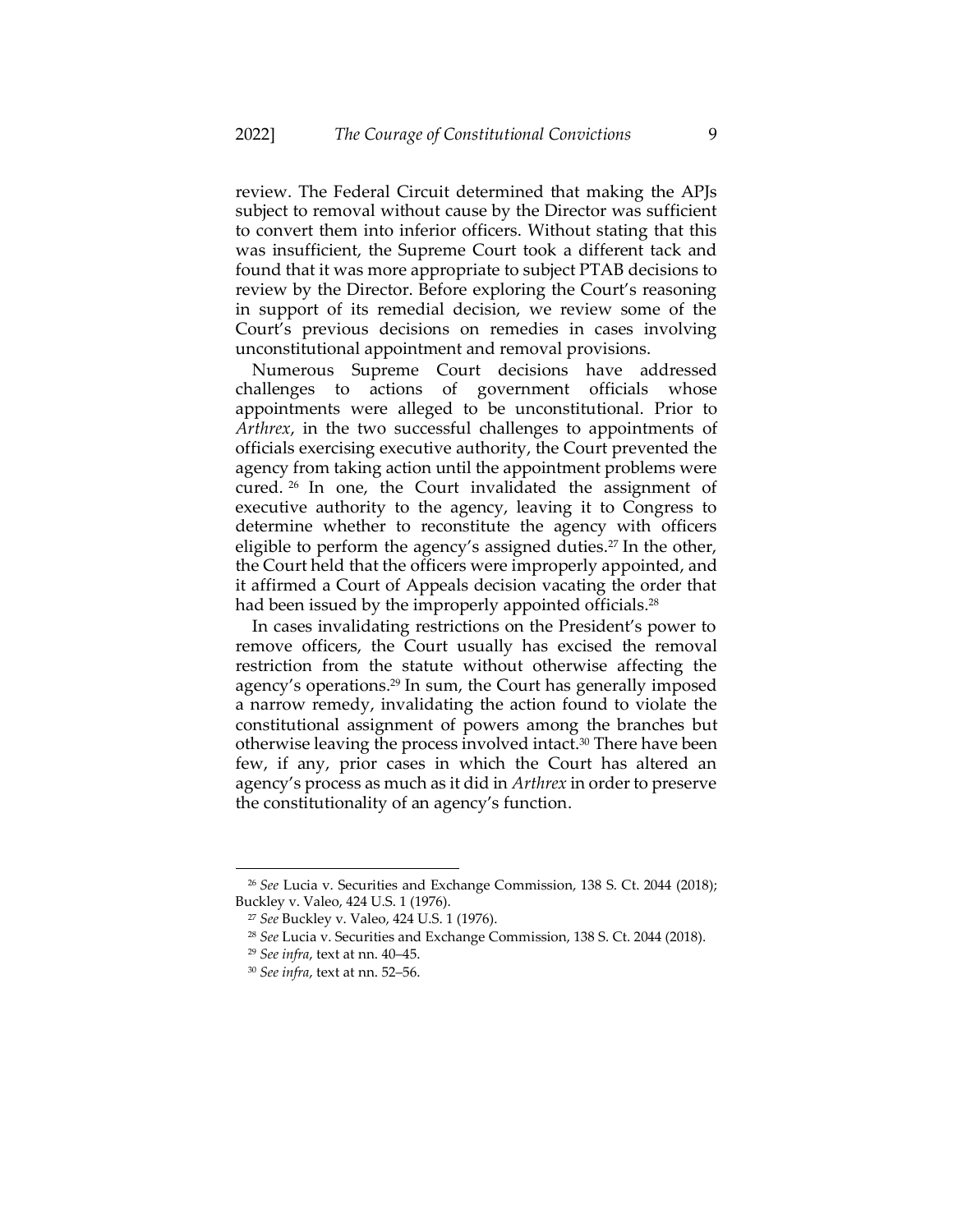#### (1) Appointments

The modern era of appointments disputes began with *Buckley v. Valeo*, <sup>31</sup> involving the constitutionality of numerous aspects of the Federal Election Campaign Act of 1971 as amended in 1974 in the wake of the Watergate scandal. <sup>32</sup> The 1974 amendments created the Federal Election Commission (FEC), an eightmember body charged with enforcing numerous aspects of the Act. The act specified that the FEC included two ex officio nonvoting members, the Secretary of the Senate and the Clerk of the House of Representatives, and six voting members, two appointed by the President, two appointed by the Speaker of the House and two appointed by the President pro tempore of the Senate. All appointments were subject to the advice and consent of both Houses of Congress. This appointment structure was a blatant violation of the Appointments Clause. No Member of Congress may appoint an Officer of the United States, and, although the Court did not reach the issue, it is also plain that only the Senate may exercise the advice and consent power over such appointments.<sup>33</sup>

Once the Court determined that the appointments of FEC members were unconstitutional, it turned to the remedy. Here, the Court determined that the FEC members could retain their positions but they could not perform those functions that the Constitution reserves to properly appointed Officers of the United States. The Court noted that the Appointments Clause does not govern the appointment of officials who act "merely in aid of the legislative function of Congress" and thus the Commission could continue to collect information and conduct investigations concerning the conduct of campaigns. This preserves Congress's authority to appoint its own officials. As

<sup>31</sup> 424 U.S. 1 (1976).

<sup>32</sup> Federal Election Campaign Amendments of 1974, Pub. L. 93-443, 88 Stat. 1263 et. Seq. (1974).

<sup>33</sup> 424 U.S. at 127-28. Larry Alexander and Saikrishna Prakash have characterized the possibility that Congress might delegate the Senate's power to confirm presidential nominations, not merely as delegation "running riot," but as "delegation really running riot." *See* Larry Alexander & Saikrishna Prakash, *Delegation Really Running Riot*, 93 VA. L. REV. 1035, 1076-77 (2007).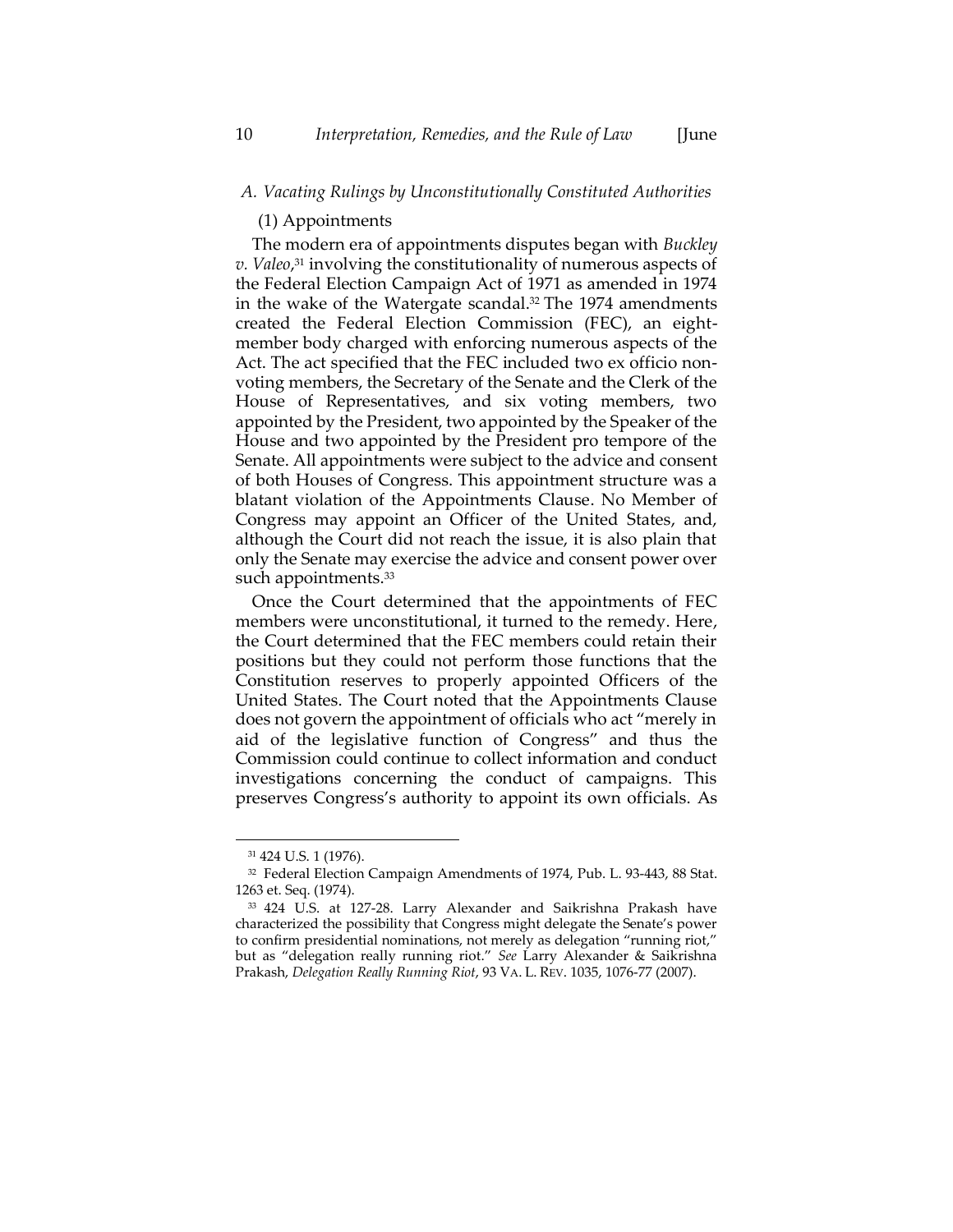appointed, however, the Commissioners could not exercise the enforcement, rulemaking and adjudicatory functions assigned to it by the Act. As the Court explained, only properly appointed Officers of the United States may perform "a significant governmental duty exercised pursuant to a public law."<sup>34</sup>

In sum, the Court's remedy in *Buckley* was to forbid the improperly appointed officials from exercising those functions that may be performed only by properly appointed Officers of the United States. It does not appear that the Court considered reforming the appointments process by granting the President the power to appoint all six Commissioners, subject only to the advice and consent of the Senate. The Court's decision effectively forced Congress, if its members wanted to continue the FEC's central functions, to legislate a revised method for appointing Commissioners, which it did shortly after the decision. 35

The Court took a similar remedial tack in *Lucia v. SEC*. 36 Before *Lucia*, the SEC's Administrative Law Judges (ALJs) were appointed by SEC staffers, not the members of the Commission themselves. The Court found that the ALJs exercised powers reserved to Officers of the United States, a fairly obvious conclusion in light of prior decisions. <sup>37</sup> Because this method of appointment was improper, the Court determined that the ALJ's decision against Lucia could not stand and that Lucia was entitled to a new hearing before a properly appointed ALJ.<sup>38</sup> Rather than invalidate the entire process or determine that the improperly appointed ALJs were out of a job irrevocably, the justices held that the improperly appointed ALJs, just like the FEC members in *Buckley*, could not perform the decisional

<sup>34</sup> 424 U.S. at 131.

<sup>&</sup>lt;sup>35</sup> When Congress amended the statute to conform to the Appointments Clause, it left intact the ex officio non-voting membership of the Secretary of the Senate and Clerk of the House of Representatives. This was struck down as a violation of the Appointments Clause by the D.C. Circuit in FEC v. NRA Political Victory Fund, 6 F.3d 821 (D.C. Cir 1993). In that case, the court vacated the Commission's enforcement order against the NRA, stating that "we are aware of no theory that would permit us to declare the Commission's structure unconstitutional without providing relief to the appellants." *Id*. at 828.

<sup>36</sup> Lucia v. Securities and Exchange Commission, 138 S. Ct. 2044 (2018).

<sup>37</sup> *See* Freytag v. Commissioner, 501 U.S. 868 (1991).

<sup>38</sup> 138 S. Ct. at 2055.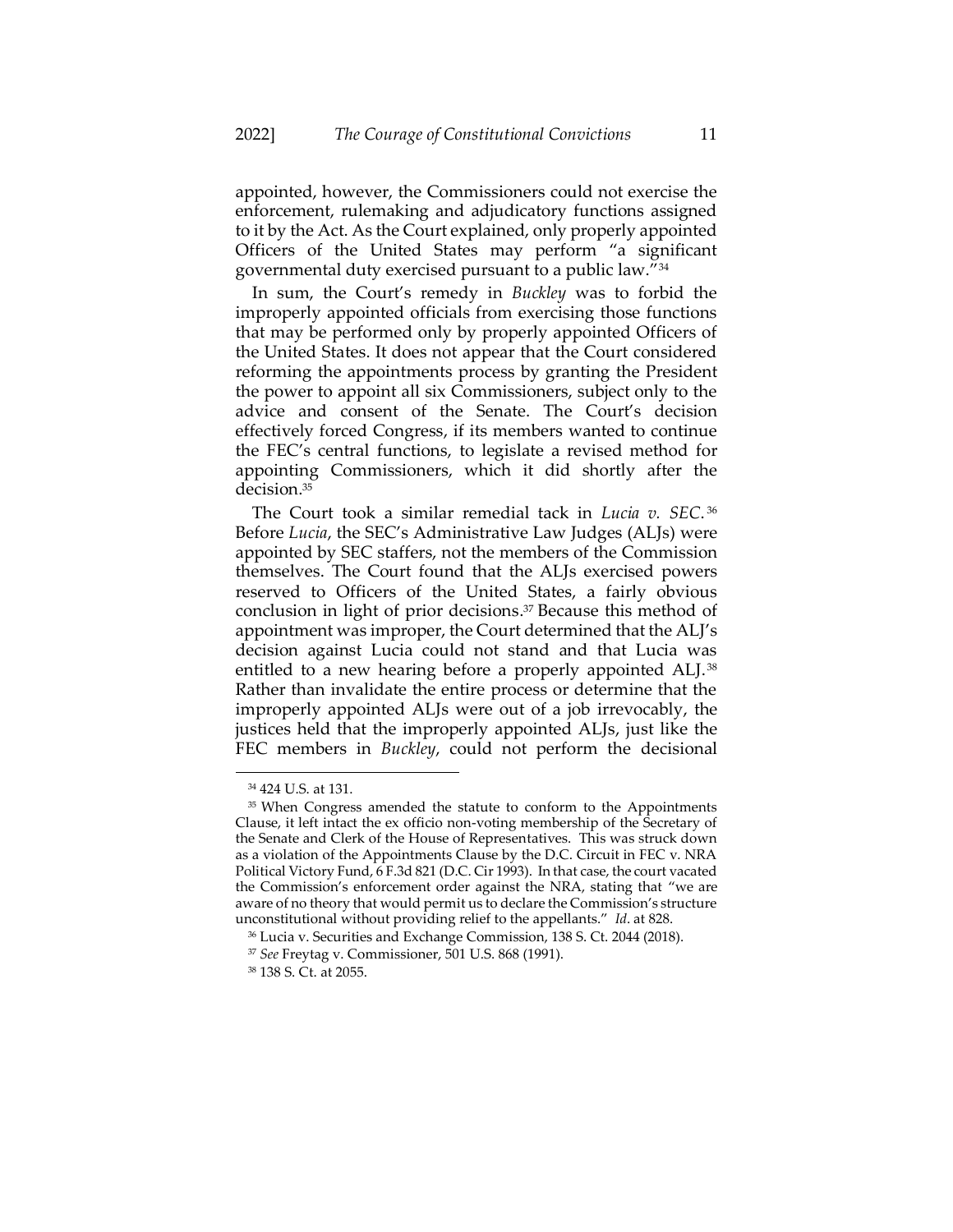functions assigned to them. <sup>39</sup> During the course of litigation, the SEC Commissioners had "ratified" the appointments of the agency's ALJs. The Court did not decide whether that ratification made the then-current SEC ALJs appropriate officers to preside over the rehearing of Lucia's case, going only so far as to determine that the prior decision must be vacated and that the ALJ who had decided Lucia's case could not preside over a rehearing.

#### (2) Removal Cases

In cases challenging improper restrictions on the President's power to remove Officers of the United States, the Court's remedy generally has been to excise the removal restriction and allow the agency to function as before. This is unsurprising as invalidation of a removal restriction merely requires severing one provision of the statute—the removal restriction—while allowing the remainder of the statute to function as before. The alternative would be invalidation of actions taken by officials functioning under the unlawful removal restriction, an extreme result inconsistent with modern severability doctrine.

<span id="page-12-0"></span>The practice of invalidating a removal restriction while preserving the remainder of the administrative function goes back to the very first Supreme Court decision on removal, *Myers v. United States.* <sup>40</sup> In that case, the Court struck down the statutory requirement for Senate consent prior to presidential removal of some Senate-confirmed officials. (Refusal to comply with this requirement was a basis for the impeachment of President Andrew Johnson.)<sup>41</sup> The remedy in *Myers* was simply

<sup>&</sup>lt;sup>39</sup> In the only other relatively recent case in which a method of appointing agency officials was held to violate the Appointments Clause, the Court held the appointments invalid, and the officials had to be removed from office. NLRB v. Noel Canning, 573 U.S. 513 (2014). In *Noel Canning*, the Court invalidated President Obama's recess appointments to the National Labor Relations Board (NLRB) as not complying with the constitutional requirements governing recess appointments, resulting in the dismissal of three purported members of the NLRB. The Court treated the remedy as obvious, as there was no doubt that members of the NLRB are Officers of the United States, no available statutory remedy to the problem, and no change in procedure that might have validated the appointments.

<sup>40</sup> Myers v. United States, 272 U.S. 52 (1926) (*Myers*).

<sup>41</sup> *See* Act of March 2, 1867, 14 Stat. 430 (1867). The impetus behind Congress's initial adoption of this requirement was to prevent Johnson from dismissing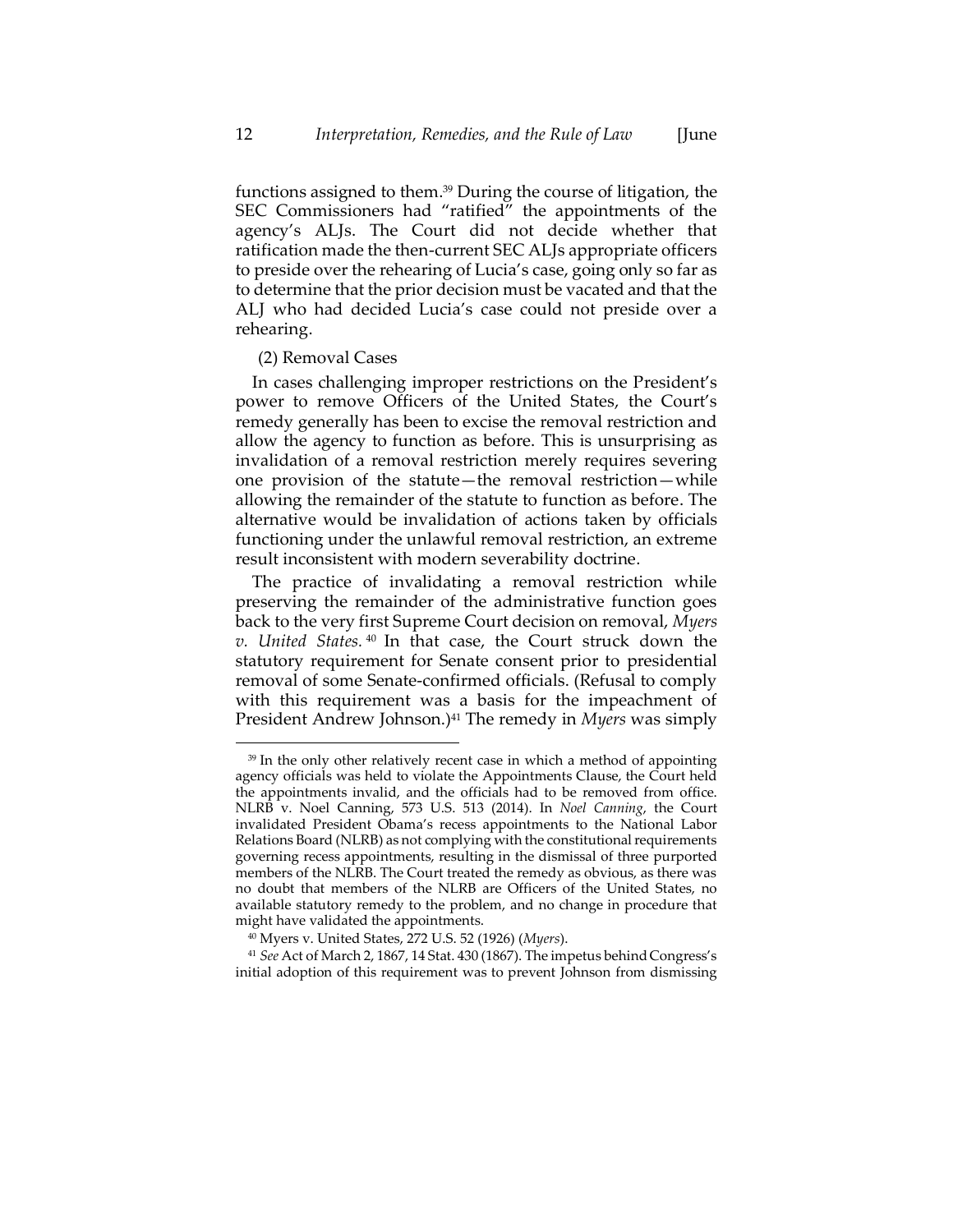to invalidate the requirement of Senate consent, severing that requirement from the remainder of the agency structure.<sup>42</sup>

The few instances in which the Court has invalidated a removal restriction follow the remedial choice made in *Myers* i.e., the Court has severed the problematic removal restriction and allowed the agency to exercise its administrative responsibilities. For example, in *Free Enterprise Fund v. Public Company Accounting Oversight Board*, <sup>43</sup> in which the Court established its rule against two levels of insulation from at-will presidential removal, the Court decreed that members of the PCAOB must be removable by the SEC without cause. And when it established $44$  and applied $45$  its rule that single heads of

<span id="page-13-0"></span>Secretary of War Edwin Stanton and other members of Abraham Lincoln's cabinet. *See* DAVID O. STEWART, IMPEACHED: THE TRIAL OF ANDREW JOHNSON AND THE FIGHT FOR LINCOLN'S LEGACY 75-77 (Simon & Schuster 2009); ERIC L. MCKITRICK, ANDREW JOHNSON AND RECONSTRUCTION 490 (Univ. of Chicago Press 1960).

<sup>42</sup> *Myers*, 272 U.S. at 176–77.

<sup>43</sup> 561 U.S. 477 (2010) (*Free Enterprise Fund)*.

<sup>44</sup> *See* Seila Law LLC v. Consumer Financial Protection Bureau, 140 S. Ct. 2183 (2020) (*Seila Law*).

<sup>45</sup> *See* Collins v. Yellen, 141 S. Ct. 1761 (2020) (*Collins*). The decision in *Collins* can be viewed as an extension rather than an application of *Seila Law* because in *Seila Law* the Court appeared to rely at least in part on the extent of CFPB's powers when it concluded that the President must have the power to remove the CFPB director at-will. *See* 140 S. Ct. at 2204 ("With no colleagues to persuade, and no boss or electorate looking over her shoulder, the Director may dictate and enforce policy for a vital segment of the economy affecting millions of Americans."). Justice Kavanaugh, while on the D.C. Circuit, similarly found it significant that the Director of the CFPB exercised "massive power." PHH Corp. v. CFPB, 839 F.3d 1, 16 (D.C. Cir. 2016), vacated and contrary result reached en banc in PHH Corp. v. CFPB, 881 F.3d 75 (D.C. Cir. 2018). In *Collins*, however, the Supreme Court disavowed this power-based aspect of *Seila Law*. *See Collins*, 141 S. Ct. at 1784 ("The President's removal power serves vital purposes even when the officer subject to removal is not the head of one of the largest and most powerful agencies.") It now appears that the Court has constructed a per se rule against insulation from presidential removal for the single head of an independent agency. President Biden, relying on this interpretation of *Collins* and *Seila Law*, fired the head of the Social Security Administration without relying on a claim of good cause as required the governing statute. *See* Jim Tankersley, *Biden Fires Trump Appointee as Head of Social Security Administration*, Jul. 9, 2021, NY TIMES, available at https://www.nytimes.com/2021/07/09/business/biden-social-securityadministration.html.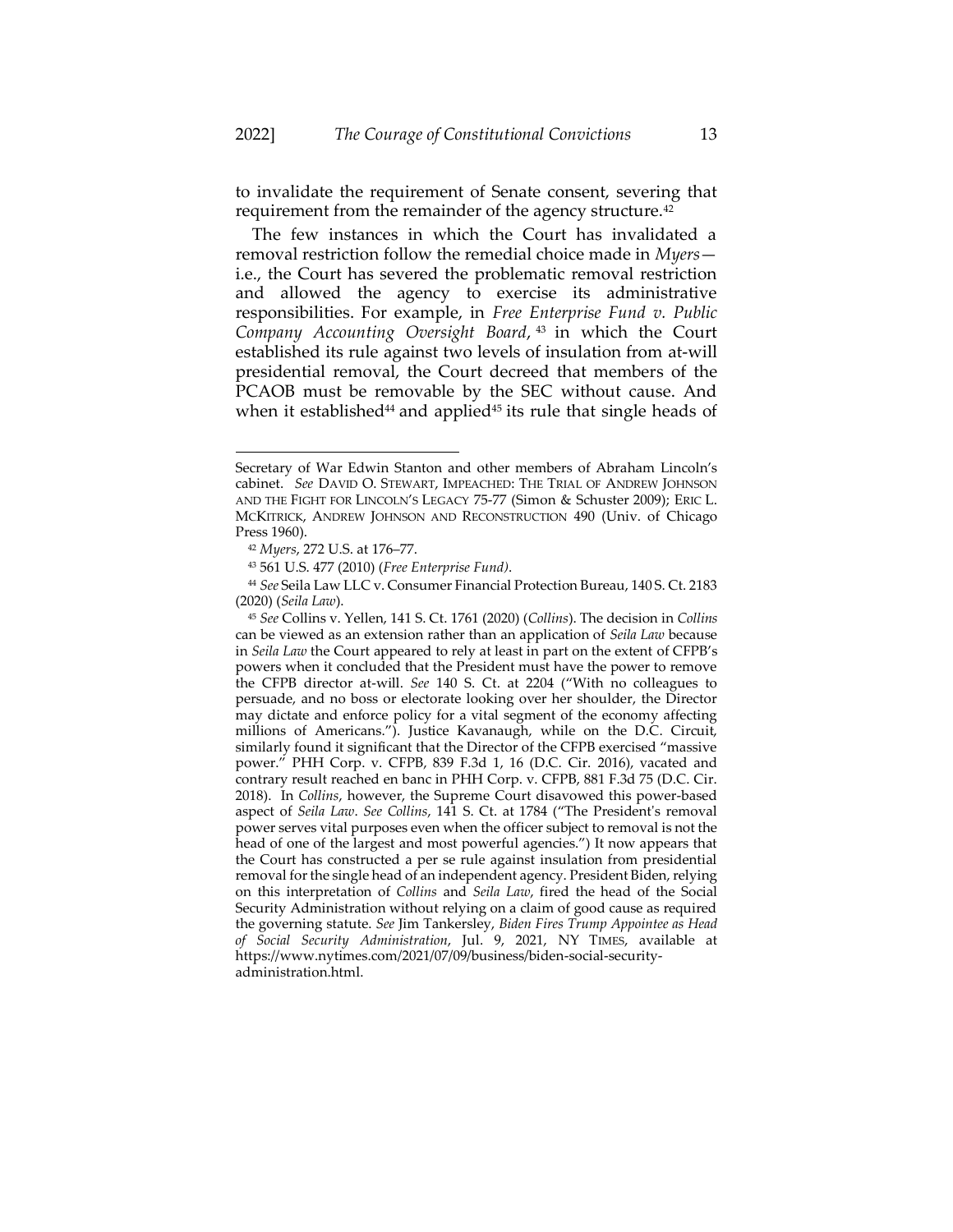independent agencies must be subject to at-will presidential removal, the Court preserved the agencies' functions and simply excised agency heads' removal protections.

The only apparent deviation from this pattern is not really an exception but an exceptional case in which the problem was not the imposition of a removal restriction but rather the identity of the entity empowered to remove the official. *Bowsher v. Synar*<sup>46</sup> involved the constitutionality of delegating authority to the Comptroller General of the United States to establish binding limits on federal spending. The problem is that the Comptroller General, who is the head of the Government Accountability Office (formerly the General Accounting Office), is removable, for cause, not by the President but by a Joint Resolution of Congress.

The Court in *Bowsher* decided that congressional control over the Comptroller's removal was incompatible with his exercise of executive power. The Court's remedy was similar to what the Court has done in appointments clause cases: it prohibited the Comptroller General from establishing binding targets on the ground that an official removable by, and thus beholden to, Congress cannot exercise the functions of an Officer of the United States.<sup>47</sup> The Court explained that it chose this remedy, rather than invalidating Congress's power to remove the Comptroller General, because it had always been understood that the GAO is an agency of Congress rather than the Executive Branch and the GAO's responsibilities primarily involved serving Congress as a sort of watchdog over government spending. Thus, the Court declined to "perform the type of creative and imaginative statutory surgery urged by appellants"<sup>48</sup> and instead held that the Comptroller could not be "entrusted with executive powers."<sup>49</sup>

#### *B. Constitutional Rulings and Retroactivity*

In all the cases discussed above, severability doctrine justified the Court's willingness to excise unconstitutional provisions

<sup>46</sup> 478 U.S. 714 (1986).

<sup>47</sup> 478 U.S. at 732, 735–36.

<sup>48</sup> 478 U.S. at 736.

<sup>49</sup> 478 U.S. at 731.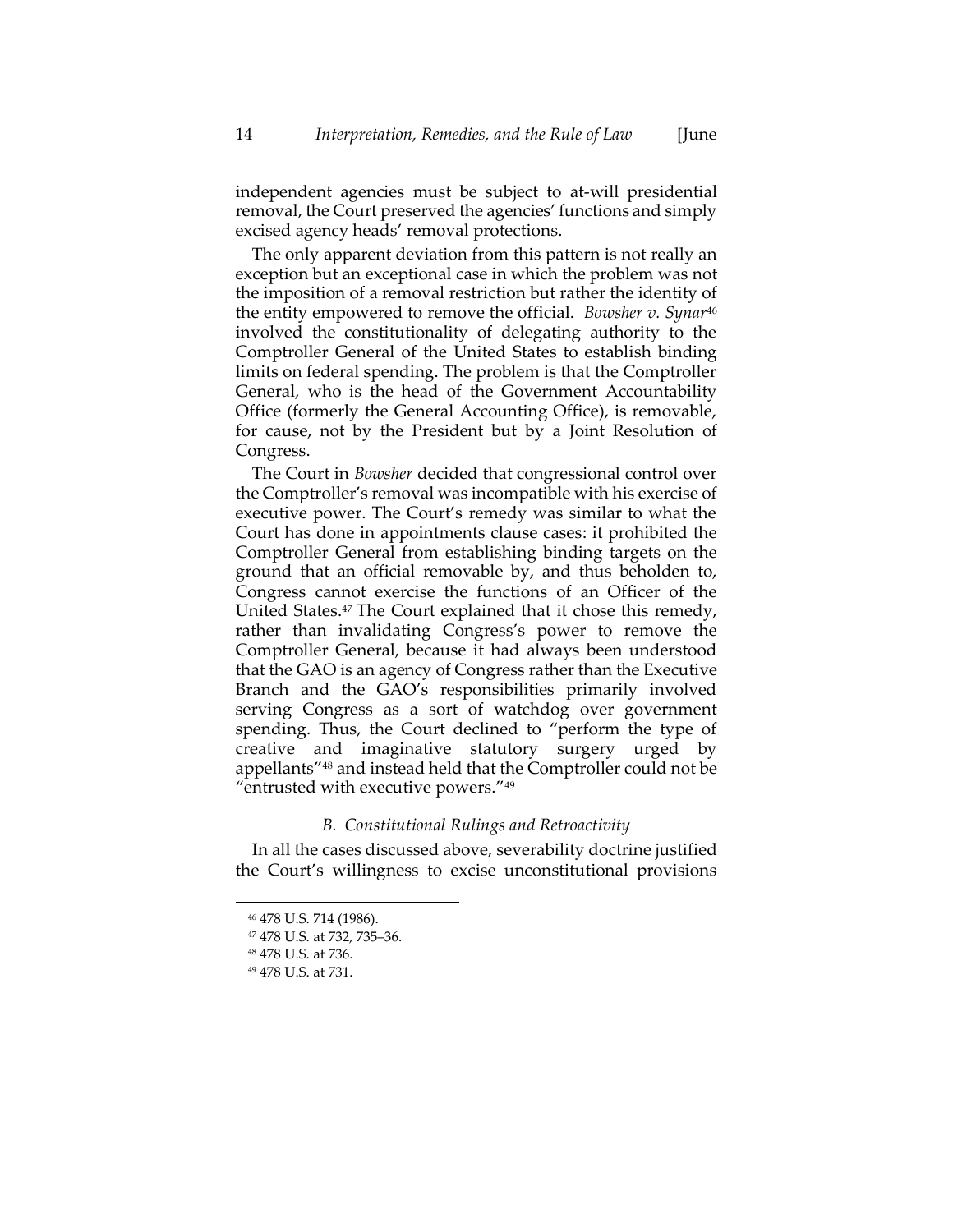rather than invalidate entire regulatory structures. The severability inquiry is supposed to be aimed at Congress's intent: would Congress have preferred excision or total invalidation? Often, however, this inquiry is more imagined than real, for in many cases it is well-nigh impossible to predict what the enacting Congress's collective reaction would have been to the possibility that a method of appointment, restriction on removal, or other statutory feature might be invalid.

Often, Congress assists in this inquiry by including a severability clause in the statute itself. Typically, such clauses provide that the invalidity of one provision does not affect the validity of the remainder of the statute. Even then, difficult questions can arise over the scope of severability. For example, in *INS v. Chadha*, <sup>50</sup> relying on a severability clause, the Court invalidated and excised a one-House veto over the Justice Department's decision to suspend the deportation of a deportable alien. This, in effect, made the suspension decision final and unreviewable. In dissent, Justice Rehnquist pointed out that "Congress consistently rejected requests from the Executive for complete discretion in this area . . . and always insisted on retaining ultimate control." Thus, he and Justice White would have found the veto provision unseverable from the remainder of the suspension procedure despite the presence of the severability clause. While we have sympathy for Justice Rehnquist's skepticism over Congress's willingness to give up control over the process, and we are aware that the Court continues to examine Congress's likely intent even in the presence of a severability clause, <sup>51</sup> in our view the better course is for the Court to take Congress at its word and apply the severability clause whenever what remains is workable, leaving

<sup>50</sup> 462 U.S. 919 (1983).

<sup>51</sup> *See* National Federation of Independent Businesses v. Sibelius, 567 U.S. 519, 586-588 (2012) ("The other reforms Congress enacted, after all, will remain 'fully operative as a law,' and will still function in a way 'consistent with Congress' basic objectives in enacting the statute.' Confident that Congress would not have intended anything different, we conclude that the rest of the Act need not fall in light of our constitutional holding." (citations omitted)); Alaska Airlines, Inc. v. Brock480 U.S. 678, 684 (1987).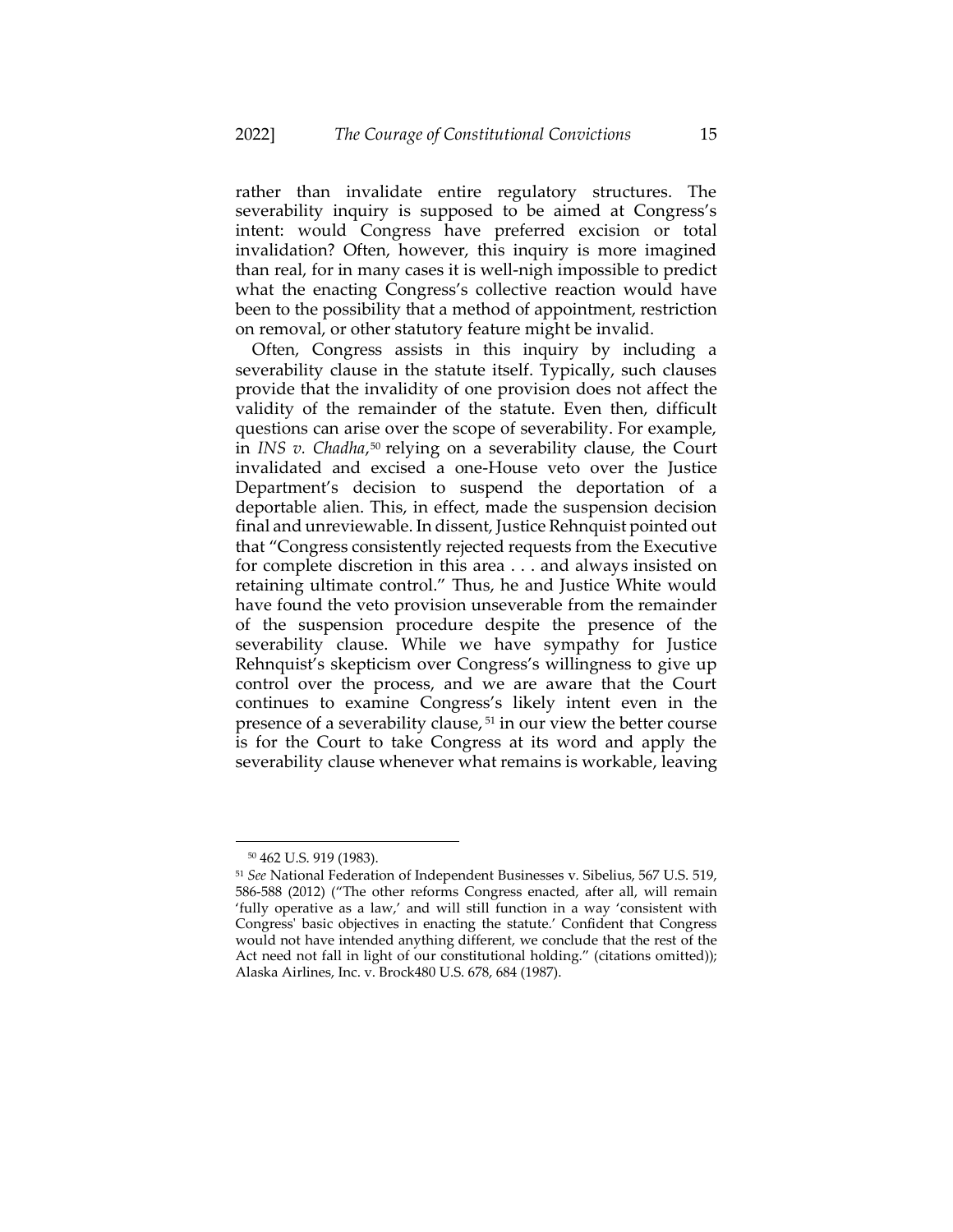<span id="page-16-0"></span>to Congress the task of cleaning up any problems it might have caused by including the clause. 52

Notice also that when a regulated party has challenged an agency's adverse action, the Court has invalidated the action if it was taken by an improperly appointed official. That is, the Court's decisions applied retroactively to remedy the constitutional problem in the case at hand. In *Lucia*, for example, the SEC's order against Lucia was invalidated and the case was remanded for a new hearing before a properly appointed ALJ (or the Commission itself). This approach is typical of court remedial actions on review of, and finding invalidity of, agency decisions.

In contrast, there have been cases in which the Court has recognized that its decision would be so disruptive that it has applied its holding only prospectively and allowed time for Congress to step in to remedy the constitutional infirmity. The most prominent example of this is the *Northern Pipeline* case,<sup>53</sup> in which the Court invalidated a provision of the federal Bankruptcy Act that granted jurisdiction over certain state common law claims to the non-Article III bankruptcy courts. Primarily because "retroactive application . . . would surely visit substantial injustice and hardship upon those litigants who relied on the Act's vesting of jurisdiction in the bankruptcy courts," the Court held that the decision would apply prospectively only, allowing decisions made previously to stand despite the fact that they were rendered by a tribunal without constitutional jurisdiction.<sup>54</sup> The Court also delayed the effective date of its judgment for three months to "afford Congress an opportunity to reconstitute the bankruptcy courts or to adopt other valid means of adjudication, without impairing the interim administration of the bankruptcy laws." <sup>55</sup> This in effect allowed the bankruptcy courts to continue to exercise

<sup>52</sup> *See* Michael D. Shumsky, *Severability, Inseverability, and the Rule of Law,* 41 HARV. J. ON LEGIS. 227, 234–37 (2004) (arguing that courts should treat severability clauses as dispositive.)

<sup>53</sup> Northern Pipeline Constr. Co. v. Marathon Pipe Line Co., 458 U.S. 50 (1982).

<sup>54</sup> 458 U.S. at 88.

<sup>55</sup> 458 U.S. at 88.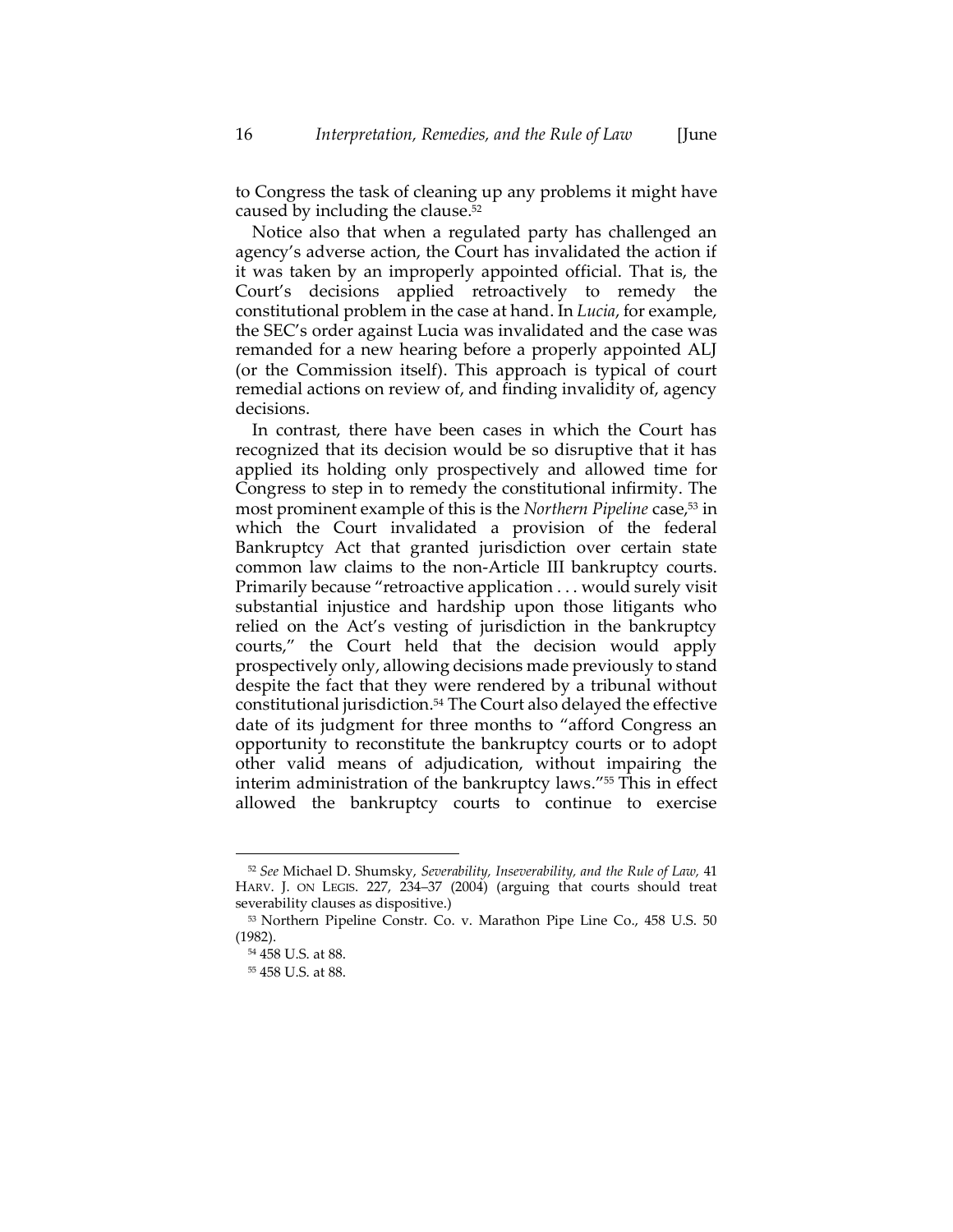unconstitutional jurisdiction while Congress constructed a solution.

Similarly, in *Buckley*, the Court applied the "de facto validity" doctrine and upheld the actions that had been taken by the Federal Election Commission before the Court decided that the commission's members had been appointed unconstitutionally. The Court also stayed its judgment in *Buckley* for 30 days to "afford Congress an opportunity to reconstitute the Commission by law or to adopt other valid enforcement mechanisms without interrupting enforcement of the provisions the Court sustains, allowing the present Commission in the interim to function de facto in accordance with the substantive provisions of the Act." <sup>56</sup> These remedial determinations demonstrate a facet of the Court's remedial practice which is relevant to what it did in the *Arthrex* case: the Court often attempts to minimize the disruption to agency functioning caused by its decisions even if that perpetuates an unconstitutional structural feature.

# <span id="page-17-0"></span>*C.* Arthrex*'s Remedy: Adding Insult to Injury?*

As noted, Arthrex argued that the remedy for improper appointment of APJs should have been to invalidate the entire system of inter partes review. Although this may appear to be an extreme request, it would actually have been consistent with prior cases, such as *Buckley*, in which the Supreme Court determined that improperly appointed officials could not exercise powers reserved to Officers of the United States. Similarly, Arthrex was arguing that the APJs could not exercise a function reserved to principal officers, i.e., the power to make the Executive Branch's final decision on the validity of a patent. The Federal Circuit's approach was to convert the APJs to inferior officers (or, at least, to confirm their status as inferior officers) by making them removable without cause by the Director. In Arthrex's view, however, this alteration of the method of removal did not cure the problem with their appointment and presented a constitutional problem of its own: Arthrex argued that it is inconsistent with due process to entrust determination of the validity of patents to an adjudicator who

<sup>56</sup> 424 U.S. at 143–44.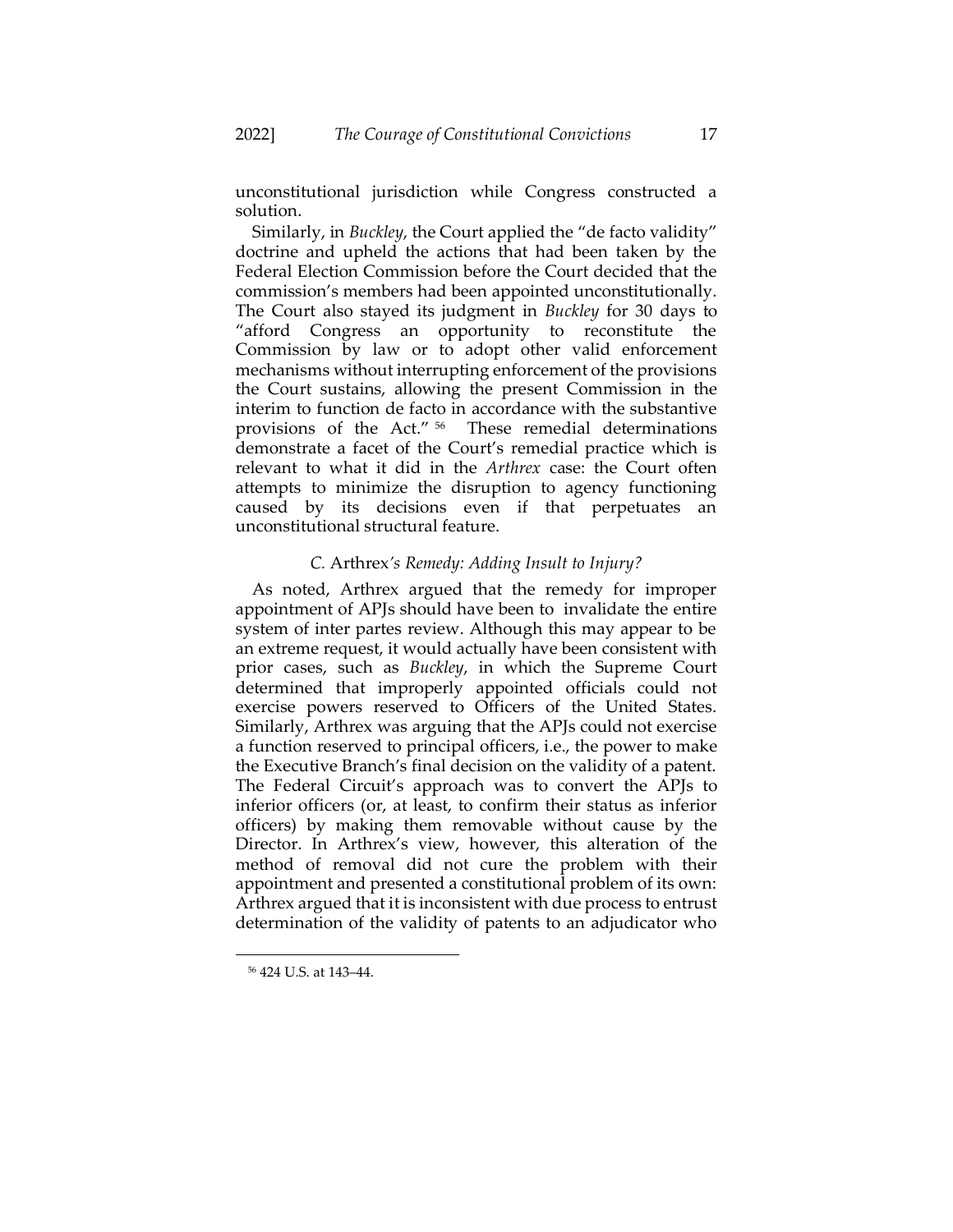does not enjoy the independence traditionally expected for those engaged in judicial functions.

The Supreme Court did not enter this fray, but instead took a different tack, converting the APJs to inferior officers by subjecting PTAB decisions to review by the Director. Arthrex had argued against this remedy as well, insisting that the Court should leave the cure to Congress as it had done in *Buckley* and *Marathon Pipeline*. Arthrex pointed out that there were numerous possible cures for the improper appointment of the APJs, including legislation requiring presidential appointment, stripping away removal restrictions, subjecting APJ decisions to the Director's review, or simply abolishing the whole process of inter partes review. Congress, the legislative branch, was best suited to make this determination.

The Chief Justice's opinion for the Court in *Seila Law* provides perhaps the most persuasive argument against the remedy chosen in *Arthrex*. Recall that in *Seila Law*, the constitutional infirmity was that the CFPB's single director could be removed only for "inefficiency, neglect of duty, or malfeasance in office." 12 U.S. C.  $\S$ § 5491(c)(1), (3). The defenders of the statute urged the Court to avoid striking it down. They urged the Court to construe "neglect of duty" as allowing the President to remove the CFPB director over policy disagreement. That construction would have preserved the President's authority over the operations of the Executive Branch without invalidating the law. The Court rejected this suggestion, pointedly observing that "[c]onstitutional avoidance is not a license to rewrite Congress's work to say whatever the Constitution needs it to say in a given situation." <sup>57</sup> Rather, the Chief Justice insisted that any interpretation it might adopt to avoid unconstitutionality must be "rooted in the statutory text and structure."<sup>58</sup> Finding no plausible construction of the CFBP's removal provision that would allow the President to remove the director over policy disagreement, the Court felt obligated to strike it down. This resulted in unlimited presidential removal power of the CFBP Director, a somewhat ironic outcome given the Court's partial

<sup>57</sup> *Seila Law*, 140 S. Ct. at 2207.

<sup>58</sup> *Id*.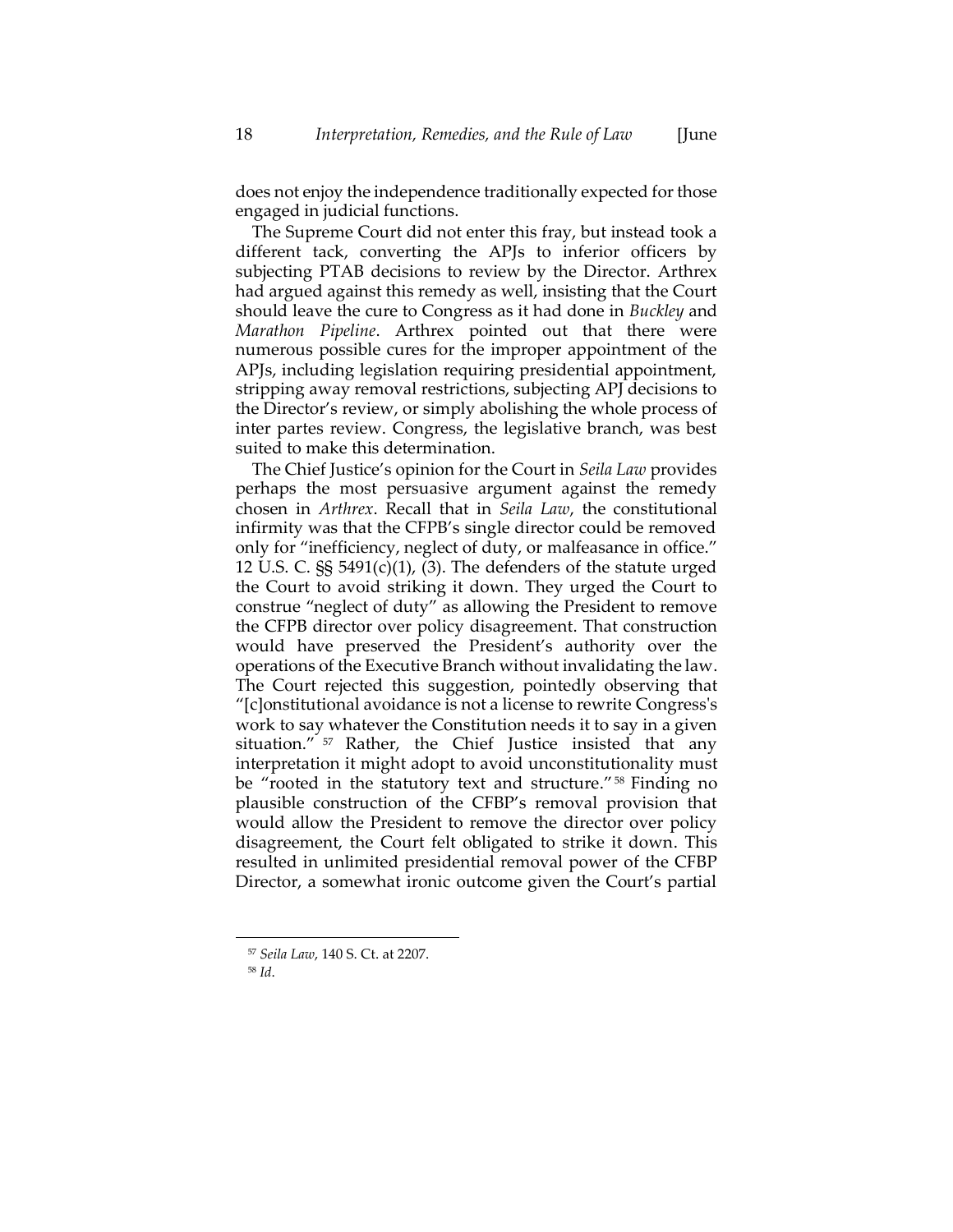reliance on Congress's intent to create an independent CFPB as a reason for rejecting the proffered limiting construction.<sup>59</sup>

For present purposes, the question is whether the remedy in *Arthrex*, construing the governing statute to allow the Director to review PTAB decisions, amounts to a re-write of Congress's work. Arguably, the Chief Justice's observation in *Seila Law* does not apply because, in *Arthrex*, the Court was not engaged in constitutional avoidance of the usual sort. It did not adopt a saving construction of the statute governing PTAB review. Rather, it struck down the provisions of the statute governing inter partes review that prevented the Director from reviewing PTAB decisions. But technicalities aside, the linguistic and structural surgery that the Court performed on the statute at issue in *Arthrex* seems equivalent to the sort of creative construction it rejected in *Seila Law* because,in short, there was no possible reading of the statute governing PTAB review that granted the Director the review power that the Court ultimately constructed. To understand this point, we need to examine closely the statutory provisions at issue.

No statutory provision explicitly prohibits the Director from reviewing PTAB decisions. Rather, that understanding results from considering the absence of a provision granting the Director a power of review together with the operation of other provisions of the governing statute. These provisions include 35 U.S.C. § 6(b)(4), which assigns authority to conduct inter partes review to the PTAB, and § 6(c), which specifies that each inter partes review must be heard by at least three members of PTAB (designated by the Director) and that only the PTAB itself (consisting of hundreds of APJs and a handful of administrators) may grant rehearings.<sup>60</sup> While other provisions empower the

<sup>59</sup> *Id*. at 2206–07 ("Neither Amicus nor the House explains how the CFPB would be 'independent' if its head were required to implement the President's policies upon pain of removal."). *See also* discussion *infra*, text at nn. [84](#page-29-0)–[101](#page-33-0) (discussing reliance on legislative intentions as a mode of statutory interpretation).

<sup>&</sup>lt;sup>60</sup> The Court notes that government argued that rehearing petitions may be acted upon by a panel chosen by the Director rather than by the entire PTAB, and that this provides a mechanism for the Director to review PTAB decisions. 141 S. Ct. at 1981. We are not sure of the correctness of either the government's interpretation of the legal provision at issue or the Court's rejection of the argument that this interpretation establishes a means of Director review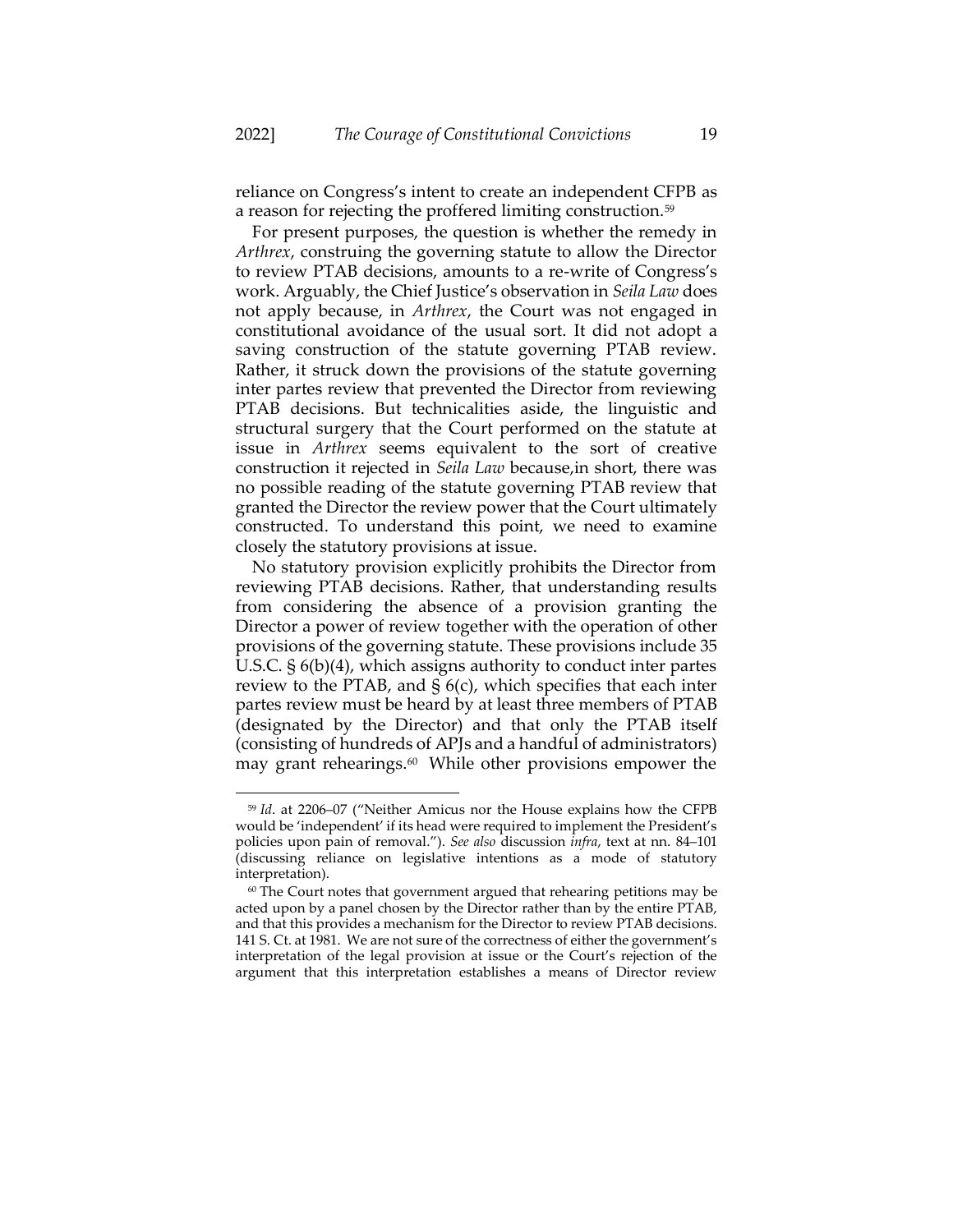Director to issue binding rules and designate particular PTAB decisions as precedential,<sup>61</sup> they do not empower the Director to review individual PTAB decisions. The result is that, under the law's terms, actual review of PTAB decisions is available in the Court of Appeals for the Federal Circuit<sup>62</sup> and nowhere else, rendering PTAB decisions the Executive Branch's final word on patent validity in cases that come before it.

The creativity of the Court's remedy in *Arthrex* is revealed most clearly by the fact that the Court did not identify any specific statutory provision it was striking down but rather effectively added provisions to the statutory scheme. While the Court stated that "Section 6(c) cannot constitutionally be enforced to the extent that its requirements prevent the Director from reviewing final decisions rendered by APJs," every provision of § 6(c) remains operative after the *Arthrex* decision: inter partes review is still conducted by a panel of at least three PTAB members chosen by the Director, and PTAB may still grant rehearings. The Court's remedy does not require removing any statutory language unless review by the Director is necessarily considered a "rehearing."<sup>63</sup> Rather than excising language from the statue as unconstitutional, the remedy chosen

<span id="page-20-0"></span>sufficient to conclude that the APJs were inferior officers, hence properly appointed prior to *Arthrex*. We observe, however, that this interpretation would have been a less radical solution than the Court's creation of Director review in the absence of suitable statutory text. *See infra*, text at nn[. 63](#page-20-0)–[65.](#page-21-0)

<sup>61</sup> 35 U.S.C. §§ 3(a)(2)(A), 316(a)(4).

<sup>62</sup> 35 U.S.C. § 319.

<sup>63</sup> Section 6(c) provides that "*Only* the Patent Trial and Appeal Board may grant rehearings." Perhaps after *Arthrex* the Director may also grant rehearings, but we do not believe that review by the Director would constitute a rehearing. Ordinarily, review by a supervisory authority within an agency is not denominated as a "rehearing"—as usually there is no additional presentation of evidence, apart from written objections to the decision based on the hearing already held. As of April 22, 2022, there have been approximately 188 requests for Director review, and it appears that the process involves written submission of legal arguments, not new presentation of evidence. The Director granted review to only three of those 188 requests. All three involved claims by a patent owner that the panel's decision was inconsistent with a Federal Circuit decision on another patent. In all three cases, the Director remanded the case to the PTAB for reconsideration. Review was denied or dismissed in 174 cases and is pending in eleven more. *See* https://www.uspto.gov/patents/patent-trial-and-appeal-board/statusdirector-review-requests.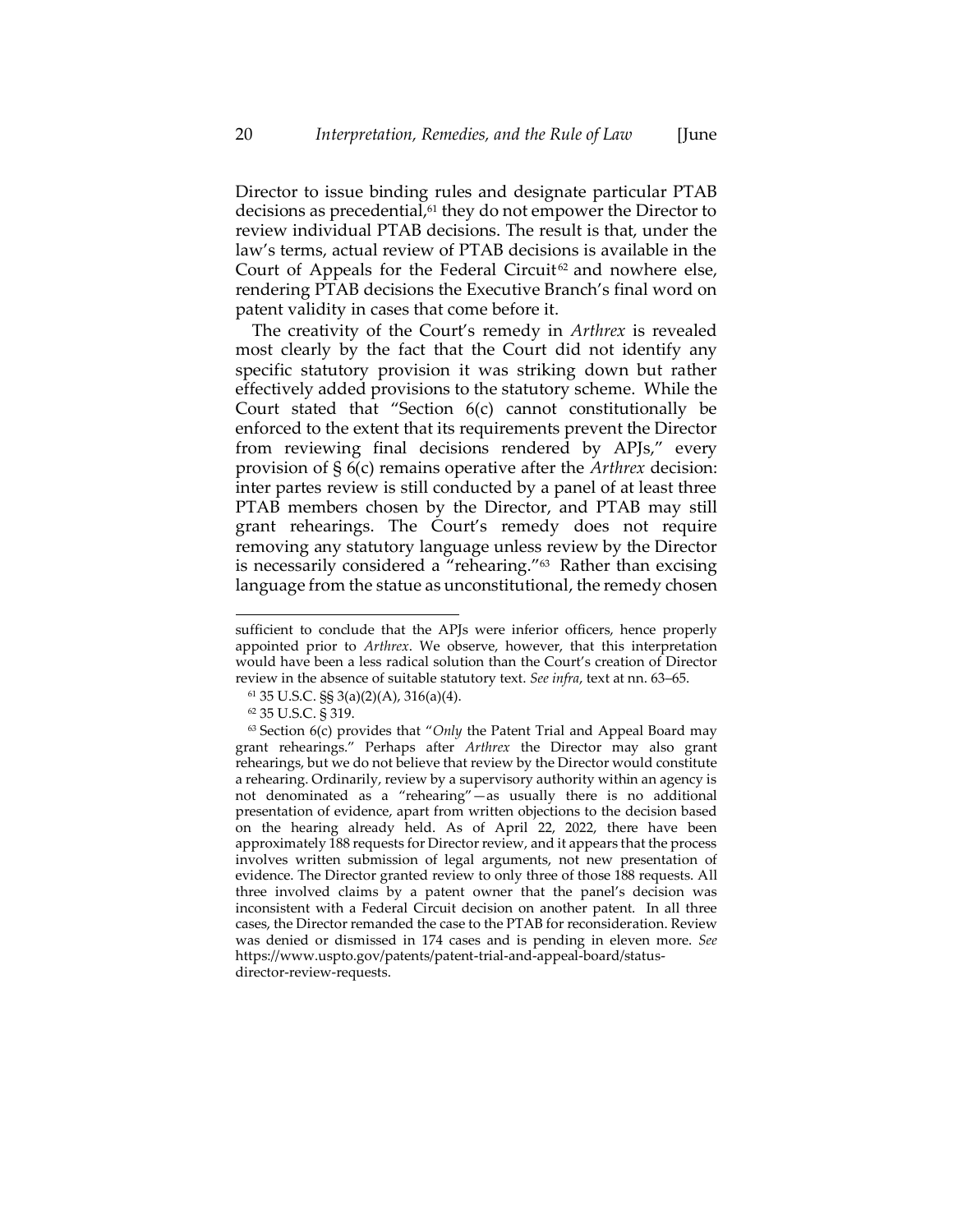in *Arthrex* required the effective addition of a provision granting the Director power to review PTAB decisions. This need not necessarily include the power to grant rehearings, although the Court's decision is not clear on this point. The decision, thus, may or may not have been intended to remove the word "only" from  $\S 6(c)$ .

This remedy is unusual (perhaps unprecedented) and plainly in tension with the Court's observation in *Seila Law* that "constitutional avoidance is not a license to rewrite" statutes.<sup>64</sup> The *Seila Law* observation is based on the Constitution's allocation of the lawmaking function to Congress, not the courts. Prior cases in which the method of appointing an officer was determined to be unconstitutional disabled the improperly appointed official from carrying out the functions beyond that official's constitutional remit. In removal cases, the Court's remedy of invalidating a removal restriction while leaving the remainder of the statute in place might be considered to stretch the judiciary's power more, as it results in an agency structure different from the one Congress established. But in no case we know of other than *Arthrex* has the Court enhanced the power of an appointed officer by effectively *adding* a provision to a statutory scheme to cure a constitutional defect.<sup>65</sup>

<span id="page-21-0"></span>The closest analogue may be the Court's remedy in *Buckley*, which allowed the FEC commissioners to continue to perform non-executive tasks such as maintaining information and performing research for Congress. Preserving officials' power to perform those constitutionally permissible functions when they were not properly appointed to take executive actions, however, is a far cry from *increasing* the power of an official in order to preserve the operation of an executive function. It is possible that Congress would not have committed those powers to the FEC in the absence of authority to take actions that only can be granted to properly appointed Officers of the United States, but

<sup>64</sup> *Seila Law*, 140 S. Ct. at 2207.

<sup>65</sup> Excision of a removal restriction enhances the power of the President, or in some cases a principal officer, but that is the result of the excision of an unconstitutional statutory provision, not the addition of a provision enhancing anyone's power. *See*, *e.g.*, *Free Enterprise Fund*, 561 U.S. 477 (enhancing the power of the SEC to remove PCAOB members); *Seila Law*, 140 S. Ct. 2183 (enhancing the power of the President to remove the director of the CFPB).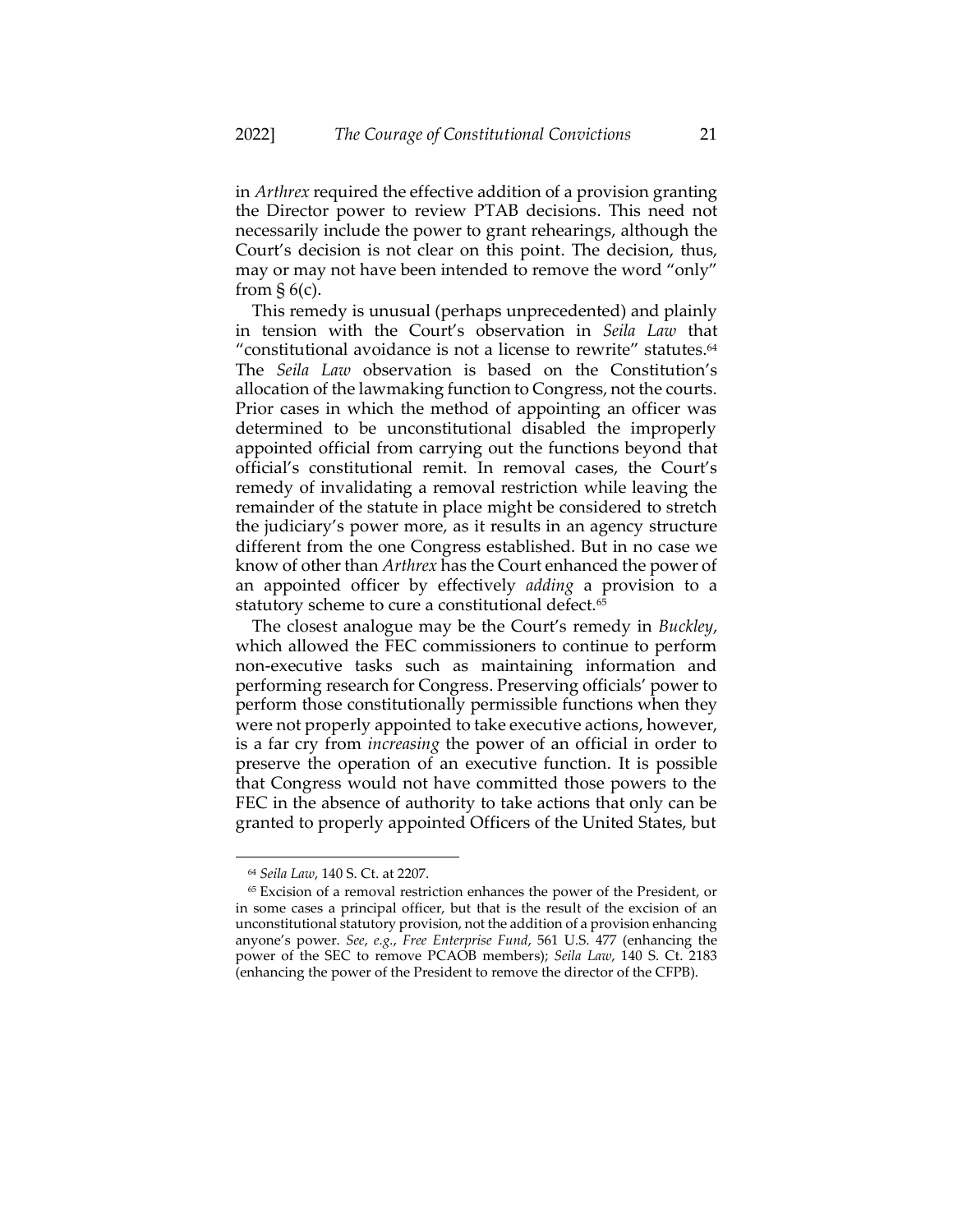that is hardly obvious, nor is it clear what constitutional harm is done by this aspect of the *Buckley* Court's statutory construction.

This brings us back to the question, why didn't the *Arthrex* Court accept the Federal Circuit's approach and make the APJs removable at will by the Director? Although the Court did not explain why it rejected that solution, there are two reasons that this approach might have been a less attractive option.

First, it is not clear whether at-will removal status would be sufficient to convert the APJs into inferior officers. Cabinet Secretaries and other high-ranking officers are removable at will, and yet nearly all of these officers undoubtedly are principal officers. Further, even if it had accepted the excision of protections against removal of APJs at will, the Court still would have had to deal with the fact that, once rendered, PTAB decisions were unreviewable within the Executive Branch. The Court majority simply may have disagreed with the Federal Circuit's view that at-will removal was sufficient to remedy the constitutional defect respecting PTAB decisions. At least, the majority may have had serious enough doubts about the matter to prefer Director review, which overcomes the primary objection to APJs' possible principal officer status.

Second, subjecting an adjudicator to at-will removal raises concerns of its own. It might be viewed as a threat to due process or at least as an undesirable diminution of the APJs independence.<sup>66</sup> For similar reasons, the Court has not decided whether its ban on two levels of for-cause insulation from presidential removal applies to restrictions on removal of Administrative Law judges.<sup>67</sup> The majority of justices may have found their approach to construing the law in *Arthrex* preferable to becoming entangled in the thicket implicit in at-will removal of adjudicators.

There is, of course, more than one way to avoid that thicket. Our question, then, becomes why the Court found its statutory surgery—creating authority for superior-officer review—more supportable than simply holding the appointments of the APJs

<sup>&</sup>lt;sup>66</sup> We view the due process problem as a red herring, or at least a deep pink one, but the question of the exact scope of authority for first-level administrative adjudicators is, as a matter of *policy*, a serious one.

<sup>67</sup> *See* PCAOB, 561 U.S. at 507 n. 10.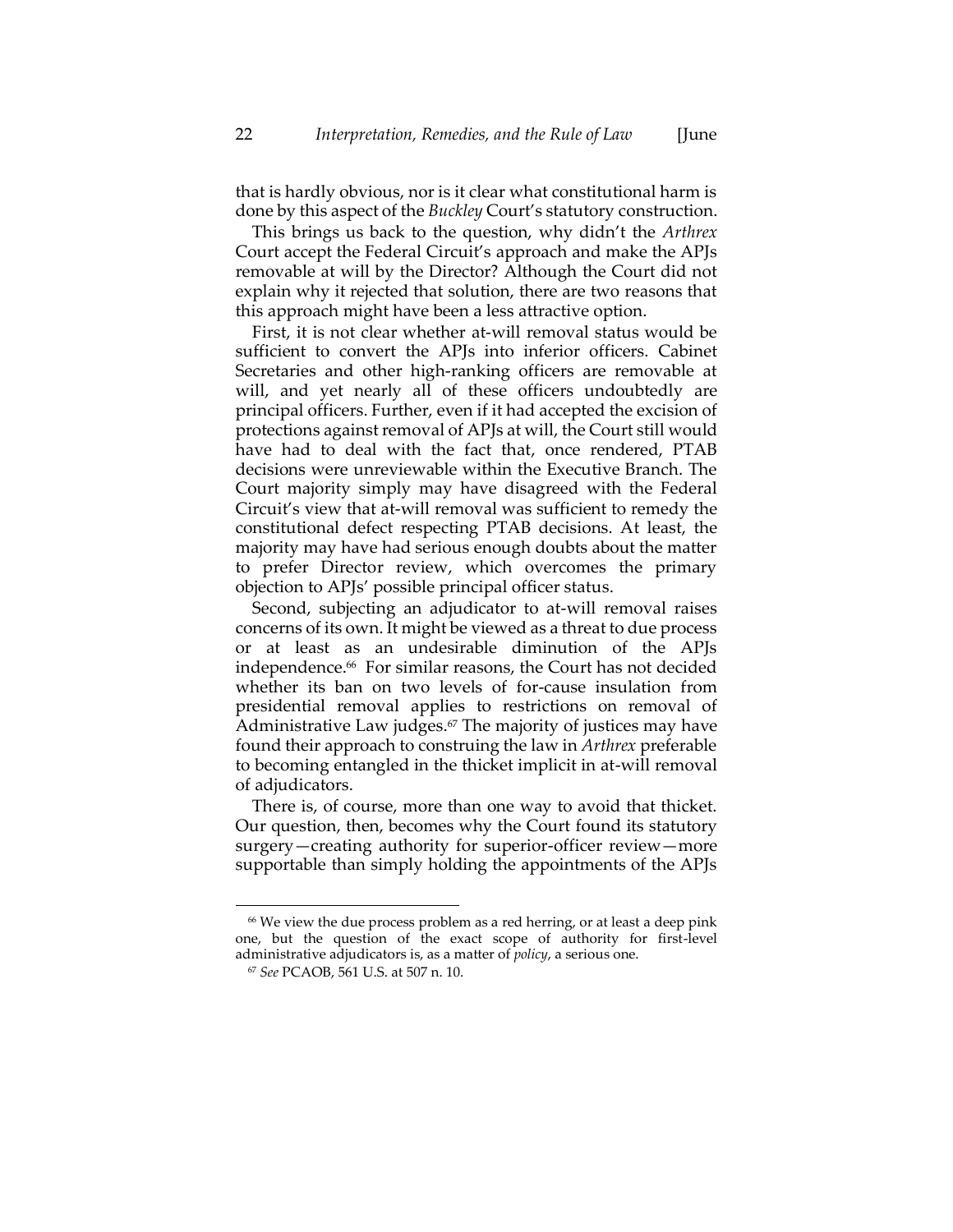unconstitutional and prohibiting them from adjudicating inter partes cases (or taking any other unsupervised actions within their statutory jurisdiction). The Court did not comment on why it rejected the second possibility, but we are left with a sense that the *Arthrex* majority was trying to minimize the disruption inherent in its enforcement of this feature of constitutional separation of powers.<sup>68</sup>

There are other examples of this inclination, for instance in the Court's *King v. Burwell* opinion preserving the Affordable Care Act's system of subsidies for purchasing health insurance. <sup>69</sup> That result was reached through what on its face appears to be a feat of counter-textual statutory interpretation. <sup>70</sup> In support of the Court's creative reading of the Affordable Care Act, Chief Justice Roberts noted that "in every case we must respect the role of the Legislature, and take care not to undo what it has done. A fair reading of legislation demands a fair understanding of the legislative plan."<sup>71</sup> In other words, the Chief Justice's position seems to be that the Court should partner with Congress and facilitate, not frustrate, the achievement of Congress's legislative goals (as the justices' see them—a caveat of major proportions, as it turns out).

One can take a similar view of the Court's employment of the severability doctrine in removal cases and in other separationof-powers cases such as *Chadha*. Rather than sever the offensive provisions, the Court could shut down entire programs, for

<sup>68</sup> For a description of different methods of minimizing disruption of legislative schemes, along with one view of the relation of different methods to alternative theories of judicial avoidance of conflicts with the other branches, see Adrian Vermeule, *Saving Constructions*, 85 GEO. L.J. 1945 (1997). Readers should note that the approach taken here differs from Professor Vermeule's view respecting the relationship between severability and respect for legislative (majoritarian) "supremacy" over matters within the scope of Congress's power. Where he views "vigorous severability" as "deferential to legislative policies," *id*. at 1946–47, we see that approach as potentially invasive of the legislature's domain absent clear statutory directives regarding what should be treated as severable. *See* discussion *infra*, text at nn[. 72](#page-24-0)–[101.](#page-33-0)

<sup>69</sup> *See* King v. Burwell, 576 U.S. 473, 489–98 (2015) ("construing" a provision providing subsidies to purchases of health insurance through "an Exchange established by the State" to include an exchange established by the federal government.) *See* discussion *infra*, text at nn[. 87](#page-29-1)–[88.](#page-30-0)

<sup>70</sup> King v. Burwell, 576 U.S. at 489–98.

<sup>71</sup> King v. Burwell, 576 U.S. at 498.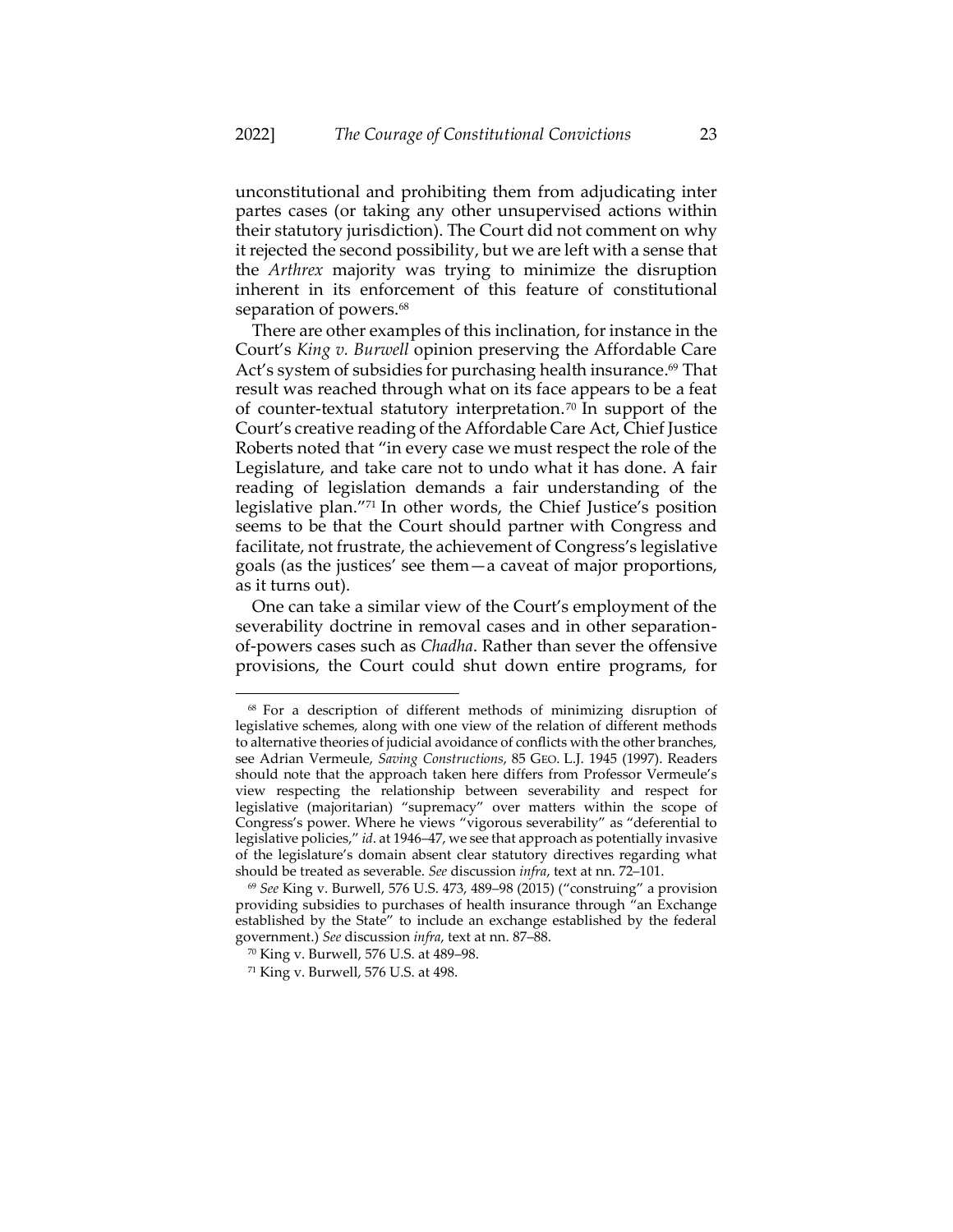example by holding that that no more suspensions of deportation may occur until Congress amends the statute to remove the legislative veto (and perhaps provide an alternative method of congressional supervision) or that the CFPB cannot continue to operate until Congress establishes a constitutional structure for it. On this view, by not choosing more draconian remedies, the Court cooperates with Congress by preserving, as much as possible, the integrity of the federal programs Congress has designed and provided for by law.

Hence, concerns about minimizing judicial interference with the operation of important federal statutes, implicit in other cases, also may explain an approach that limits disruption to inter partes review. While not as visible to most people as the arguments for adopting the ACA, the establishment of inter partes review responded to widespread complaints that grants of large numbers of dubious patents were interfering with innovation and harming the economy more generally. <sup>72</sup> The Court struggled to preserve as much of the inter partes system as possible just as it struggled to preserve the ACA from statutory and constitutional difficulties.<sup>73</sup>

<span id="page-24-0"></span>Is this the right approach for courts to adopt in fashioning remedies for violations of constitutional provisions rooted in the

 $72$  For general criticisms of the U.S. patent system that sparked the push for many of the reforms embodied in the American Invents Act, see JAMES BESSEN & MICHAEL MEURER, PATENT FAILURE: HOW JUDGES, BUREAUCRATS PUT INNOVATORS AT RISK (2008). The AIA did not solve—and almost inevitably could not (or should not) solve—what Bessen and Meurer saw as the biggest problem, the inability of innovators to figure out in advance whether what they are working on is already covered by a patent. For one view on this, see Rob Wheeler & James Allworth, *U.S. Patent Overhaul Won't Help Innovators*, HARV. BUS. REV. (Sep. 15, 2011), available at [https://hbr.org/2011/09/the-america](https://hbr.org/2011/09/the-america-invents-act-rearra)[invents-act-rearra.](https://hbr.org/2011/09/the-america-invents-act-rearra) For divergent views of the patent system, raising some critical points but mostly more supportive of its functioning and more in line with limits on the changes to it, see Alice Corp. Pty. Ltd. v. CLS Bank Int'l, 573 U.S. 208 (2014); RONALD A. CASS & KEITH N. HYLTON, LAWS OF CREATION: PROPERTY RIGHTS IN THE WORLD OF IDEAS ch. 5 (Harv. Univ. Press 2013); John R. Allison & Ronald J. Mann, *The Disputed Quality of Software Patents*, 85 WASH. U.L. REV. 297, 334 (2007); Ronald A. Cass, *Lessons from the Smartphone Wars: Patent Litigants, Patent Quality, and Software,* 16 MINN. J.L. SCI. & TECH. 1, 52–56 (2015).

<sup>73</sup> *See* NFIB v. Sebelius, 567 U.S. 519 (2012) (upholding Congress's power to impose a tax on the failure to purchase health insurance despite Congress's declaration that the payment was not a tax).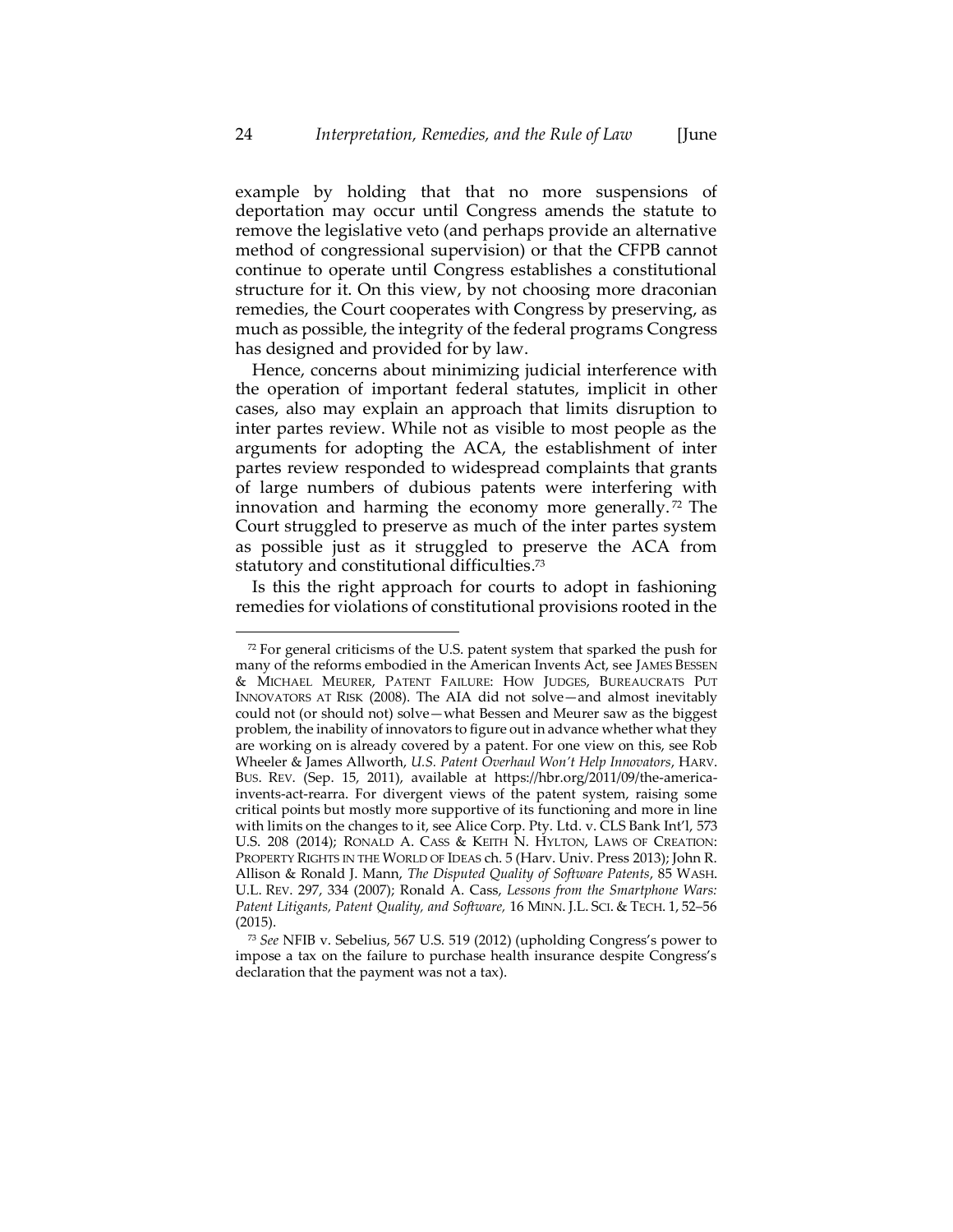separation of powers, or should the Court impose more disruptive remedies when those better address a statute's infirmities? Should the Court have invalidated the entire system of inter partes review in *Arthrex* or narrowed the scope of health insurance subsidies in *King v. Burwell*? Is the inclination to search for ways of reconstituting statutes to save them a product of the times in which, due to polarization and gridlock, it appears far less likely that Congress will cure constitutional problems, allowing important federal interests to go unaddressed? Or is the Court simply concerned with making it easier for the nation's governance system to take the medicine of stricter enforcement of separation of powers, perhaps out of worry over its own political capital? We turn next to the subject of these questions: the constitutional propriety and consequences of remedial choices.

# <span id="page-25-0"></span>IV. JUDICIAL ROLE: STATUTORY REVISION VERSUS STATUTORY CONSTRUCTION

The Court's remedies in *Arthrex*, *King v. Burwell*, and similar cases raise questions both of institutional role and of pragmatic effects. First, by revising statutory provisions, even when the goal is to save as much as possible of Congress's work product, the Court may be taking on an inappropriately legislative role. 74 This role may require reliance on skills that are not within the judiciary's special expertise and reach questions not properly framed for judicial disposition. In fact, regardless of the ultimate propriety of the practice, divining legislative intent in order to justify constructive remedial action seems out of step with the textualist interpretive methodology that characterizes contemporary statutory analysis at the Court. Second, in reconstituting laws to avoid excessive disruption of statutory schemes, the Court may produce both unintended and unfortunate practical results.

<sup>74</sup> *See*, *e.g*., Frederick Schauer, Ashwander *Revisited*, 1995 SUP. CT. REV. 72, 97– 98 (1995) (*Ashwander*).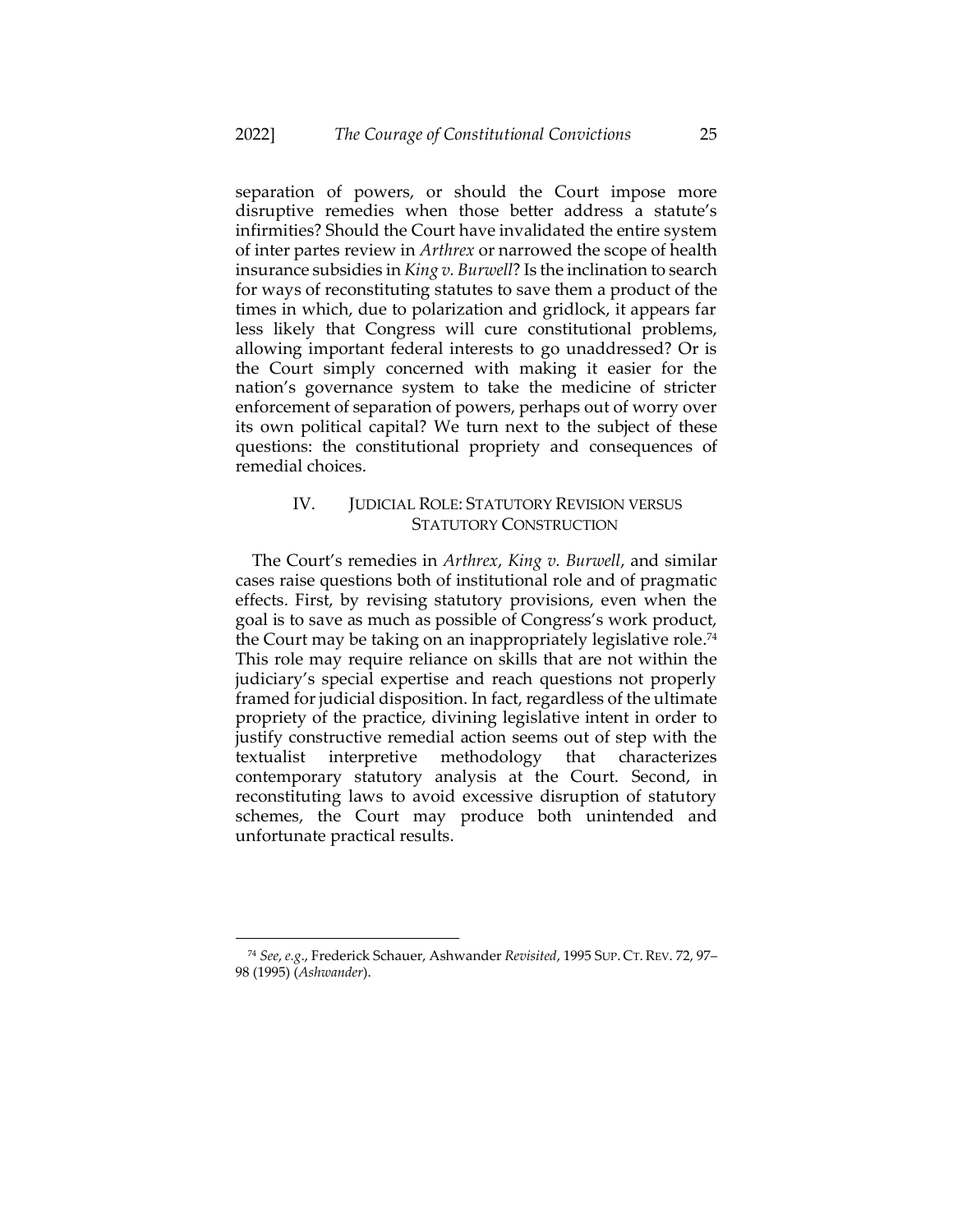#### *A. Separating Functions of Court and Congress*

Our first concern is whether the sort of statutory reconstruction illustrated by *Arthrex* is an appropriate project for courts or, instead, falls within the legislature's domain. The overarching question is whether the court in *Arthrex* or *King v. Burwell* is impinging on the exercise of power committed to a coordinate branch. This concern presents two distinct but related questions respecting, first, the skill set that is required for what the Court does and, second, the manner in which the question to be resolved comes to the Court.

#### (1) Interpretation vs. Intuition: Judicial or Extra-Judicial Skills

<span id="page-26-0"></span>The first question is one of judicial capacity. Justice Antonin Scalia defended interpretive approaches that elevate attention to legal texts, as opposed to the purposes behind them, in significant measure as more congruent with judges' skills.<sup>75</sup> Judges can read legal documents and say what the words mean.<sup>76</sup> They can employ numerous canons of construction to determine what is the best reading of the law. And while some scholars have made fun of these canons as contradictory and spongy nostrums,<sup>77</sup> others have explained how the canons can aid decision-making and advance rule-of-law values.<sup>78</sup> Judges

<sup>75</sup> *See* Antonin Scalia, *Common-Law Courts in a Civil-Law System: The Role of United States Federal Courts in Interpreting the Constitution and Laws*, *in* ANTONIN SCALIA, A MATTER OF INTERPRETATION: FEDERAL COURTS AND THE LAW 25–47 (Amy Guttman ed., Princeton Univ. Press 1997) (*Interpretation*) (articulating the benefits of certain approaches to interpretation that can be described as "lawyers' work, *id*. at 46); John Manning, *Justice Scalia and the Idea of Judicial Restraint*, 115 MICH. L. REV. 747 (2017).

<sup>76</sup> *See*, *e.g.,* Caleb Nelson, *What Is Textualism?*, 91 VA. L. REV. 347 (2005).

<sup>77</sup> *See*, *e.g.,* KARL N. LLEWELLYN, THE COMMON LAW TRADITION: DECIDING APPEALS 521–35 (Little, Brown & Co. 1960); Karl N. Llewellyn, *Remarks on the Theory of Appellate Decision and the Rules or Canons about How Statutes Are to Be Construed*, 3 VAND. L. REV. 395 (1950).

<sup>78</sup> *See*, *e.g.,* Anita S. Krishnakumar, *Reconsidering Substantive Canons*, 84 U. CHI. L. REV. 825 (2017) (marshaling evidence that the canons are more useful and less self-contradictory than Llewellyn claimed); Jonathan R. Macey & Geoffrey P. Miller, *The Canons of Statutory Construction and Judicial Preferences*, 45 VAND. L.REV. 647 (1992) (explaining how the canons are used and how they may prove helpful, even if Llewellyn's critique is largely correct in respect of the determinacy of the entire body of constructive canons). *See also* ANTONIN SCALIA & BRYAN A. GARNER, READING LAW: THE INTERPRETATION OF LEGAL TEXTS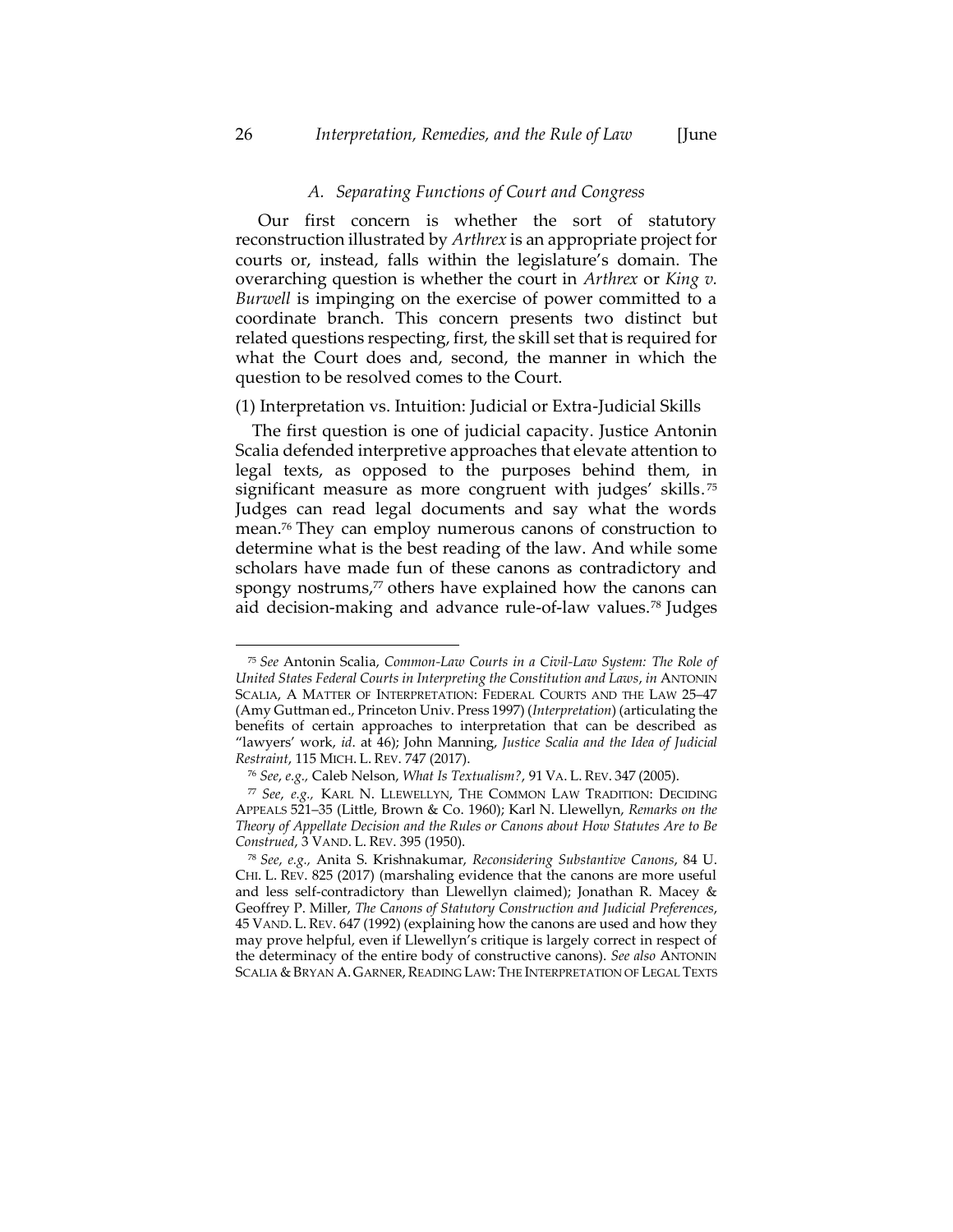also can say what the ordinary meaning of a word or phrase was at the time a text was adopted as law. The skills needed for such determinations are those in which judges are trained, though, to be fair, some element of historiography that is not entirely within judges' training surely is helpful in the second task.<sup>79</sup>

The more judges and justices focus on the task of reading law—of looking to texts and trying to understand their meaning based on the texts' words and context—the more likely they are to be utilizing skills common to lawyers and to be constrained in what they do. That was Justice Scalia's principal argument for textualism based in publicly understood meaning.<sup>80</sup> One doesn't have to fully embrace Scalia's approach to textualism — or any specific version of it—to appreciate the point that construing text based on the meaning of the words and their use in context has a constraining effect.<sup>81</sup> Justice Elena Kagan, while not committed to Scalia's textualism, made that point in declaring "we are all textualists now." <sup>82</sup> Further, the degree of agreement among

<sup>69</sup>–339 (Thomson/West 2012) (cataloguing and explaining a wide array of different canons, both individually and by categories).

<sup>79</sup> *See*, *e.g.*, Matthew J. Festa, *Applying a Useable Past: The Use of History in Law*, 38 SETON HALL L. REV. 479 (2008); Alfred H. Kelly, *Clio and the Court: An Illicit Love Affair*, 1965 SUP. CT. L. REV. 119 (1965).

<sup>80</sup> *See* Scalia, *Interpretation*, *supra* not[e 75;](#page-26-0) Ronald A. Cass, *Administrative Law in Nino's Wake: The Scalia Effect on Method and Doctrine*, 32 J.L. & POL. 277, 279– 80 (2017); Manning, *supra* note [75;](#page-26-0) Antonin Scalia, *Response*, *in* A MATTER OF INTERPRETATION,*supra* not[e 75,](#page-26-0) at 129–49.

<sup>81</sup> For discussions of various versions of textualism and originalism, including some anchored in authorial intentions, see for example Larry Alexander, *Originalism, the Why and the What*, 82 FORDHAM L. REV. 539 (2013); John O. McGinnis & Michael B. Rappaport, *Unifying Original Intent and Original Public Meaning*, 113 NW. U. L. REV. 1371 (2019); Stephen B. Presser, *Should the "Hollow Core" of Constitutional Theory Be Filled with the Framers' Intentions?*, 22 FED. SOC.REV. 210 (2021) (reviewing DONALD L. DRAKEMAN, THE HOLLOW CORE OF CONSTITUTIONAL THEORY: WHY WE NEED THE FRAMERS (Cambridge Univ. Press 2021).

<sup>82</sup> *See* Lee Epstein, William M. Landes & Richard A. Posner, *Why (And When) Judges Dissent: A Theoretical and Empirical Analysis*, 3 J. LEGAL ANALYSIS 101, 106 & n. 9 (reporting a dissent rate in the U.S. Courts of Appeals of 2.6% in all decisions and 7.8% in published decisions from 1990 to 2007 and 62% in the same period at the Supreme Court). Despite a far larger proportion of nonunanimous decisions at the Supreme Court, year after year, unanimity is the most *common* outcome at the Court, even though it does not represent more than half of all outcomes. For example, in the Supreme Court's October 2020 Term, more decisions were unanimous (forty-three percent) than any other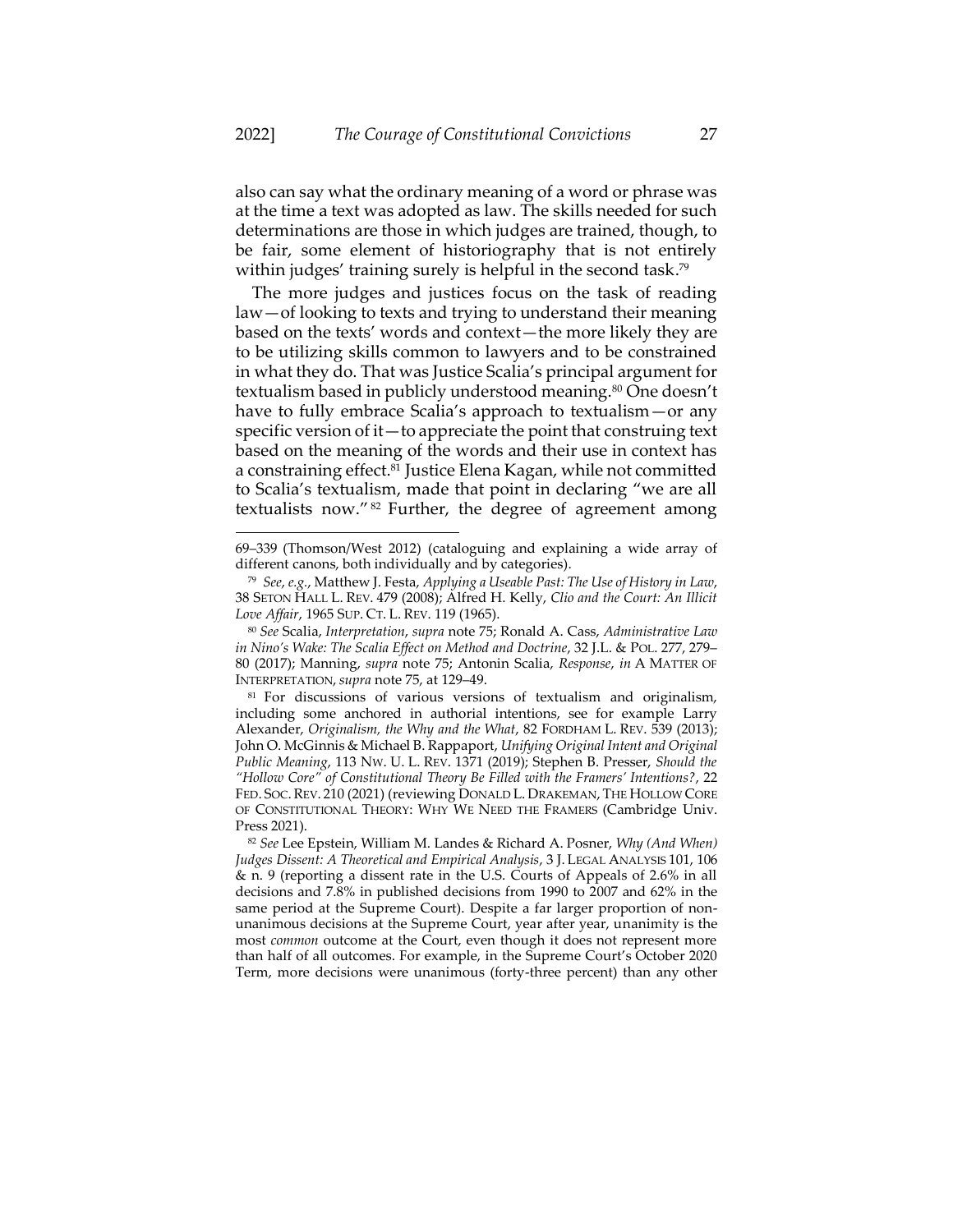judges and justices—over ninety percent on the U.S. courts of appeals and the most common outcome even at the Supreme Court—underscores the impact of a common skill in reading law and a broad commitment to law-bound judging.<sup>83</sup>

Different approaches to remedies for unconstitutionality draw on different skills, some within judges' core competence and some decidedly outside. Deciding whether a specific provision can be excised from a statute consistent with the terms of the law itself draws on basic skills of statutory construction. At least for a fairly substantial set of cases, it does not require judges to go beyond the ordinary bases for interpreting texts. If there is a provision on severability, the question for the Court is simply, what does the provision say is severable? Does it allow the excision of the provision that has been found to be unconstitutional? If so, the Court should declare the

vote distribution. The second most common vote distributions were 6-3 and 5- 3 (due to recusals), together making up twenty-four percent of decisions—just slightly more than half as large a share of the Court's decisions as the share of unanimous decisions. In contrast, although getting a large amount of attention, only twelve percent of the Court's decisions were made by a vote of 5-4. *See* [https://www.scotusblog.com/statistics/.](https://www.scotusblog.com/statistics/) For a general discussion of the dynamics of consensus and dissent on the United States Courts of Appeals, see VIRGINIA A. HETTINGER, STEFANIE A. LUNDQUIST & WENDY L. MARTINEK, JUDGING ON A COLLEGIAL COURT: INFLUENCES ON FEDERAL APPELLATE DECISION MAKING (Univ. of Virginia Press 2006).

<sup>83</sup> *See* STEPHEN G. BREYER, THE AUTHORITY OF THE COURT AND THE PERIL OF POLITICS 34–36 (Harv. Univ. Press 2021); RONALD A. CASS, THE RULE OF LAW IN AMERICA 35–45, 72–97, 150–51 (Johns Hopkins Univ. Press 2001); *The District of Columbia Circuit: The Importance of Balance on the Nation's Second Highest Court: Hearing Before the Subcomm. on Admin. Oversight and the Courts of the S. Comm. On the Judiciary*, 107th Cong. 45–54 (2002) (statement of Ronald A. Cass, Dean of Boston University School of Law) (noting unanimity of results in more than 98 percent of decisions from the D.C. Circuit, a court often described as deciding highly politicized cases and reflecting political influence on the judiciary); Harry T. Edwards, *Collegiality and Decision Making on the D.C. Circuit*, 84 VA.L.REV. 1335, 1358–60 (1998) (providing a similar argument based on experience as a member of that court).

To be sure, not all judges and justices agree on the best approach to weighing different inputs to interpretation of law—including the best way of reading texts, *see*, *e.g*., Tara Leigh Grove, *Which Textualism?*, 134 HARV. L. REV. 265 (2020). Nonetheless, the judges' and justices' commitment to basing decisions on extrinsic authority, including the increased reliance on anchoring decisions in the text of governing authority referenced by Justice Kagan, is an essential attribute for consensus on the courts, including the Supreme Court.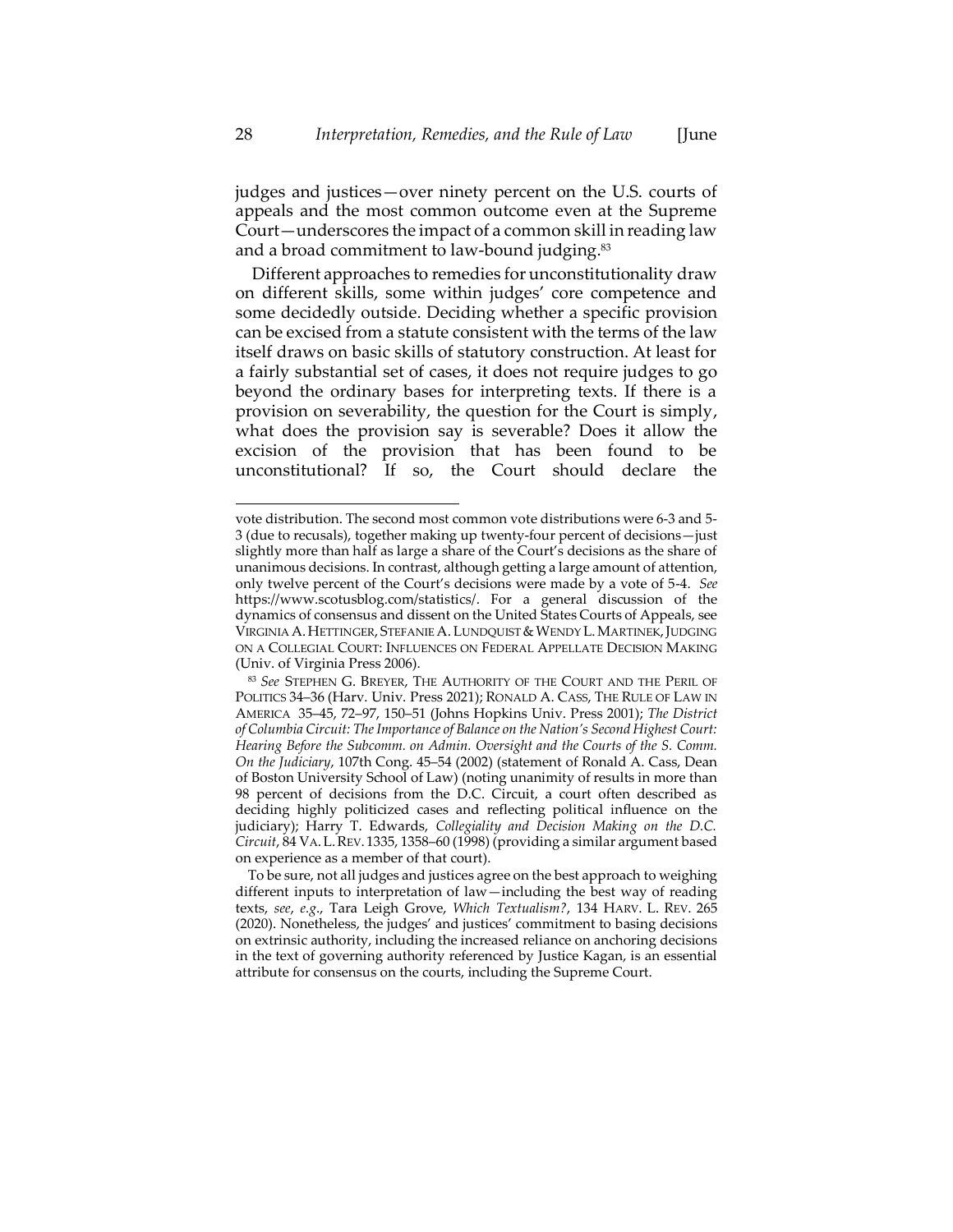constitutionally defective part of the law unenforceable and then decide how much of the work of the agency can proceed under what remains of the law. Each of these steps draws on traditional judicial skills in service of a traditional judicial function.

<span id="page-29-0"></span>Deciding whether Congress would have *wanted* a law to be kept without the excised provision, however, is a very different task calling on very different skills. <sup>84</sup> The difference between reading the law's text and attempting to construct what might have been desired but not explicitly said is that, for the latter approach, judges must identify a purpose underlying the law from which to infer more determinate meaning.<sup>85</sup> The asserted futility of this endeavor has been a driving force in the move toward textualist statutory interpretation. That is why, in our view, the remedies in *Arthrex* and *King v. Burwell* are in tension with the current dominant textualist methodology at the Court.<sup>86</sup>

<span id="page-29-2"></span><span id="page-29-1"></span>This purpose-based approach was the route taken quite boldly in *King v. Burwell*, where the majority divined the major purposes behind the ACA, decided that those purposes would be frustrated by reading the text of the law to mean what it clearly said, and then construed the law in a manner that is at odds with the text adopted by Congress. <sup>87</sup> The result was that a law granting tax subsidies to purchases of health insurance through a specific mechanism under a specific section of law was construed to grant those subsidies to purchases through a different mechanism under a completely separate section of the

<sup>&</sup>lt;sup>84</sup> Although it might seem that this observation applies only in the absence of a severability clause, it actually applies more broadly for two reasons. First, while in our view this is often misguided for reasons discussed above, the Court's decisions applying severability clauses still ask whether Congress would have enacted the remaining provisions had it known which particular provisions would be struck down. Second, when the Court constructs a new provision, as it did in *Arthrex*, rather than simply excise defective features of a statute, it explains its action in light of likely congressional intent.

<sup>85</sup> *See* Antonin Scalia & John F. Manning, *A Dialogue on Statutory and Constitutional Interpretation*, 80 GEO. WASH. U.L. REV. 1610, 1612 (2012).

<sup>86</sup> *See* Michael D. Shumsky, *supra* not[e 52.](#page-16-0) One of us is not convinced of the merit of textualist statutory interpretation methodologies and is not troubled by judicial creativity in statutory construction designed to further Congress's overriding purposes. *See* Jack M. Beermann, *The Turn Toward Congress in Administrative Law*, 89 B.U. L. REV. 727 (2009).

<sup>87</sup> *See* King v. Burwell, 576 U.S. at 493-97.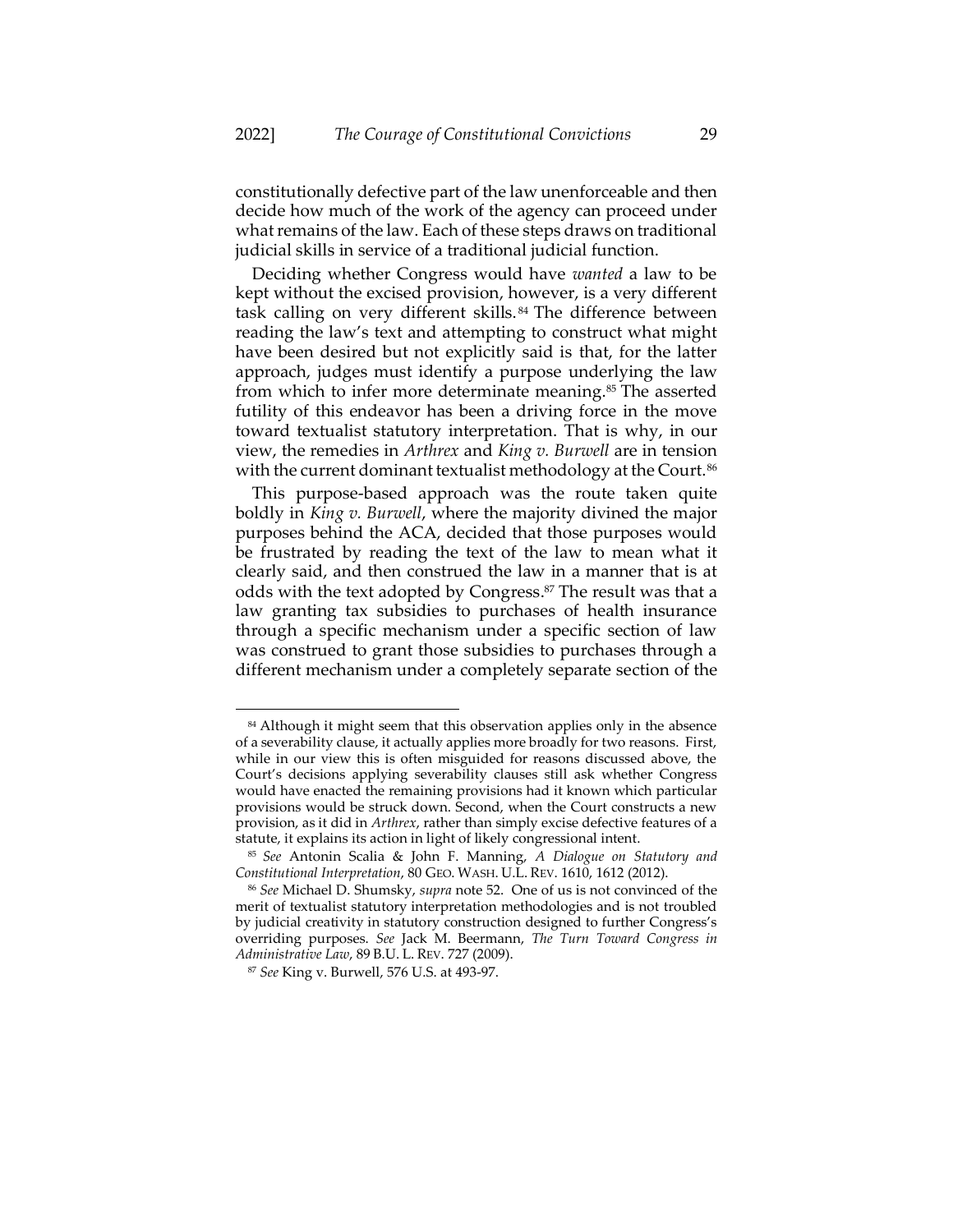<span id="page-30-0"></span>law.<sup>88</sup> The end result was that the law itself was rewritten to reflect the purpose that the majority of justices found motivated the law.

The approach of *King v. Burwell* is akin to saying that Tom went to the grocery store to buy dinner, so he must have wanted to purchase meat (or tofu) (commonly understood as a central element of a fulfilling dinner and something Tom had once said he liked). Under this approach, the fact that Tom *didn't* actually purchase meat (or tofu) is subordinated to the understanding that he *must have wanted to*, given the judicially identified purpose of his trip.<sup>89</sup>

The obvious problem is that constructing the purpose of legislation—like constructing the purpose of Tom's trip to the store—requires intuiting the preferences of the critical actors. In the case of legislation, that means the preferences of the majority of Representatives and Senators voting for a statute (and, presumably, the President who signs it). Construing actors' intentions at times is required for legal judgments, as occurs regularly when juries determine whether an actor intended to harm the person he shot or, instead, shot the victim unintentionally. <sup>90</sup> Yet, the required construction of intentions behind legislation is a much more difficult task.

Despite recent arguments to the contrary, $91$  Congress is not an entity with a single, unified, corporate intention in enacting

<sup>88</sup> *See id*., at 489-90 (reading "established by the *State under Section 1311*" to include exchanges established by the *federal government under section 1321*) (emphasis added).

<sup>89</sup> One of us is a vegetarian, or more accurately a pesce-dairy-eggatarian. Tofu references as a substitute for meat should be understood as a personal accommodation to dietary differences between the authors.

<sup>90</sup> *See generally* Kenneth W. Simons, *Rethinking Mental States*, 72 B.U. L. REV 463 (1992) (discussing range of mental states that lead to culpability in criminal law and liability in tort law).

<sup>91</sup> *See* Ryan D. Doerfler, *Who Cares How Congress Really Works?*, 66 DUKE L.J. 979 (2017); Brian D. Feinstein, *Congress Is an It*, available at https://papers.ssrn.com/sol3/papers.cfm?abstract\_id=4031134&dgcid=ejournal \_htmlemail\_u.s.:constitutional:law:interpretation:judicial:review:ejournal\_abs tractlink.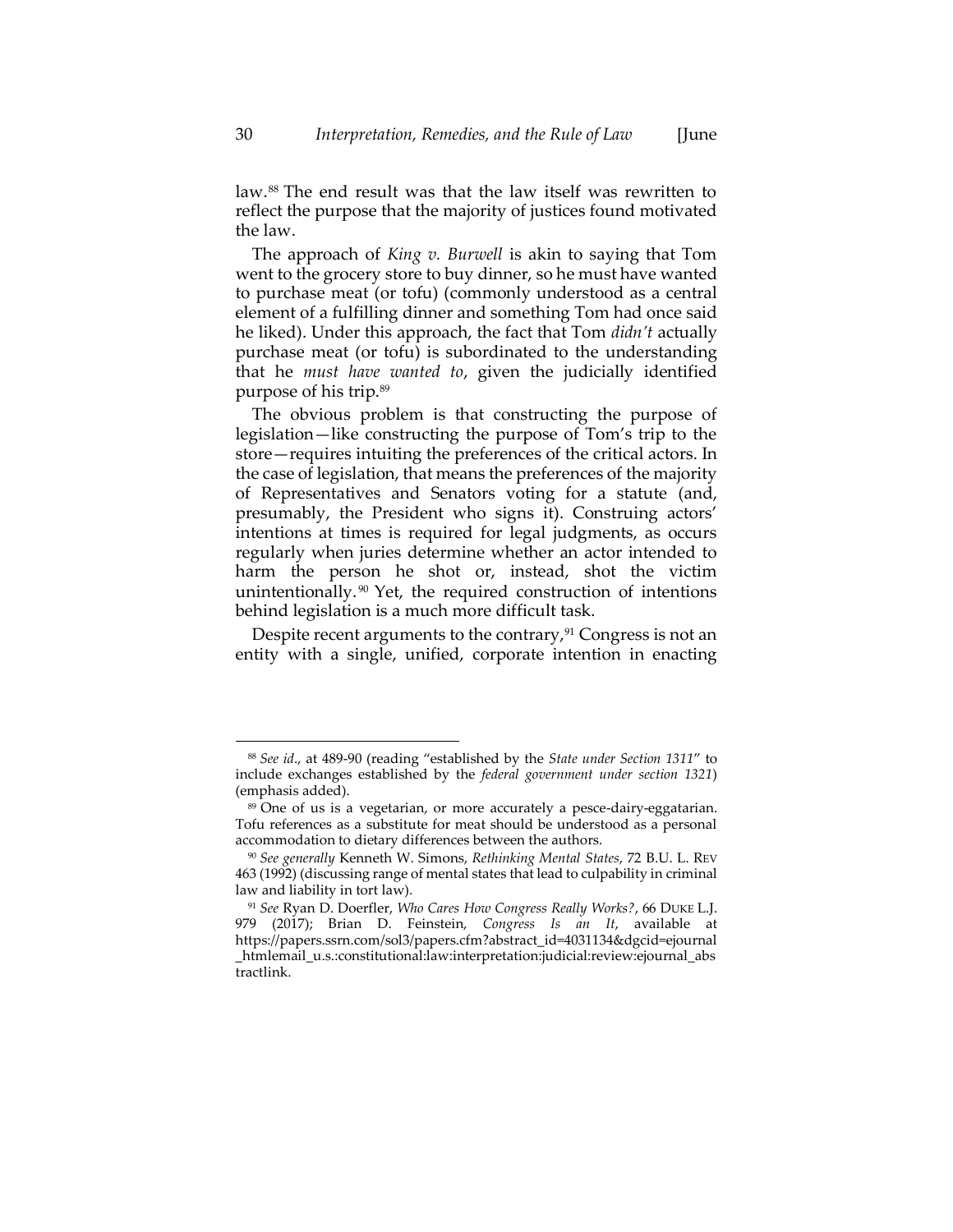legislation. <sup>92</sup> Individual members of Congress vote for legislation for a variety of reasons, and the purposes ascribed to the legislation by its most vocal champions may not at all describe the purposes of the majority much less the purposes of the member whose vote determined whether the law passed or failed. <sup>93</sup> These divergent intentions do not necessarily contradict a shared understanding of what the law—or, more to the point, a given provision in the law—is supposed to accomplish. But, apart from the text of the law itself, the materials commonly available to support inferences about the understood purpose of the law have deficiencies as guides, not least because they are often intended by specific individuals to serve as guides for judicial construction of the law.<sup>94</sup>

<span id="page-31-1"></span><span id="page-31-0"></span>In addition, materials of "legislative history" do not always precede legislation, further compromising their reliability as evidence of understood purposes. <sup>95</sup> Although materials respecting modern legislation tend to be much more plentiful than materials respecting the adoption of constitutional text, they are far more likely to have been generated with an eye to biasing subsequent judicial interpretations. <sup>96</sup> Ultimately, parsing the evidence respecting legislators' understanding of the purposes of a particular law and then drawing inferences about those purposes' effect on the meaning of a specific point

 $92$  Although many scholars have made this point over the past 60 years, the pithiest and most noted exposition is Kenneth A. Shepsle, *Congress Is a "They," Not an "It": Legislative Intent as Oxymoron*, 12 INT'L REV. L. & ECON. 239 (1992).

<sup>&</sup>lt;sup>93</sup> For discussion of the operation of Congress and strategic behavior in political positioning, as well as the importance of the median voter's preferences in determining legislative outcomes, see DAVID R. MAYHEW, CONGRESS: THE ELECTORAL CONNECTION (Yale Univ. Press 1974); KENNETH A. SHEPSLE & MARK S. BONCHEK, ANALYZING POLITICS: RATIONALITY, BEHAVIOR, AND INSTITUTIONS 115-19, 142-57 (W.W. Norton 1997).

<sup>94</sup> *See* Frank H. Easterbrook, *Text, History, and Structure in Statutory Interpretation*, 17 HARV. J.L. & PUB. POL'Y 61, 61 (1994) (*Text, History*); Scalia & Manning, *supra* not[e 85,](#page-29-2) at 1612.

<sup>95</sup> *See* Clarke v. Securities Indus. Assn., 479 U.S. 388, 407 (1987); Kenneth W. Starr, *Observations About the Use of Legislative History*, DUKE L.J. 371, 377 (1987).

<sup>96</sup> *See* Scalia & Manning, *supra* not[e 85](#page-29-2), at 1612 ("Downtown Washington law firms make it their business to create legislative history.")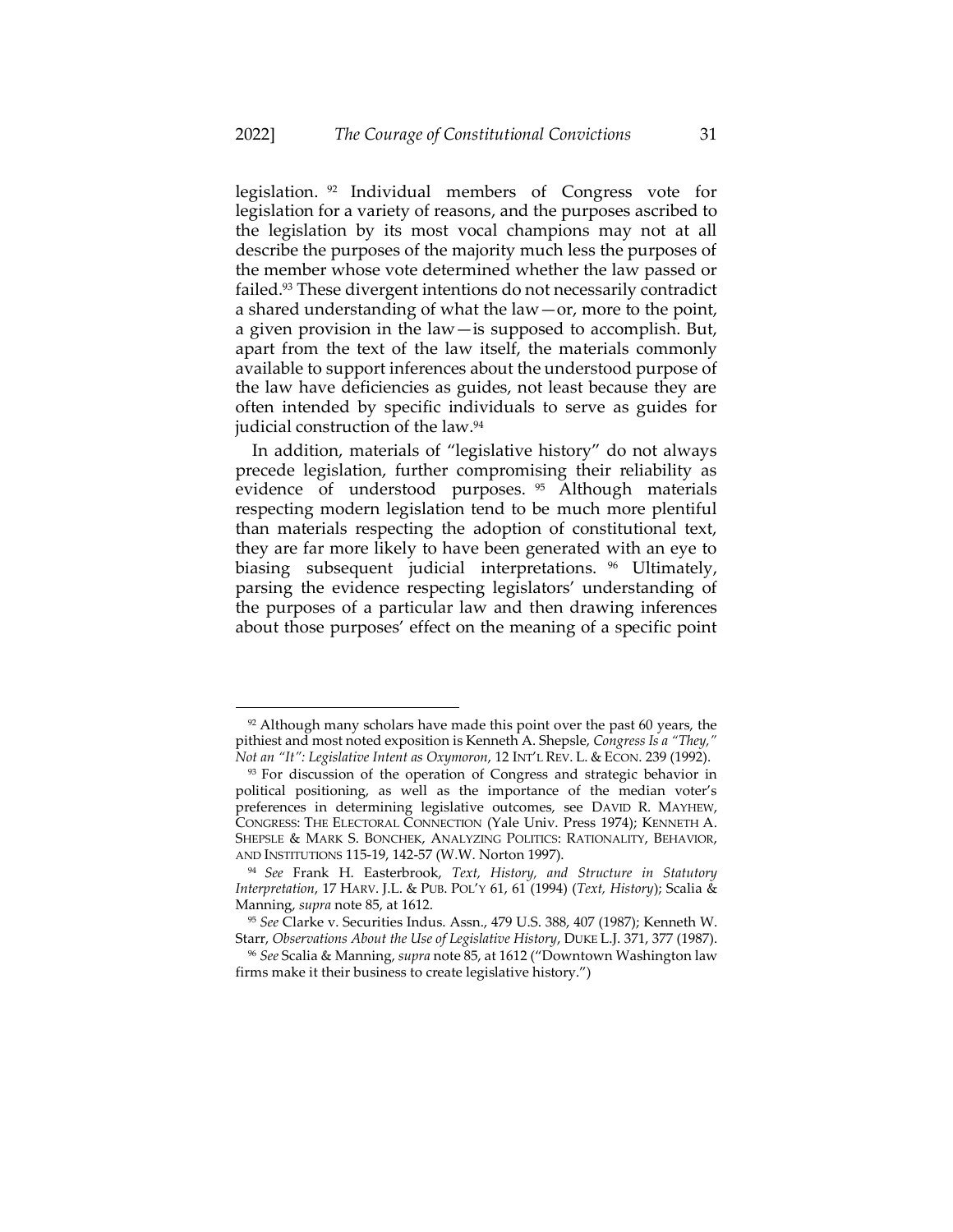of interpretation requires information difficult to unearth and skills that lie outside the judicial domain.<sup>97</sup>

Our aim here is not to score a point for the anti-legislativehistory side of the interpretive debate.<sup>98</sup> Instead, our purpose here—and with only two authors it should be far easier than with 537 lawmakers<sup>99</sup> to accept the stated purpose as real—is to underscore the difficulty of evaluating what lawmakers would have wanted to do with laws in the absence of a clear declaration respecting severance. Would those who passed the law have preferred a truncated version of the law, with a given provision excised, or no law? How do judges know?

<sup>97</sup> *See* Frank H. Easterbrook, *Statute's Domains*, 50 U. CHI. L. REV. 533, 547-48 (1983). This is especially true as the federal judiciary, including the Supreme Court, increasingly is composed of members who have been judges at other levels, professors, lawyers, and executive officials, but who have not been legislators or served in elective office. Consider, for example, that the current Supreme Court (at the time of this writing) includes eight justices who previously served on a U.S. Court of Appeals, eight who had served in the Executive Branch, three who had been full-time law professors, and none who had held elective office.

<sup>98</sup> Among the entries into this debate, see for example STEPHEN BREYER, AMERICA'S SUPREME COURT: MAKING DEMOCRACY WORK 98–102 (Oxford. Univ. Press 2010); DANIEL A. FARBER & PHILIP P. FRICKEY, LAW AND PUBLIC CHOICE: A CRITICAL INTRODUCTION 61 (1991); Lisa Schutz Bressman & Abbe R. Gluck, *Statutory Interpretation from the Inside: An Empirical Study of Congressional Drafting, Delegation, and the Canons: Part I*, 65 STAN. L. REV. 901 (2013); *Part II*, 66 STAN. L. REV. 725 (2014) (marshaling evidence that those who are most involved in the law-drafting process generally see their efforts reflected in the committee reports that compose the most-referenced parts of legislative history); Stephen Breyer, *On the Uses of Legislative History in Interpreting Statutes*, 65 S. CAL. L. REV. 845 (1992); Easterbrook, *Text, History*, *supra* not[e 94;](#page-31-0)  Frank H. Easterbrook, *What Does Legislative History Tell Us?*, 66 CHI-KENT L. REV 441 (1990); McNollgast, *Legislative Intent: The Use of Positive Political Theory in Statutory Interpretation*, 57 L. & CONTEMP. PROBS. 3, 26 (1994); Scalia, *Interpretation*, *supra* not[e 75,](#page-26-0) at 16–23, 29–37; Scalia & Manning, *supra* not[e 85;](#page-29-2)  Starr, *supra* not[e 95.](#page-31-1) The authors differ on their skepticism of legislative history (Beermann, less; Cass, more), but agree that it is not likely to answer precise questions about what would have occurred had legislators known the likelihood of judicial invalidation of a particular provision. *See also* text and note [148,](#page-47-0) *infra*.

<sup>99</sup> We are not miscounting members of the Senate and House of Representatives; instead, we are including the Vice-President, whose vote breaks ties in the Senate and the President, who may sign legislation or veto it and consequently has considerable influence in shaping important legislation, as a lawmaker.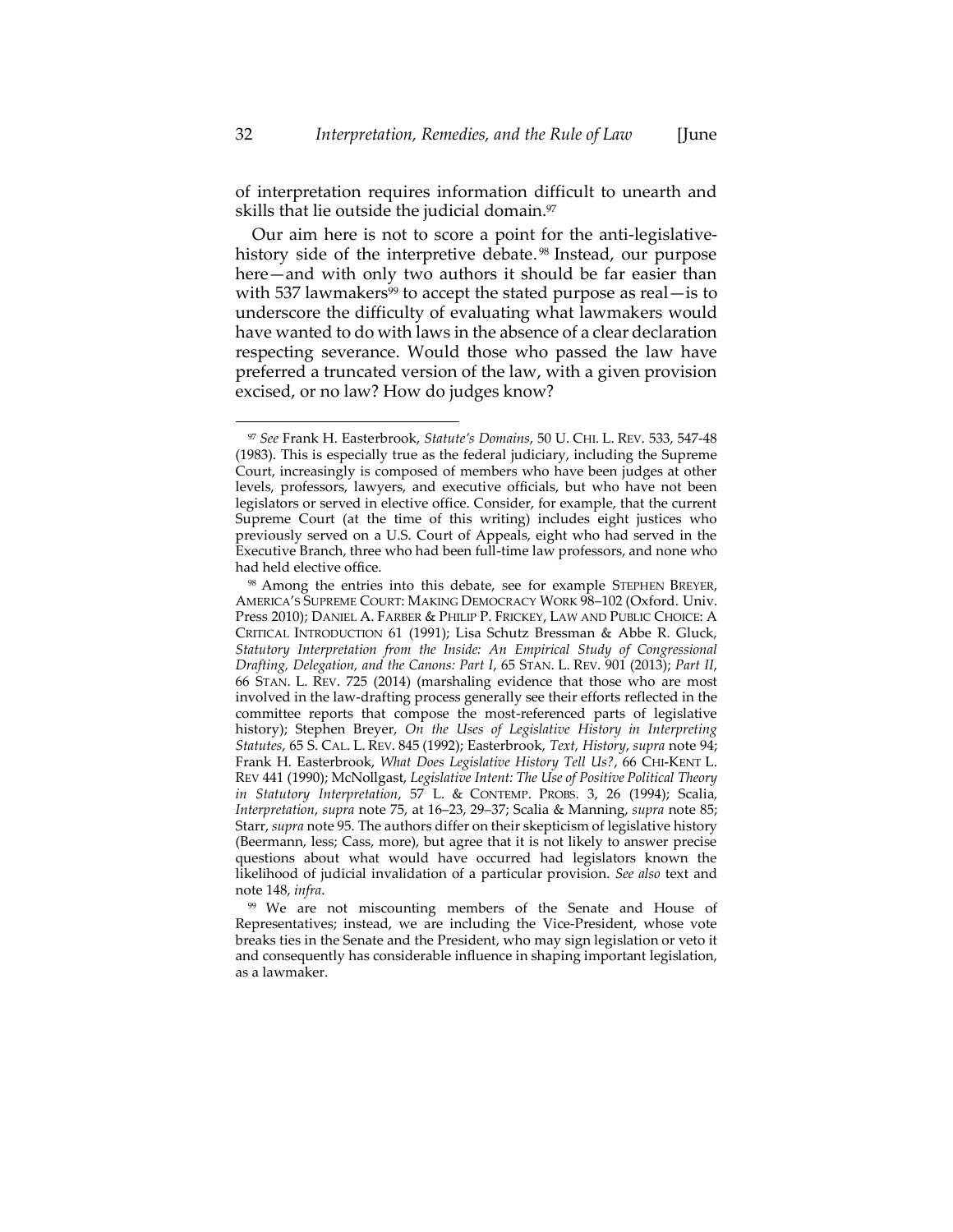This point is apposite to the remedial issue in *Arthrex*, even though the decision there is more easily justified as consistent with the law as enacted than the decision in *King v. Burwell*. After all, the law respecting APJs generally treats them as officers not intended to have broad, final decisional authority for their employing agency. <sup>100</sup> But we must add an "except" to this conclusion: that is, *except* for the fact that no provision was made in the law for review of APJs' inter partes decisions. In fact, no plausible reading of the text even suggests that the Director has authority to review the APJs' decisions. The opinions in *Arthrex* do not resolve whether insulation of APJs' decisions supports larger purposes for the America Invents Act or other provisions of patent law, focusing more on the nature of APJs' authority and their place in the Commerce department's hierarchy rather than on broader aspects of the law. The remedy adopted, however, required judicial creation of a new authority—intra agency review—not present in the law prior to the *Arthrex* decision, offering the possibility that it advanced one purpose of the law while potentially undercutting other purposes.

Further, saying that the *Arthrex* Court's remedy most likely fit the overall design of the law, thus helping achieve its understood purposes, is not the same as saying that the decision followed from *interpreting* the law on the basis of texts that arguably should govern the justices' decisions. Even where the justices' construction of purposes for lawmaking is not controversial and where a remedy seems to advance those purposes, the Court should not be in the position of rewriting a law to make it constitutional.

Obviously, the Court would not appropriately be asked to serve as a Council of Revision to oversee and improve legislation (especially its constitutionality) prior to its enactment, a role considered and rejected by the Constitutional Convention. <sup>101</sup> If, having found that the sort of rewriting needed to make a challenged provision constitutional is the wrong task for a judicial body when the law is being framed, the Court should

<span id="page-33-0"></span><sup>100</sup> *See* Arthrex, 141 S. Ct. at 2000 (Thomas, J., dissenting).

<sup>101</sup> Jack Rakove, *Judicial Power in the Constitutional Theory of James Madison*, 43 WM. & MARY L. REV 1513, 1517-23 (2002); James T. Barry III, Comment: *The Council of Revision and the Limits of Judicial Power*, 56 U. CHI. L. REV. 235, 248-57 (1989).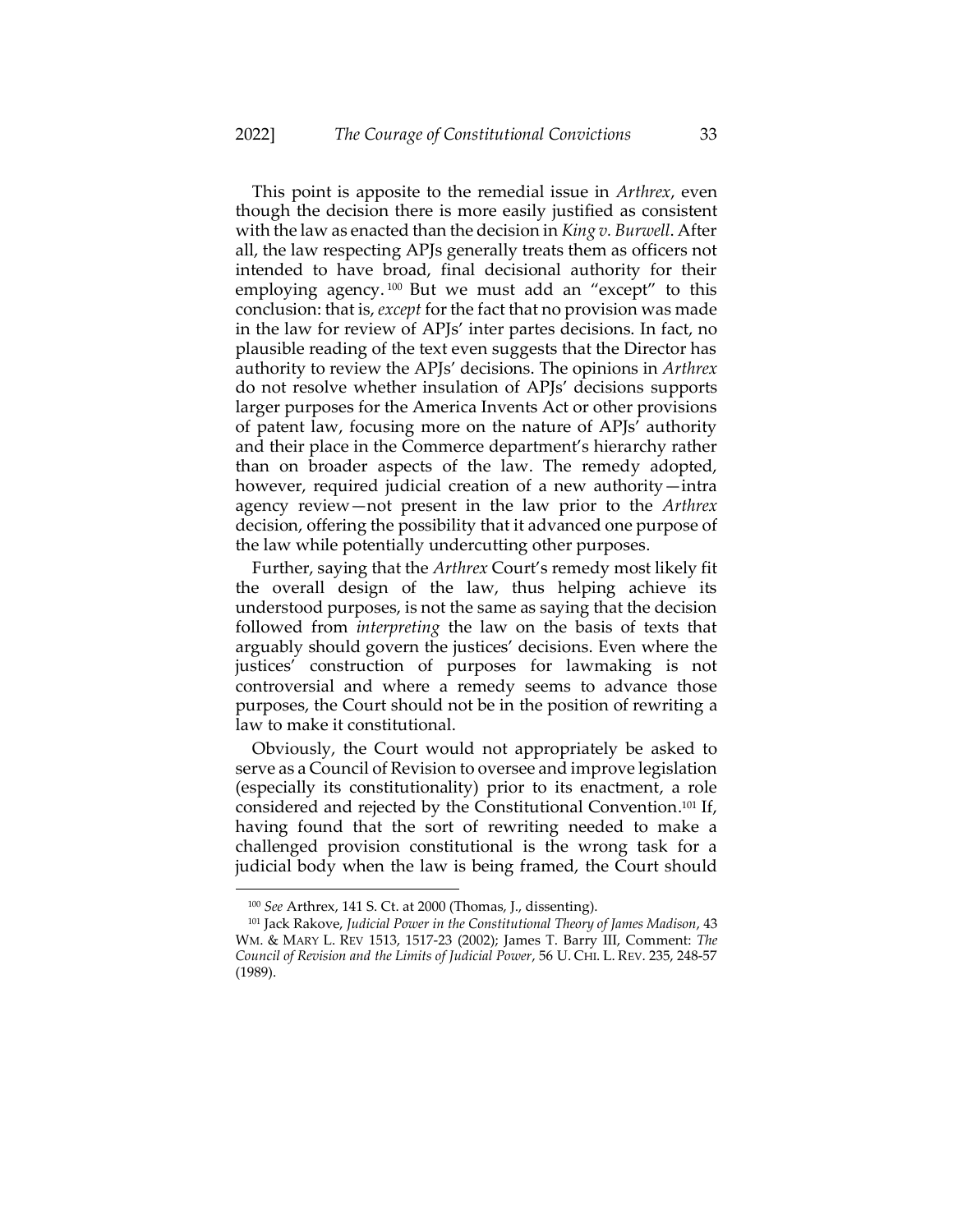not presume to exercise a similar revisory authority at secondhand. That is, if the Court is not to be a Commission of Revision as a general matter, it should not become one after passing judgment on a specific provision of the law. That, however, is the function the Court exercises when, as in *Arthrex*, it reframes a law to make it constitutional after opining on how the Congress would have written the law if it had known what the decision on constitutionality with respect to a given provision would be.

# (2) Deciding Cases: Advice or Adjudication

Another set of reservations about the approach taken in *Arthrex* is rooted in considerations respecting the basis for judicial power to declare laws unconstitutional. The classic, widely accepted, explanation for judicial review authority is Chief Justice John Marshall's statement in *Marbury v. Madison*:

[T]hose who have framed written Constitutions contemplate them as forming the fundamental and paramount law of the nation, and consequently the theory of every such government must be that an act of the Legislature repugnant to the Constitution is void....

It is emphatically the province and duty of the Judicial Department to say what the law is. Those who apply the rule to particular cases must, of necessity, expound and interpret that rule. If two laws conflict with each other, the Courts must decide on the operation of each.<sup>102</sup>

Marshall's reasoning is a simple, three-part syllogism. Courts are called upon when deciding cases to interpret the legal rules that govern the case at hand. Interpreting and applying rules includes determining when legal rules conflict. And when a statute-based rule conflicts with a constitution-based rule, the constitutional rule must prevail. *Marbury* asserts that the inherent nature of a written constitution is that its rules are a species of law, hence, courts must interpret them and apply them in the same way they would other laws, but constitutional law trumps congressional law.<sup>103</sup>

<sup>102</sup> 5 U.S. (1 Cranch) 137, 177 (1803) (*Marbury*).

<sup>103</sup> *Marbury*, 5 U.S. at 176–79.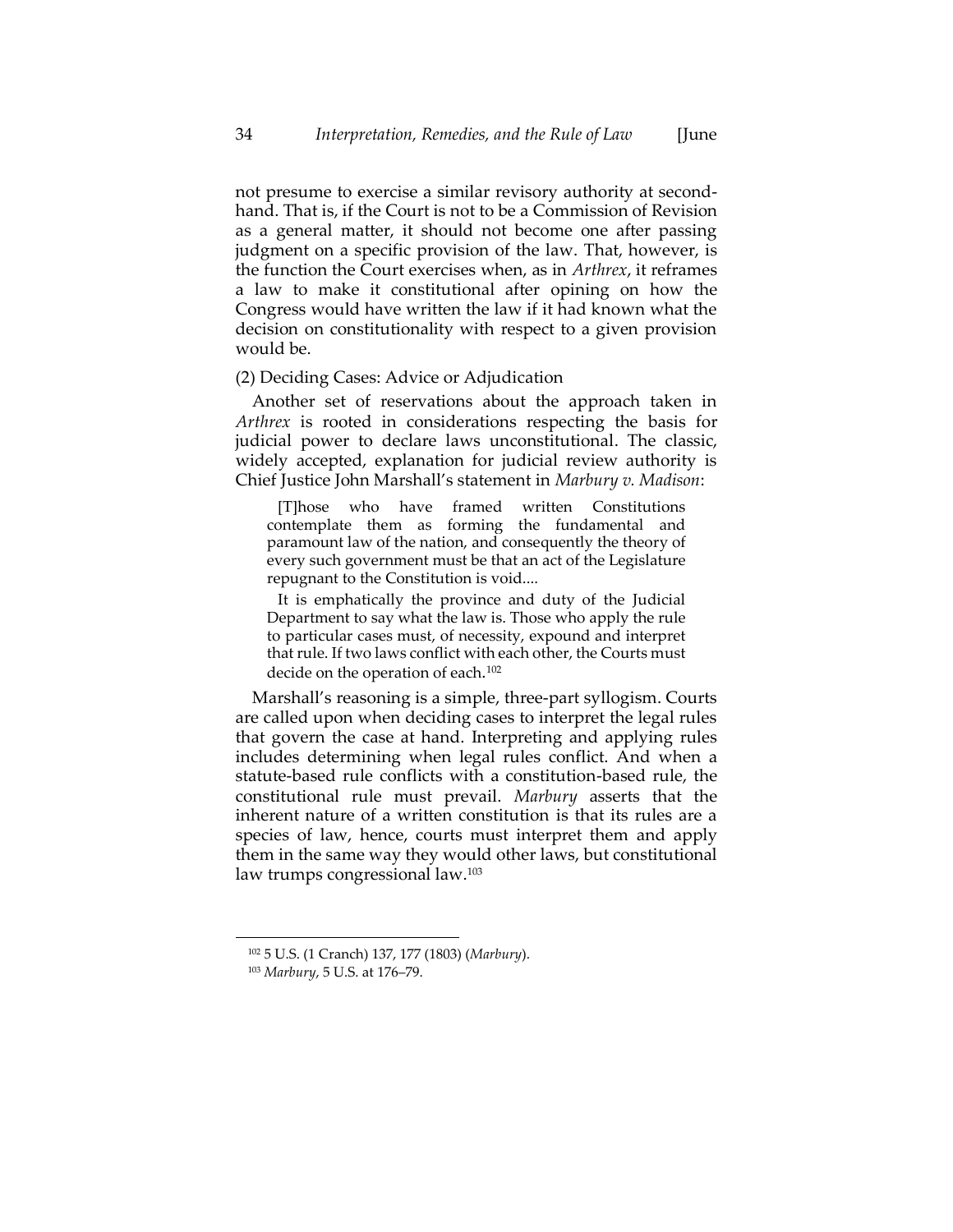Anchoring judicial review in courts' obligation to "say what the law is" in order to decide cases, as *Marbury* does, suggests limits to when and how federal courts properly exercise their review authority. Most obvious, the case that requires a court to say what the law is must be properly before the court *as a case*. If litigants are free to come to court simply to ask for judges' view on the law's meaning and constitutionality, courts are not answering those questions to decide a case; they are answering them to satisfy litigants' desires—and perhaps their own—for judges to shape future debates.

Put differently, if legal rights are not determined, the dispute being resolved is not a case in law. Instead, the dispute in effect is merely a request for an advisory opinion or is being treated by the courts as if it were just that. Openness to such a use of the courts is at odds with the Constitution. That document specifically authorizes the President to request opinions of his Department Heads,<sup>104</sup> but there is no similar provision for the President or anyone else to request advisory opinions from the courts. This has long been understood as a basis for rejecting the power of judges to render such opinions.<sup>105</sup>

This has also been the basis for rejecting litigation by individuals who have nothing significant to gain from it—at least, nothing that would distinguish the individuals seeking to invoke judicial process from the mass of fellow citizens. The Supreme Court made that reasoning clear 80 years ago in *Massachusetts v. Mellon*, underscoring the need for a litigant to have a significant personal stake in a controversy apart from mere philosophical interest in a point of legal construction. <sup>106</sup> In the Court's words, failing to observe this requirement would have courts acting "not to decide a judicial controversy, but to assume a position of authority over the governmental acts of another and coequal department, an authority which plainly we

<sup>104</sup> U.S. CONST., art. II, § 2, cl. 1.

<sup>105</sup> *See* William Casto, *The Early Supreme Court Justices' Most Significant Opinion,* 29 OHIO NORTHERN L. REV. 174, 189 (2002) (discussing Letter from Justices of the Supreme Court to George Washington (Aug. 8, 1793), reprinted in 6 DOCUMENTARY HISTORY OF THE SUPREME COURT OF THE UNITED STATES, 1789- 1800 app., at 743–58 (Maeva Marcus et al. eds., 1998)).

<sup>106</sup> 262 U.S. 447, 487–89 (1923).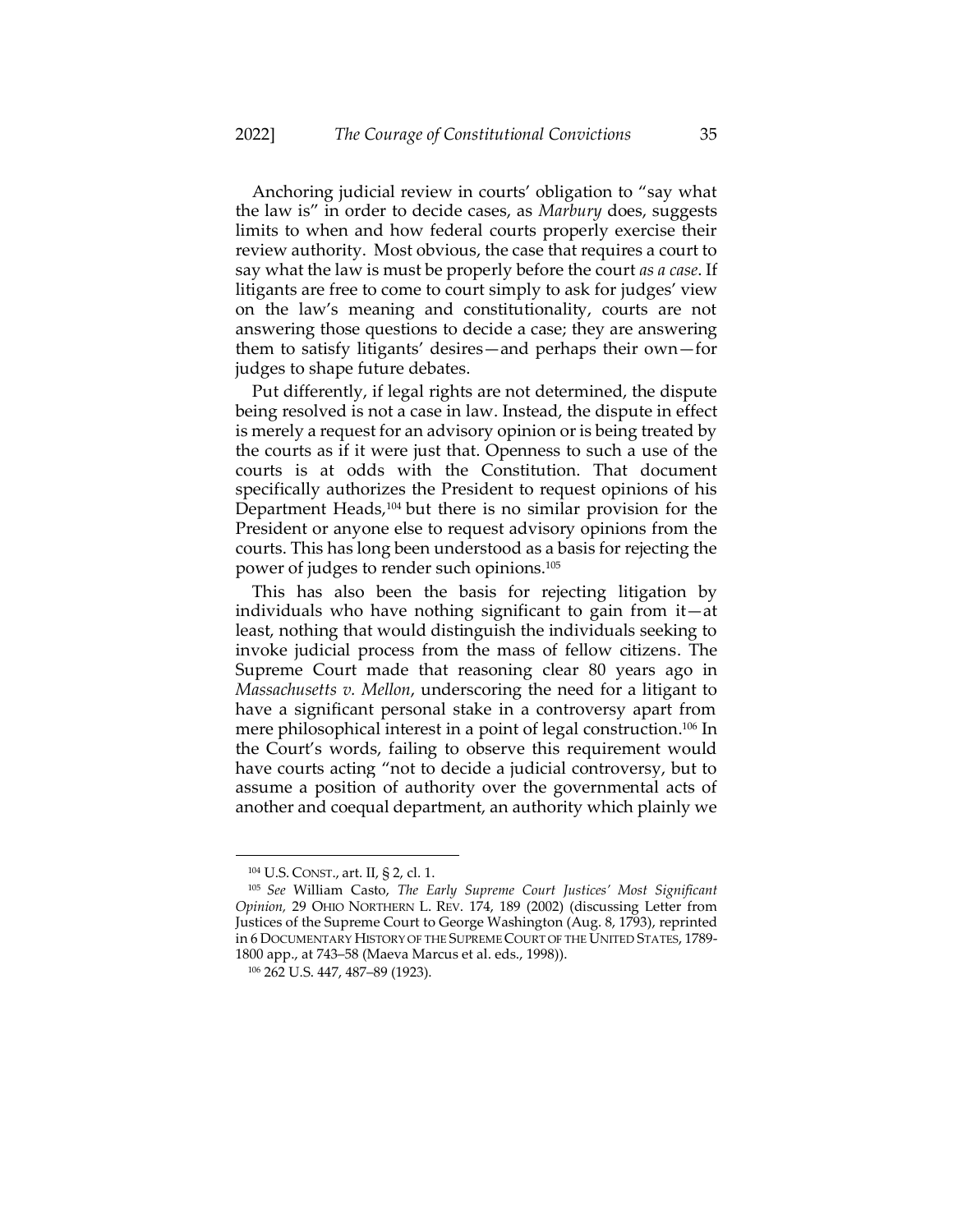do not possess."<sup>107</sup> Similarly, in *Lujan v. Defenders of Wildlife*, the Court emphasized requirements that plaintiffs assert a distinctive, concrete injury-in-fact and identify a remedy that would alleviate, ameliorate, or compensate for the injury. 108

One of the most acute observers of early American life and institutions, Alexis de Tocqueville, applauded our limitations on when courts can pass on the meaning and constitutionality of statutes. <sup>109</sup> The critical feature that permits judges in America the "judicial authority … [is] carefully restricted … to the ordinary circle of its functions."<sup>110</sup> De Tocqueville explained that letting courts pronounce broadly on the validity of legislation outside the narrow context where it is necessary to resolve a case inevitably invites judges to "play[] a prominent part in the political sphere." <sup>111</sup> But if the judge is called on to decide whether a law can apply in the case at hand, that reduces both the visibility and the political entwinement of the decision. <sup>112</sup> These observations reprise arguments advanced by Alexander

<sup>107</sup> *Id*., at 489.

<sup>108</sup> 504 U.S. 555, 560–62 (1992). Justice Scalia wrote for the Court—though only for a plurality with respect to redressability—in laying out the general requirements for standing and their result in the case. We note, however, that the concurring and dissenting justices demurred from the plurality discussion of redressability either because they deemed it unnecessary to reach that issue given the facts of the case or because they viewed the facts as sufficient to make a prima facie case of redressability, rather than because they disagreed with the essence of the concept of redressability as part of standing.

Although Justice Scalia's tripartite analysis has become the dominant understanding of the law of standing, it was greeted at the time with skepticism from commentators who saw it as a "transformation in the law of standing" and "difficult to square with the language and history of Article III." Gene R. Nichol Jr., *Justice Scalia, Standing, and Public Law Litigation*, 42 DUKE L. J. 1141, 1142-43 (1993). *See also* Cass R. Sunstein, *What's Standing After Lujan? Of Citizen Suits, "Injuries," and Article III*, 91 MICH. L. REV. 163, 166 (1992) ("*Lujan'*s invalidation of a congressional grant of standing is a misinterpretation of the Constitution. . . . It has no support in the text or history of Article III. It is essentially an invention of federal judges, and recent ones at that.").

<sup>109</sup> *See* 1 ALEXIS DE TOCQUEVILLE, DEMOCRACY IN AMERICA 100–06 (Henry Reeve trans., Schocken Books 1961) (1835).

<sup>110</sup> *Id*., at 101.

<sup>111</sup> *Id*., at 105.

<sup>112</sup> *Id*., at 103–06.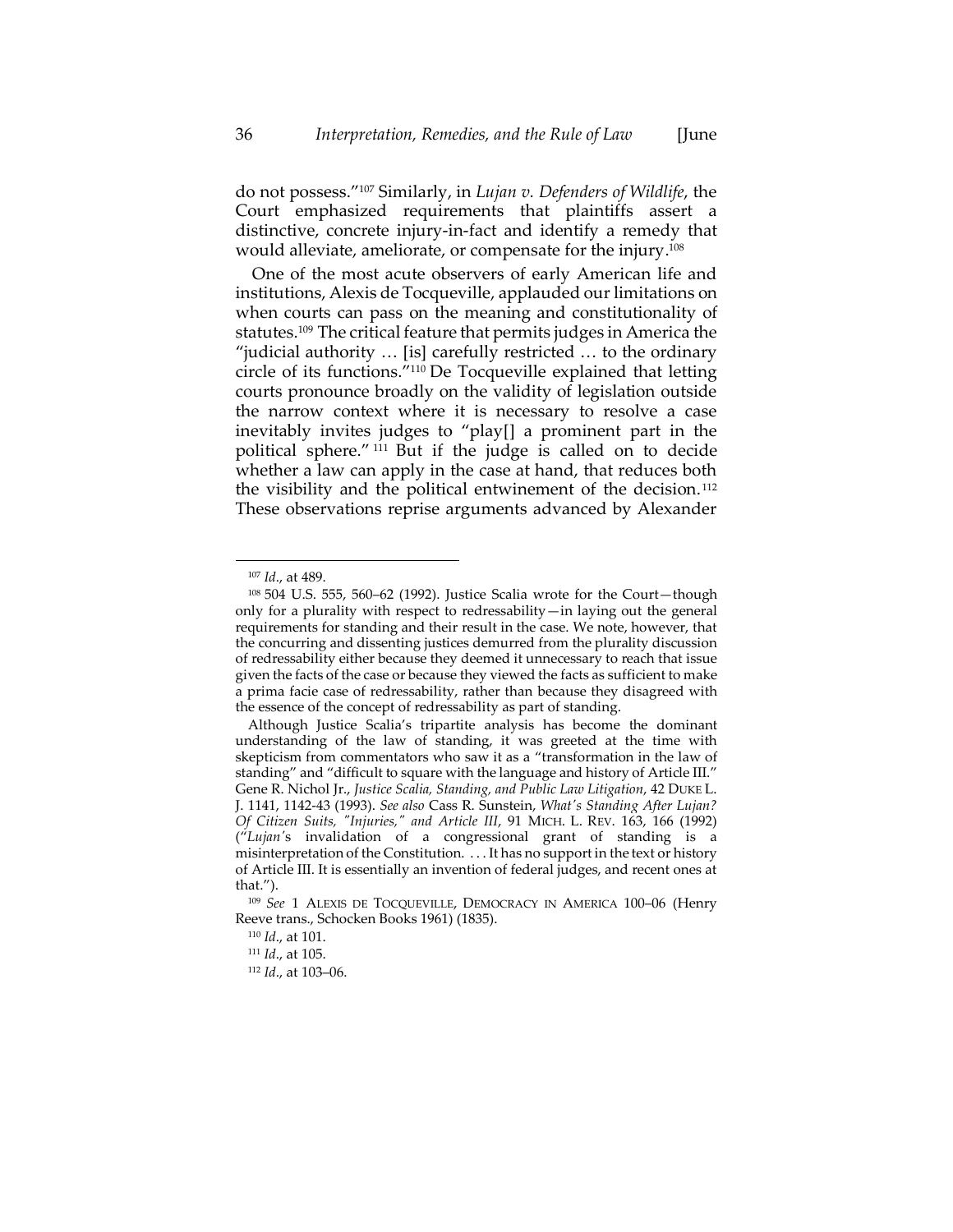Hamilton in *Federalist 78*, <sup>113</sup> but from the perspective of an observer rather than a participant in framing the powers and limits of each branch.

The argument for pronouncing on constitutional questions as a matter of ordinary law and necessity to the disposition of a case only permits such decisions when they are essential to the disposition of the case. Hence, in *Arthrex*, announcing that APJs finally decide patent issues in inter partes review in violation of the Constitution would require the Court to hold the PTAB's decision of Arthrex's case invalid. Without that remedy, the Court has made a free-standing constitutional determination that in essence constitutes an advisory opinion.<sup>114</sup> This is not a function given to the federal courts or a proper exercise of Article III power.

# *B. Pragmatic Effects on Congress and Courts*

Despite the tension between the *Arthrex* Court's approach to remedy and the considerations discussed above respecting judges' skills and courts' constitutionally assigned role, another set of arguments over best behavior for courts might offer some support the plurality's decision. These arguments revolve around the pragmatic effects of judicial decisions and reasons judges might temper their decisional inclinations out of regard for them. We examine these below, although we do not find them suitable defenses for *Arthrex*, nor in large degree convincing templates for the wider run of cases.

#### (1) Bickel's "Passive Virtues"

There has been debate for almost a century over the Supreme Court's perceived turnabout on the scope of federal commerce power in the 1930s. Some commentary lauds the change as "the

<sup>113</sup> *See* THE FEDERALIST NO. 78 (Alexander Hamilton).

<sup>&</sup>lt;sup>114</sup> The unnecessary pronouncement on a legal issue that does not resolve rights of litigants should be distinguished from a properly constructed declaratory judgment, which can resolve rights of litigants in political entities' boundary disputes, suits to quiet title, and similar cases seeking resolution of legal rights. *See* Edwin M. Borchard, *The Constitutionality of Declaratory Judgments*, 31 COLUM. L. REV. 561, 570, 594–600 (1931); David P. Currie, *Misunderstanding Standing*, 1981 SUP. CT. REV. 41, 45–46 (1982); Abraham A. Ribicoff, Note: *The Constitutionality of the Declaratory Judgment*, 1 U. CHI. L. REV. 132, 136 (1933).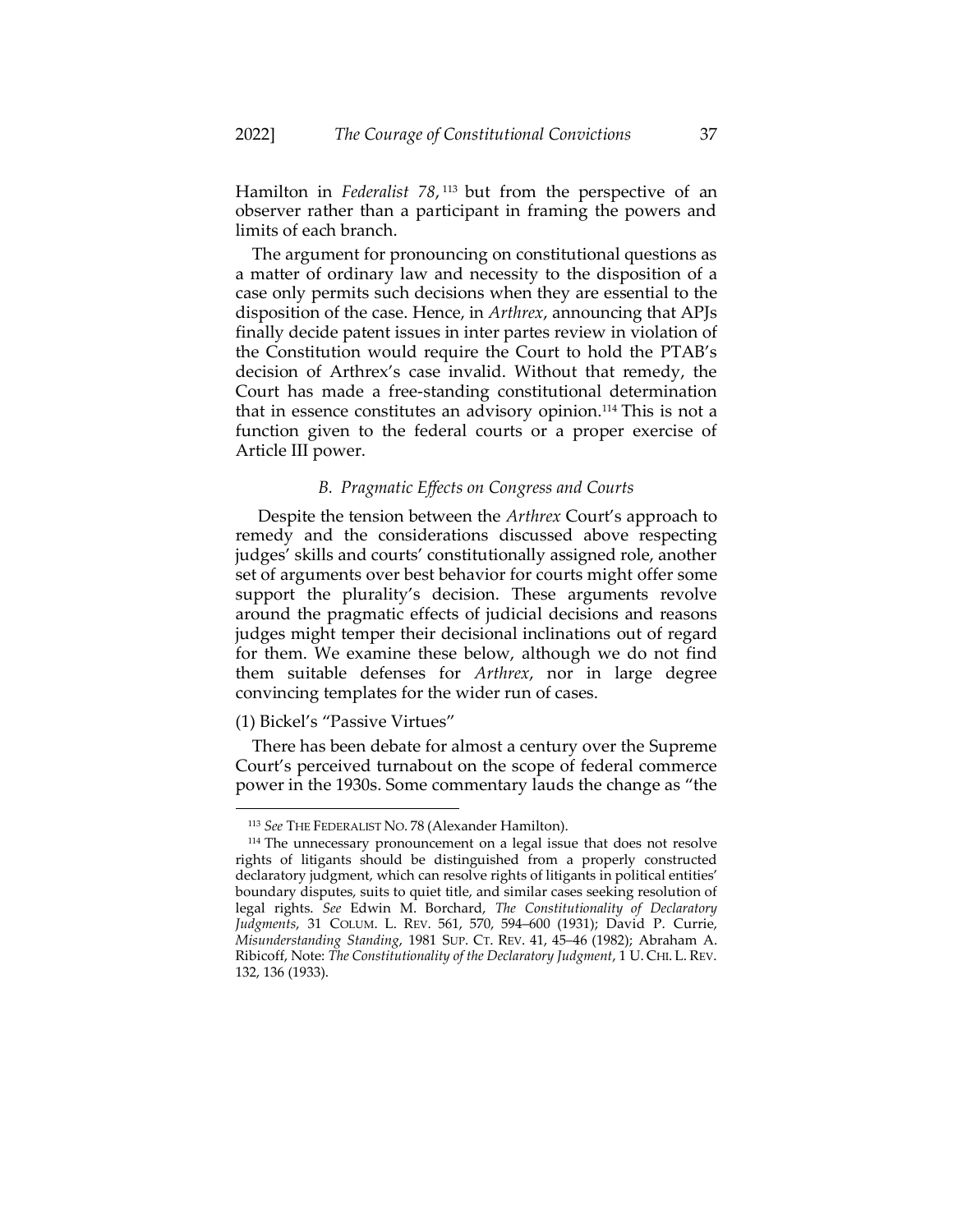switch in time that saved nine,"<sup>115</sup> assuming that Justice Owen Roberts changed his vote in *West Coast Hotel Co. v. Parrish*<sup>116</sup> to avoid reactions—including President Franklin Roosevelt's threatened Court-packing—to decisions striking down laws that formed (or were in line with) Roosevelt's New Deal. Others treat the turnaround as an unprincipled capitulation to the politics of the day.<sup>117</sup>

Whether Justice Roberts' *West Coast Hotel* vote in fact was at odds with his vote a year earlier in a similar case<sup>118</sup> is contested, as is the reason for his famous vote.<sup>119</sup> Whatever the truth, the widespread perception that Roberts' vote responded at least in part to concerns about consequences if the Supreme Court continued swimming against the political tides of the day has been grist for argument over judicial advertence to the political impact of the Court's decisions.<sup>120</sup>

The perils of judges' tacking before the prevailing political winds—that is, as those winds are perceived by the judges seem obvious and obviously at odds with the role of judges as bulwarks of law in the face of political pressures. Giving judges space to perform that role is the principal reason for insulating

<sup>116</sup> 300 U.S. 379 (1937).

<sup>120</sup> *See*, *e.g*., Barry Cushman, *Rethinking the New Deal Court*, 80 VA. L. REV. 201 (1994); Daniel E. Ho & Kevin Quinn, *Did a Switch in Time Save Nine?*, 2 J. LEGAL ANALYSIS 69 (2010); William Leuchtenberg, *When the People Spoke, What Did They Say?: The Election of 1936 and the Ackerman Thesis*, 80 YALE L. J. 2077 (1999); G. Edward White, *Cabining the Constitutional History of the New Deal in Time*, 94 MICH. L. REV. 1392 (1996). *See generally* BARRY FRIEDMAN, THE WILL OF THE PEOPLE: HOW PUBLIC OPINION HAS INFLUENCED THE SUPREME COURT AND SHAPED THE MEANING OF THE CONSTITUTION (Farrar, Straus & Giroux 2009).]

<sup>115</sup> *See* John Q. Barrett, *Attribution Time: Cal Tinney's 1937 Quip, "A Switch in Time'll Save Nine,"* 73 OKLA. L. REV. 229 (2021).

<sup>&</sup>lt;sup>117</sup> For a long list of commentators who view the "switch in time" as capitulation to politics, see, e.g., Barry Cushman, *Rethinking the New Deal Court*, 80 VA. L. REV. 201, 202 n. 1 (1994) (citing, *inter alia*, JOSEPH ALSOP & TURNER CATLEDGE, THE 168 DAYS (1938), EDWARD S. CORWIN, COURT OVER CONSTITUTION: A STUDY OF JUDICIAL REVIEW AS AN INSTRUMENT OF POPULAR GOVERNMENT 121-28 (1950), and EDWARD S. CORWIN, CONSTITUTIONAL REVOLUTION, LTD. 39-79 (1941).

<sup>118</sup> Morehead v. New York ex rel. Tipaldo, 298 U.S. 587 (1936).

<sup>119</sup> See BARRY CUSHMAN, RETHINKING THE NEW DEAL COURT: THE STRUCTURE OF A CONSTITUTIONAL REVOLUTION 5 (Oxford Univ. Press 1998); 2 BRUCE ACKERMAN, WE THE PEOPLE: TRANSFORMATIONS 343 (Harv. Univ. Press 1998)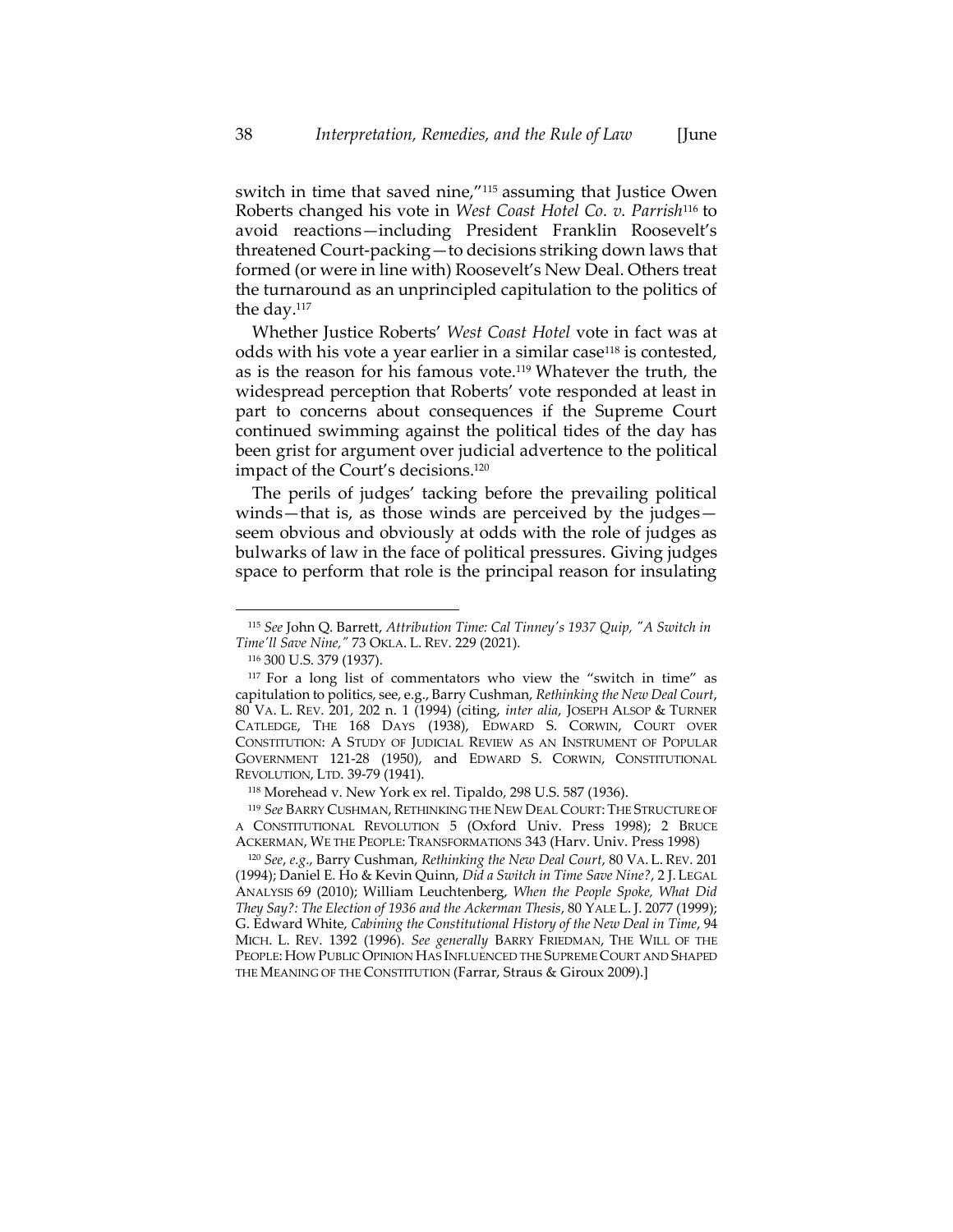<span id="page-39-0"></span>federal judges with lifetime appointments and irreducible pay. <sup>121</sup> Looking at potential political reactions to judicial decisions—and, especially, changing positions on legal interpretation to mute critical reactions—would seem to violate the fundamental predicates of judicial independence and principled decisionmaking, the supposed hallmarks of proper judging and of the rule of law.<sup>122</sup> Even if the judge's departure from what otherwise would seem the appropriate, principled decision is predicated on concern for the Court as an institution, that hardly justifies distorting the law. Changing course to avoid a feared constitutional collision that would seriously diminish the Court's ability to play its role of neutral law interpreter (where necessary to resolve legal disputes properly presented to it) so fully undermines the Court's legitimacy as to be akin to killing the patient in order to save him. <sup>123</sup> Further, doesn't giving in to perceived threats of punishment for unpopular decisions threats such as Roosevelt's Court-packing plan or more recent moves to expand and alter judicial personnel or jurisdiction<sup>124</sup> $$ simply encourage further threats?<sup>125</sup>

<sup>121</sup> *See*, *e.g.,* THE FEDERALIST NO. 78 (Alexander Hamilton).

<sup>122</sup> *See* Gerald Gunther, *The Subtle Vices of the "Passive Virtues"—A Comment on Principle and Expediency in Judicial Review*, 64 COLUM.L.REV. 1 (1964); Herbert Wechsler, *Toward Neutral Principles in Constitutional Law*, 73 HARV. L. REV. 1 (1959). *But see* Cass R. Sunstein, *If People Would Be Outraged by Their Rulings, Should Judges Care?*, 60 STAN. L. REV. 155 (2007) (arguing that there are legitimate reasons for judicial caution in swimming against the tide of public concerns).

<sup>123</sup> This essentially is Professor Gunther's complaint about the avoidance techniques championed by Professor Bickel. *See* discussion, *infra*, text at nn. [126](#page-40-0)–[132.](#page-41-0)

<sup>124</sup> *See*, *e.g.,* William E. Leuchtenberg, *FDR's Court-Packing Plan: A Second Life, a Second Death*, 1985 DUKE L. J. 673 (1985); Jess Bravin, *Democratic Lawmakers Present Plan to Expand Supreme Court*, WALL ST. J., Apr. 15, 2021, available at https://www.wsj.com/articles/group-of-democratic-lawmakers-to-presentplan-to-expand-supreme-court-11618447336.

<sup>125</sup> *See*, *e.g.,* Ronald A. Cass, *Property Rights Systems and the Rule of Law*, in THE ELGAR COMPANION TO THE ECONOMICS OF PROPERTY RIGHTS 222, 227–30 (Enrico Colombatto ed., Edward Elgar Pub. 2004) (describing the experience in Zimbabwe, with President Robert Mugable altering the personnel of the Supreme Court of Zimbabwe and having a case reheard after first ruling of the Supreme Court held his taking of private lands unconstitutional); John Fritze, *"Think Long and Hard": Supreme Court Justice Stephen Breyer Pushes Back on "Court-Packing"*, USA TODAY, Apr. 7, 2021, available at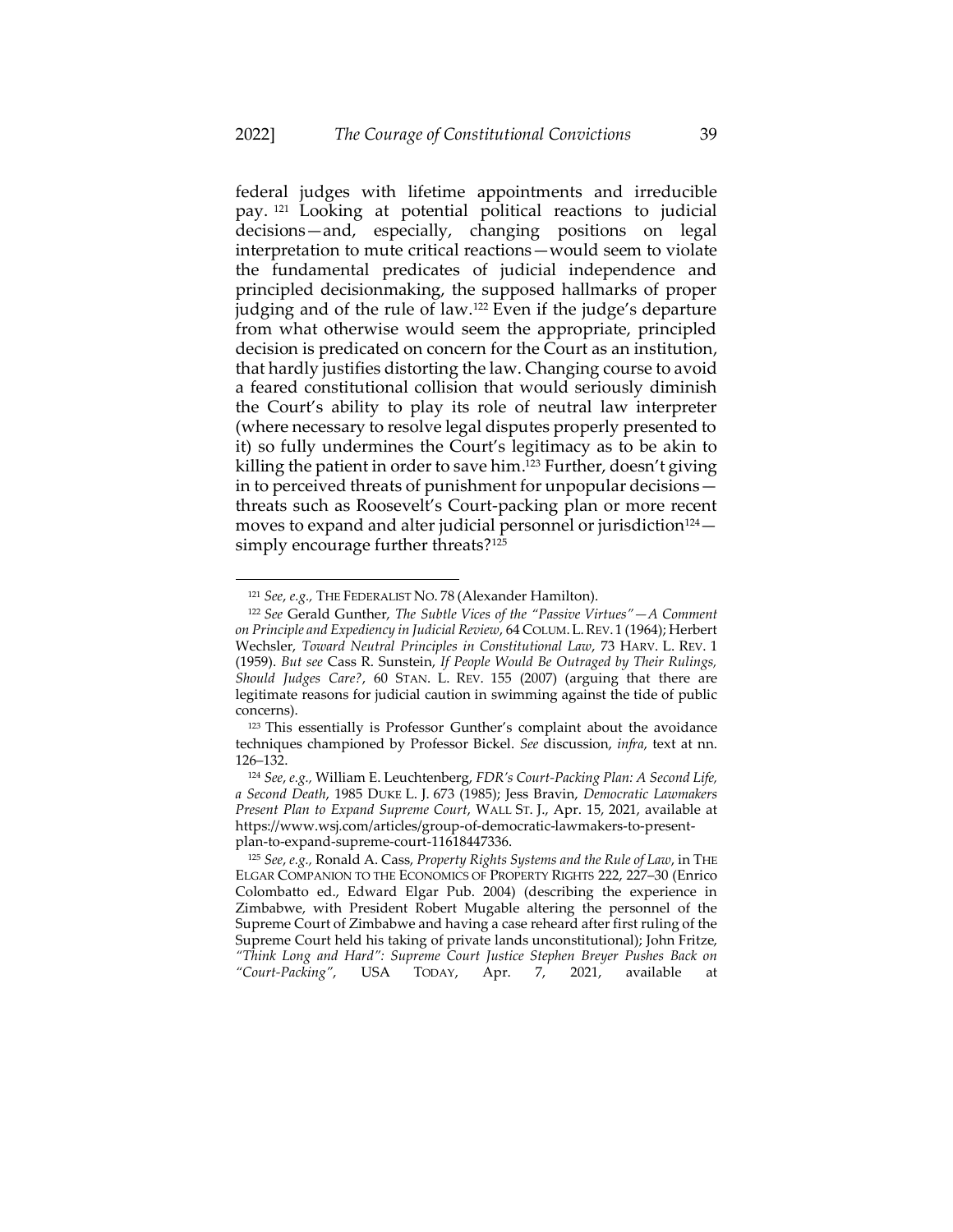<span id="page-40-0"></span>A different, though related, argument for considering practical consequences of judicial decisions is identified most prominently with writings of Professor Alexander Bickel. In a famous article and book, Bickel championed the "passive virtues" of forbearance where, in his estimation, the costs of judicial decision on the merits exceed its benefits.<sup>126</sup> While any short summary cannot do it justice, Bickel's position was that judicial review is a "potentially deviant institution in a democratic society"<sup>127</sup> and can only be made tolerable to the majority by forms of compromise that show respect for the dominant place given to majoritarian governance.<sup>128</sup> The Court, in Bickel's view, must find ways to avoid making decisions that will unnecessarily weaken its position as a bulwark against forces at odds with the rule of law. These ways primarily consist not in making wrong, unprincipled decisions—the charge against Justice Roberts' change of position in *West Coast Hotel* but in avoiding too-early or too-broad pronouncements of principles that will provoke a substantial portion of the citizenry to resist their application.<sup>129</sup>

The problem with Bickel's approach, as recognized contemporaneously by Professor Gerald Gunther, is its lack of a principled anchor. <sup>130</sup> Bickel appreciates the importance of principled decisionmaking by courts, not least the Supreme Court, and his avoidance project is justified in part by a hope

https://www.usatoday.com/story/news/politics/2021/04/07/supreme-courtjustice-stephen-breyer-warns-against-packing-bench/7116124002/ (discussing problems with proposals to expand Supreme Court); William H. Pryor, Jr., *Conservatives Should Oppose Expanding the Federal Courts*, NY TIMES, Nov. 29, 2017, available at the state at the state at  $\alpha$ 

https://www.nytimes.com/2017/11/29/opinion/conservatives-expandingfederal-courts.html (discussing efforts to expand judgeships on other federal courts).

<sup>126</sup> ALEXANDER M. BICKEL, THE LEAST DANGEROUS BRANCH: THE SUPREME COURT AT THE BAR OF POLITICS (Bobbs-Merrill 1962); Alexander M. Bickel, *The Supreme Court 1960 Term—Foreword: The Passive Virtues*, 75 HARV. L. REV. 40 (1961) (*Passive Virtues*).

<sup>127</sup> Bickel, *Passive Virtues*, *supra* not[e 126,](#page-40-0) at 47.

<sup>128</sup> BICKEL, *supra* note [126,](#page-40-0) at 64–68; Bickel, *Passive Virtues*, *supra* note [126,](#page-40-0) at 49–51.

<sup>129</sup> *See* BICKEL, *supra* not[e 126,](#page-40-0) at 95–97; Bickel, *Passive Virtues*, *supra* note [126,](#page-40-0)  at 49–50, 57.

<sup>130</sup> *See* Gunther, *supra* not[e 122,](#page-39-0) at 3, 7, 10-13.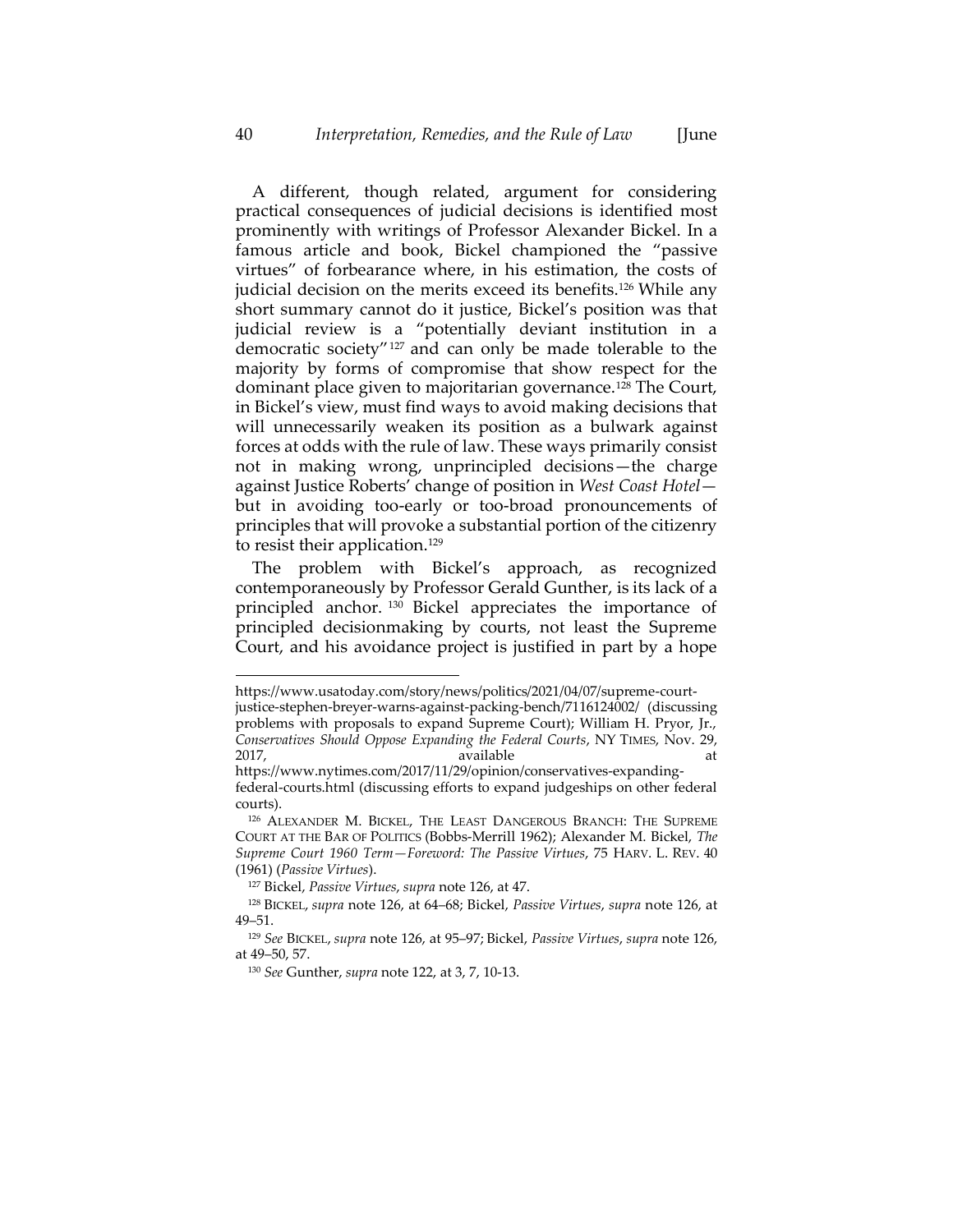<span id="page-41-0"></span>that it will guide the Court away from decisions on constitutional questions that are not grounded in sound, neutral principles.<sup>131</sup> Yet, in choosing which times to elide constitutional decisions, Bickel relies on a loose set of considerations that lack any solid superstructure. <sup>132</sup> He appeals to expediency in the service of principle, but provides no principle to cabin the Court's judgment on when to avoid a particular constitutional issue. What is left is expediency that serves the views of its advocate at a given moment, freed from significant constraints that should guide judicial decisions under law.

This raises another reason for questioning the propriety of the remedial decision in *Arthrex* and other similar instances of judicial creativity. Although this is admittedly highly speculative, it may be that empowering judges to declare Acts of Congress unconstitutional without visiting serious consequences on anyone makes the declaration of unconstitutionality more attractive to the courts. This may be desirable insofar as it minimizes disruption of government, instructs future Congresses on the limits of their powers, and provides the Executive with grounds for disregarding Congress's clear, but unconstitutional, commands. These potential benefits should be weighed against the costs of a judiciary more willing to impose limits on the other branches in cases of constitutional doubt. Just as retroactive consequences that come from application of a decision on the law to the parties at hand have long been understood as a bulwark against judicial creativity in private law matters, requiring that courts immediately face whatever disruption comes with a specific decision may create headwinds against assertion of new separation of powers holdings resting on uncertain grounds.

Returning to our concerns with *Arthrex* illustrates why Bickel's "passive virtues" cannot provide justification for the Court's remedial choice. The problem identified above with *Arthrex* is the Court's decision to craft a remedy that does not provide any relief to the plaintiff—*after* finding that the law at issue unconstitutionally granted final decisional authority to APJs. The Court did not avoid declaring that the law Congress

<sup>131</sup> *See* Bickel, *Passive Virtues, supra* not[e 126,](#page-40-0) at 47-51.

<sup>132</sup> *See* Gunther, *supra* not[e 122,](#page-39-0) at 11–13, 16–17, 20–21, 24–25.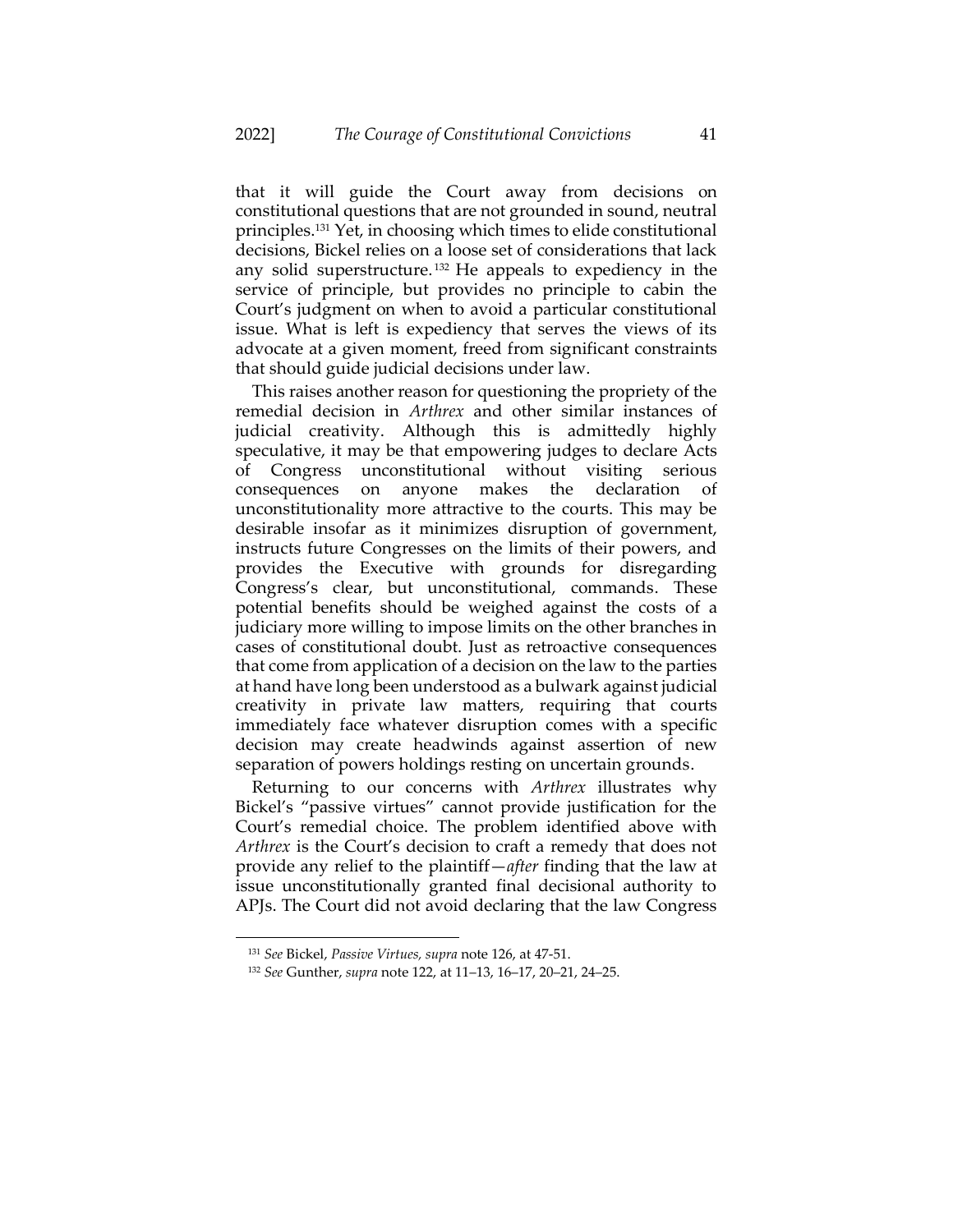designed (and, with presidential concurrence, enacted) could not stand. Instead, it merely avoided imposing a remedy that would require congressional action to put the inter partes review mechanism on constitutional footing.

(2) True versus Faux Avoidance: A Role for "Constitutional *Chevron*"?

Bickel recognized that the Supreme Court can, in fact, avoid a thorny constitutional problem by refusing to grant petitions for certiorari raising the problem.<sup>133</sup> The Court can wait until the lower courts have had time and opportunity to consider the problem in different settings with different fact patterns. The Court can wait to see whether the arguments for and against a given legal principle evolve as cases raising the problem arrive in other courts at different times.<sup>134</sup>

The passage of time might allow courts access to more than simply greater information on where and how the problem might arise. It also might see arguments about the problem change as lawyers and scholars think of new aspects of the problem, new edges that connect to other legal issues and doctrines, or new ways of conceiving issues addressed by a formerly well-accepted doctrine. <sup>135</sup> Delaying resolution of a problem also might permit more clear-sighted engagement with principle in addressing that task, as public passions on some aspect of the problem cool. <sup>136</sup> In the end, waiting to confront the issue may improve the Court's resolution of it.

Beyond the accretion of information and reduced concern with the public's willingness to accept a proper resolution of the

<sup>133</sup> *See*, *e.g*., Bickel, *Passive Virtues*, *supra* not[e 126,](#page-40-0) at 46, 51, 52.

<sup>134</sup> *See* Michael Coenen & Seth Davis, *Percolation's Value*, 73 STAN. L. REV. 363 (2021); William H. Rehnquist, *The Changing Role of the Supreme Court*, 14 FLA. ST. U. L. REV. 1, 11 (1986).

<sup>135</sup> With respect to the evolution of constitutional law doctrines, see, for examples, Cass R. Sunstein, *Why the Unconstitutional Conditions Doctrine Is an Anachronism (with Particular Reference to Religion, Speech, and Abortion)*, 70 B.U. L. REV. 593 (1990); William W. Van Alstyne, *The Demise of the Right-Privilege Distinction in Constitutional Law*, 81 HARV. L. REV. 1439 (1968).

<sup>136</sup> *See* Gunther, *supra* note [122,](#page-39-0) at 22, 25 (praising the instincts behind some of Professor Bickel's cautions about deciding issues too soon, while also criticizing the unprincipled nature of other aspects of Bickel's argument).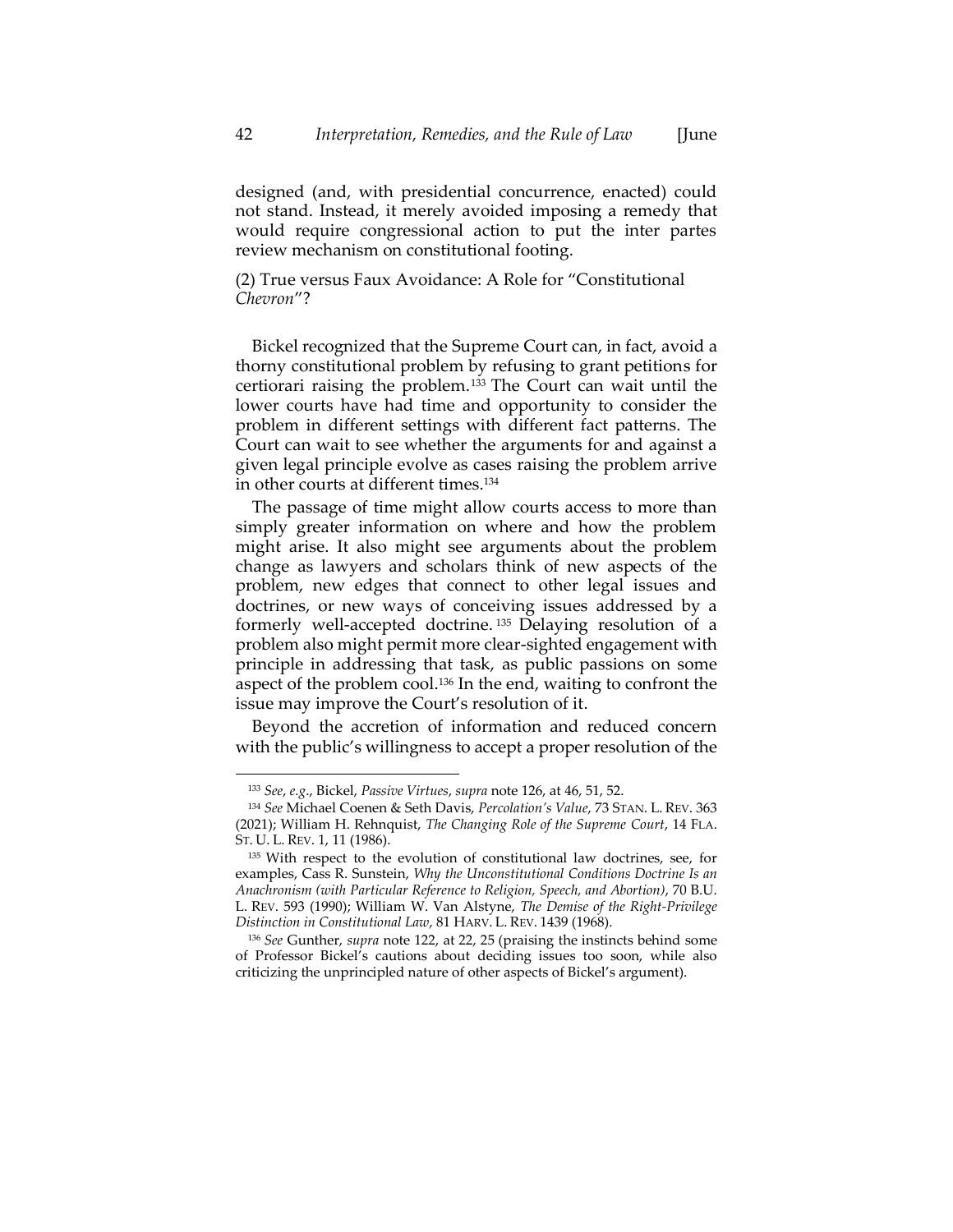constitutional problem, there may be an improvement in the Court's appreciation of legal principles that might frame a solution. The point is not that the Constitution changes over time or that justices should look to current public views to anchor constitutional interpretation. Rather, it is that appreciating the way legal doctrines encapsulate constitutional commands can change over time, even for those whose lodestar is the Constitution's original meaning. <sup>137</sup> Think, for example, of the justices' commentary on *Korematsu*<sup>138</sup> decades removed from World War II<sup>139</sup> or on the Sedition Act more than 165 years after its passage, <sup>140</sup> commentary that reflects changed ways of thinking as much as distance from potentially hostile public responses. These changes can be better incorporations of original understandings as opposed to being based on new conceptions of constitutional language. <sup>141</sup> Regardless of

<sup>137</sup> *Cf.* Gunther, *supra* note [122](#page-39-0) (explaining how deferring some questions until properly presented in a concrete context can improve decisions, but arguing against deferring judgment where a case already presents such a context); Harold Leventhal, *A Modest Proposal for a Multi-Circuit Court of Appeals*, 24 AM. U. L. REV. 881, 907 (1975) (explaining, *inter alia*, the value of percolation broadly for development of the law). By and large, the value of allowing arguments respecting particular positions on legal issues to evolve and sharpen over time holds even in settings, such as *Arthrex*, where the issue is likely to be addressed only by a single lower court (there, the Federal Circuit). Given changes in both personnel and the arguments that might be put forward—or the manner in which they are made—delay may improve the decision being made on the issue.

<sup>138</sup> Korematsu v. United States, 323 U.S. 214 (1944) (upholding the U.S. government's forced removal of Japanese citizens and immigrants of Japanese descent to internment camps during the course of World War II) (*Korematsu*).

<sup>139</sup> *See* Trump v. Hawaii, 138 S. Ct. 2392, 2423 (2018) (stating that it is "obvious" that "Korematsu was gravely wrong the day it was decided, has been overruled in the court of history, and—to be clear—"has no place in law under the Constitution" (citing Justice Robert Jackson's dissent in *Korematsu*)).

<sup>140</sup> *See* New York Times Co. v. Sullivan, 376 U.S. 254, 276 (1964) (declaring that, although the Sedition Act of 1798, 1 Stat. 596, was never held unconstitutional in a court of law, "the attack upon its validity has carried the day in the court of history").

<sup>141</sup> *See* Ronald A. Cass, *Weighing Constitutional Anchors:* New York Times Co. v. Sullivan *and the Misdirection of First Amendment Doctrine*, 12 FIRST AMEND. L. REV. 399, 416–21 (2014); Scalia, *Interpretation*, *supra* not[e 75,](#page-26-0) at 37–47; Frederick Schauer, *Categories and the First Amendment: A Play in Three Acts*, 34 VAND. L. REV. 265 (1981). Again, our focus here is not on the choice of interpretive methodology but on potential gains from deferring decision on some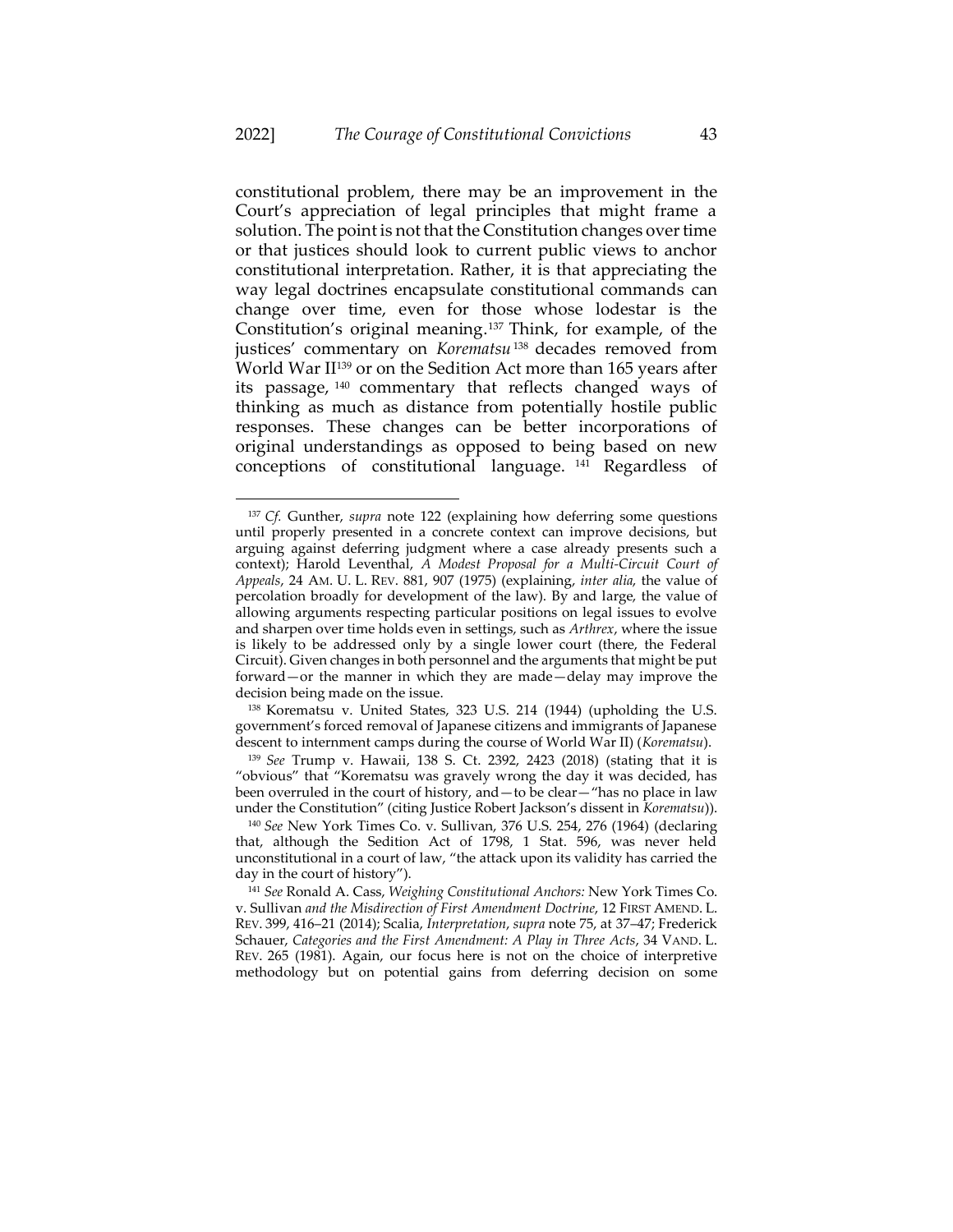methodological inclination, judicious use of the Court's ability to control a docket almost entirely assembled at the justices' discretion may allow an approach akin to the 1970s commercials of Paul Masson Wines, in which Orson Welles intoned, "We will sell no wine before its time."<sup>142</sup>

It is wrong, however, to conflate actual avoidance of constitutional questions—of having to confront a question before the justices feel ready to resolve it; as it were, "before its time"—with the use of techniques that merely appear to avoid decision. <sup>143</sup> Some doctrines often characterized as doctrines of avoidance, such as the political question doctrine, in fact resolve constitutional issues. The political question doctrine holds that specific decisions are constitutionally delegated to the discretion of Congress or the President or both.<sup>144</sup> If there is a constitutional question appropriate for judicial resolution, it does not extend to what is inside the scope of discretionary judgment assigned to the coordinate branches of government. This form of what might be termed "constitutional *Chevron*" analysis appropriately allows courts to decide the judicially necessary interpretive issue while recognizing the scope of discretion granted elsewhere.<sup>145</sup>

<span id="page-44-0"></span>constitutional questions. (Among other reasons, differences between our own views respecting the best interpretive methodology preclude advocacy of one specific methodology.)

<sup>142</sup> *See* Orson Welles' 1978 Paul Masson Wine Commercial, available at https://www.youtube.com/watch?v=PUunRgUkRjQ.

<sup>143</sup> *See* Gunther, *supra* not[e 122,](#page-39-0) at 15–17 (making point with respect to Bickel's arguments, especially his reliance on Justice Louis Brandeis's *Ashwander* rules for decision on Supreme Court jurisdiction, taken from Ashwander v. TVA, 297 U.S. 288, 345–48 (Brandeis, J., concurring)).

<sup>144</sup> *See* Vieth v. Jubelirer, 541 U.S. 267, 277 (2004) (declaring that a political question is an issue "that the judicial department has no business entertaining . . . because the question is entrusted to one of the political branches or involves no judicially enforceable rights."); Rucho v. Common Cauise, 139 S. Ct. 2484, 2500 (2019) (concluding that partisan gerrymandering claims are political questions due to the lack of clear governing legal standards).

<sup>&</sup>lt;sup>145</sup> For explanation and analysis of the operation of review under the formula articulated in *Chevron U.S.A. Inc. v. Natural Resources Defense Council, Inc.*, 467 U.S. 837 (1984), see Jack M. Beermann, *End the Failed* Chevron *Experiment Now: How* Chevron *Has Failed and Why It Can and Should Be Overruled*, 42 CONN. L. REV. 779, 781–87 (2010) (describing the scope of the Court's authority as originally intended in *Chevron*, and later exploring the ways *Chevron* has been implemented and problems with its implementation); Clark Byse, *Judicial Review of Administrative Interpretation of Statutes: An*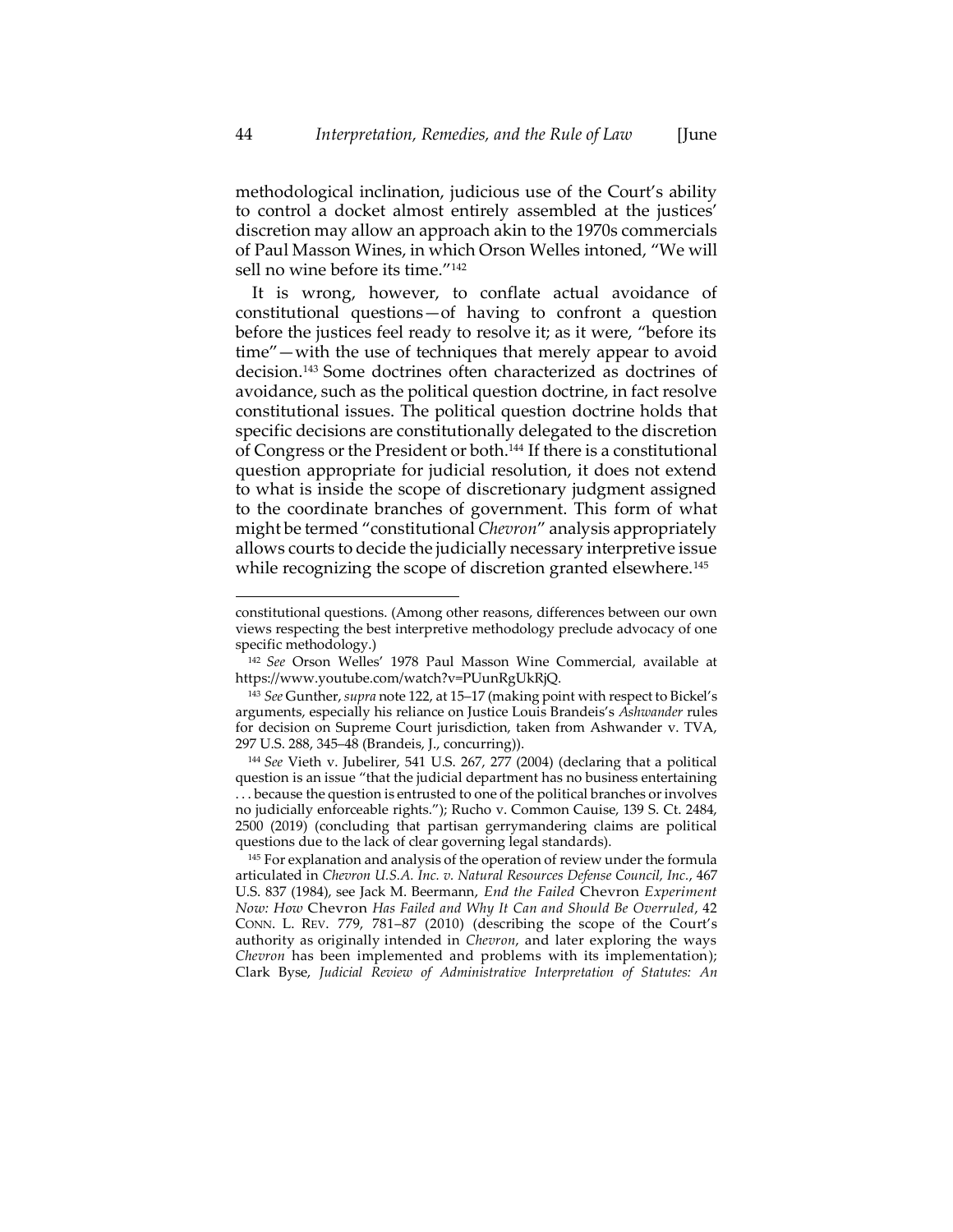To be clear, we use the term "constitutional *Chevron*" here to denote a decision by courts on whether an institution of governance has been given discretion, followed by deference (of some dimension) to the institution's decision in its exercise of discretion. This is the essence of administrative law's *Chevron*. <sup>146</sup> One difference between *Chevron* and the political question doctrine is that political questions at times primarily involve disputes between the other two branches of government, while *Chevron* more directly implicates the division of authority between the Executive Branch and the courts. <sup>147</sup> Still, the issue for judicial disposition in both instances is the extent to which a matter properly has been delegated to one or another part of the government.

*Analysis of* Chevron*'s Step Two*, 2 ADMIN. L.J. 255, 262–63, 266–67 (1988) (arguing for a more nuanced analysis in step-two of *Chevron* to ensure agencies remain within their statutory authority); Ronald A. Cass, *Is* Chevron*'s Game Worth the Candle? Burning Interpretation at Both Ends*, *in*  LIBERTY'S NEMESIS: THE UNCHECKED EXPANSION OF THE STATE 57 (Dean Reuter & John Yoo eds., 2016) (arguing that, because of the decision's imprecise language, *Chevron* in practice often diverges from actual and defensible *Chevron* analysis); Ronald J. Krotoszynski, Jr., *Why Deference?: Implied Delegations, Agency Expertise, and the Misplaced Legacy of* Skidmore, 54 ADMIN. L. REV. 735, 742–43 (2002); Gary Lawson & Stephen Kam, *Making Law out of Nothing at All: The Origins of the* Chevron *Doctrine*, 65 ADMIN. L.REV. 1, 3–5 (2013) (explaining how *Chevron* transformed from mere restatement of established law to a new deference test); Thomas W. Merrill, *The Story of* Chevron*: The Making of an Accidental Landmark*, *in* ADMINISTRATIVE LAW STORIES 398, 398–402 (Peter L. Strauss ed., Foundation Press 2006) (same); Antonin Scalia, *Judicial Deference to Administrative Interpretations of Law*, 1989 DUKE L.J. 511, 512–16 (1989) (examining different justifications for *Chevron*  deference).

<sup>146</sup> *See* Smiley v. Citibank (S.D.), N.A., 517 U.S. 735, 740–41 (1996); Beermann, *supra* note [145,](#page-44-0) at 871–72; Ronald A. Cass, Auer *Deference: Doubling Down on Delegation's Defects Doctrine for the Modern Administrative State*, 87 FORDHAM L. REV. 531, 543–44 (2018); Lawson & Kam, *supra* note [145,](#page-44-0) at 3–5; Scalia, *supra* note [145,](#page-44-0) at 512–14.

<sup>&</sup>lt;sup>147</sup> This is not to say either that disposition of matters as political questions always involves divisions among the political branches or that treatment of a matter as a political question does not have implications for the scope of judicial authority. Rather, the statement in text reflects the fact that the treatment of a matter as presenting a political question states a conclusion about the constitutional assignment of a matter to a branch other than the judiciary. *See*, *e.g.*, John Harrison, *The Political Question Doctrines*, 67 AM. U. L. REV. 457, 460–85 (2017). The essential question in *Chevron*'s application is how much authority Congress has assigned to executive officials.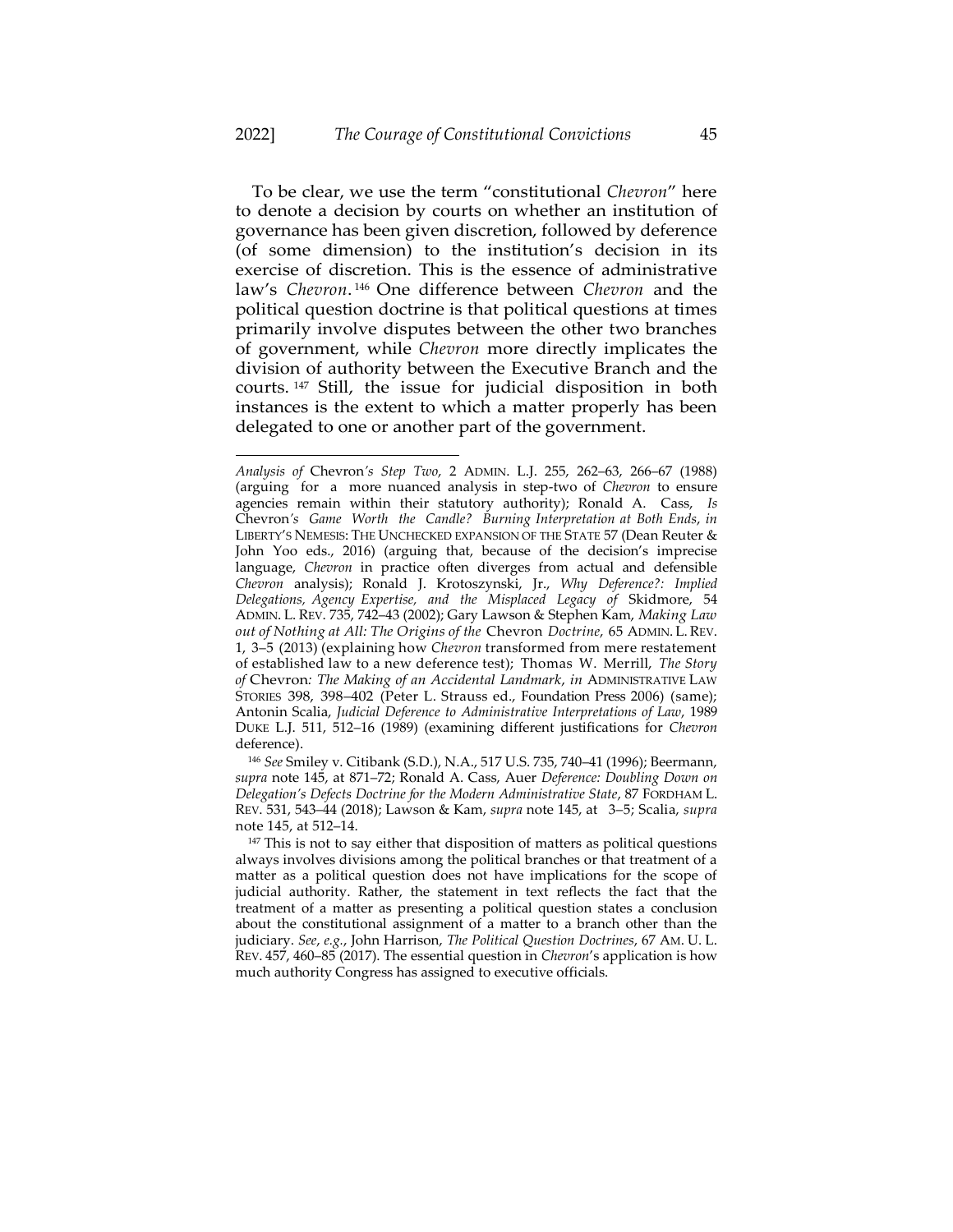Neither the sort of judgment represented by the Supreme Court's disposition of petitions for certiorari nor the sort represented by determination that a matter raises a political question applies to *Arthrex*. It surely is possible that the plurality in *Arthrex* endeavored to limit the degree to which the Court would impose on Congress and the President an obligation legislatively to reconstitute the inter partes review process. The *Arthrex* remedy, thus, may reflect a genuine effort to limit intrusion on the other branches. Viewed this way, the Court's view was that, within constitutional strictures, Congress and the President are free to tailor working arrangements for APJs. In keeping with that view, the justices doubtless endeavored to keep as much as they could of the existing legislative scheme.

After finding the APJs' appointment unconstitutional, however, the approach most respectful of other branches' domain is to leave the tailoring to them. Rather than *avoid* a constitutional question or deem a matter within another branch's *discretion*, *Arthrex* first answered the constitutional question and then took on the responsibility that lay within the other branches' purview. No matter what motivated the *Arthrex* decision, including preserving the other branches' work so far as possible, the result was at odds with the sort of judgment represented by both avoidance and deference regimes. Here, the passive virtues were passive indeed.

#### (3) What the *Arthrex* Approach Might Do

Putting aside questions respecting the fit between *Arthrex*'s remedy and jurisdictional limitations on courts, what are the consequences of this approach for legislative and judicial decisionmaking? The approach raises potential problems for both legislative and judicial behavior.

On the legislative side, an expanded scope for the Court could enable Congress to ignore problems, both constitutional and otherwise, with the statutes it produces. After all, if members of Congress can count on courts to reconfigure legislation to pass constitutional muster, why should legislators take the trouble,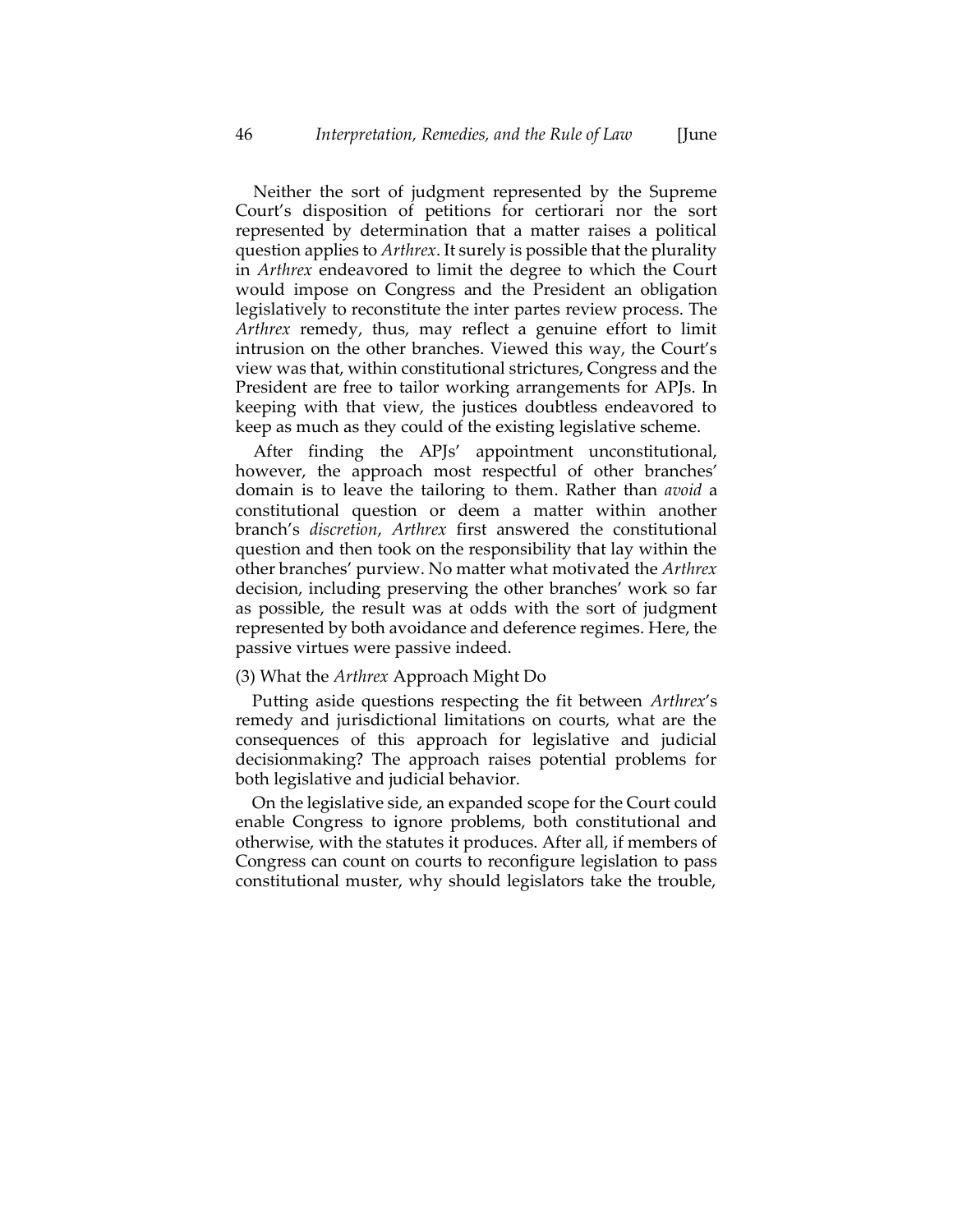<span id="page-47-0"></span>and the political risks, of fashioning the requisite compromises themselves?<sup>148</sup>

On the judicial side, deploying remedial measures that save at least parts of the legislative product may serve as a sort of "release valve" for the Court as well. That is, the justices may be willing to fashion bolder substantive constitutional rules—rules that sweep more broadly against existing legislation—if their remedial decisions permit them simultaneously to soften the rules' immediate impact. In this sense, it is possible that, if its approach is followed in other cases, *Arthrex* will have the opposite effect from limiting interference with other branches' prerogatives.

We do not predict that there will be great changes in either the Congress's behavior or the Court's. Legislators do not often seem duly, much less unduly, troubled by the prospect that their work-product could be constitutionally suspect. Moreover, legislators may gain political advantage in passing legislation that is later overturned, reverting the issues that led to legislation once again to the law-making process. As Professor Fred McChesney observed, politicians may benefit from repeated opportunities to impose rules favorable or unfavorable to particular constituencies.<sup>149</sup> There may be occasions when the benefits of crafting legislation are reduced sufficiently by the prospect of judicial reversal to undermine the interests of legislators and, perhaps, the public as well. We do not, however, have a basis for predicting that the net result of this effect would be detrimental to the public.

Similarly, although it is a genuine concern, we think it unlikely that judicial behavior would be much affected by an expansion of *Arthrex*'s remedial approach. If some justices on some occasions might feel emboldened to adopt rules that normally would have immediate effects the justices are hesitant

<sup>148</sup> While raising that question, we do not assume a conclusive answer to what the impact of judicial declarations of unconstitutionality—past or expected in the future—will be with respect to congressional lawmaking. It well might, as suggested above, alter the compromises struck in legislating, or it might leave those unaffected. *See*, *e.g*., Schauer, *Ashwander*, *supra* not[e 74,](#page-25-0) at 92.

<sup>149</sup> *See* Fred S. McChesney, *Rent Extraction and Rent Creation in the Economic Theory of Regulation*, 16 J. LEGAL STUD. 101 (1987).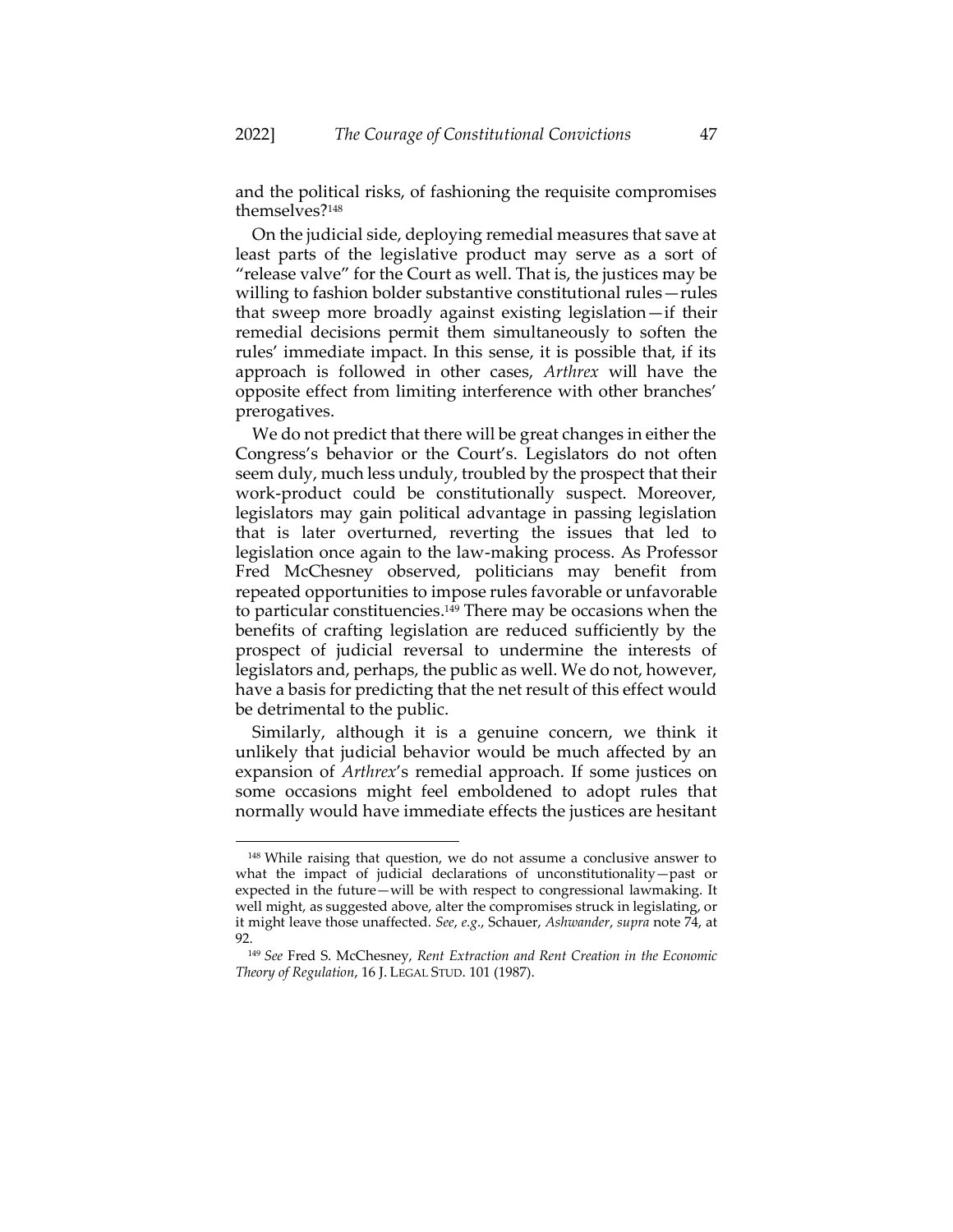to countenance, there might equally be others who will be concerned about the consequences of departures from the norms of ordinary rule adoption and application. That is, for every justice encouraged to expand adoption of broad rules, there may be another justice pushed in exactly the opposite direction.

In the end, we cannot with confidence criticize the remedial approach of *Arthrex* for its likely consequences on either legislative or judicial behavior. We can, however, reprove the failure to grant meaningful relief to a successful plaintiff as undermining the basis—recognized by Hamilton<sup>150</sup> and by Chief Justice Marshall's opinion in *Marbury*—for permitting judicial review of legislation's constitutionality. We also question whether creativity in fashioning separation of powers remedies is consistent with the current conception—and, in our view, the constitutionally correct prescription—of the proper judicial role.

#### V. CONCLUSION

Although this is a difficult issue with legitimate considerations pointing in opposite directions, we are convinced that the decision in *Arthrex* would have been easier to accept if the Court had struck down the PTAB process and left it to Congress to decide what steps to take. Congress might have chosen to resurrect the process with review by the Director or perhaps might have opted for decision by another agency appellate body composed of principal officers. This remedy would have vindicated Arthrex's interest in preserving its patent while minimizing what looks like judicial assumption of a legislative role.

To be clear, our objection is not to the particular structure the Court chose in *Arthrex*. There are numerous examples in federal law in which the ultimate decision for the Executive Branch in an adjudicatory matter is reserved to a Department Head or other principal officer or officers.<sup>151</sup> In fact, that is the dominant

<sup>150</sup> *See* THE FEDERALIST NO. 78 (Alexander Hamilton).

<sup>151</sup> With regard to most agencies, Congress delegates decisionmaking power to the agency head who then creates a structure within the agency under which initial decisions are rendered by other officials. In the case of adjudication, these include, in various agencies, Administrative Law Judges (ALJs), Administrative Judges, Administrative Patent Judges, and Immigration